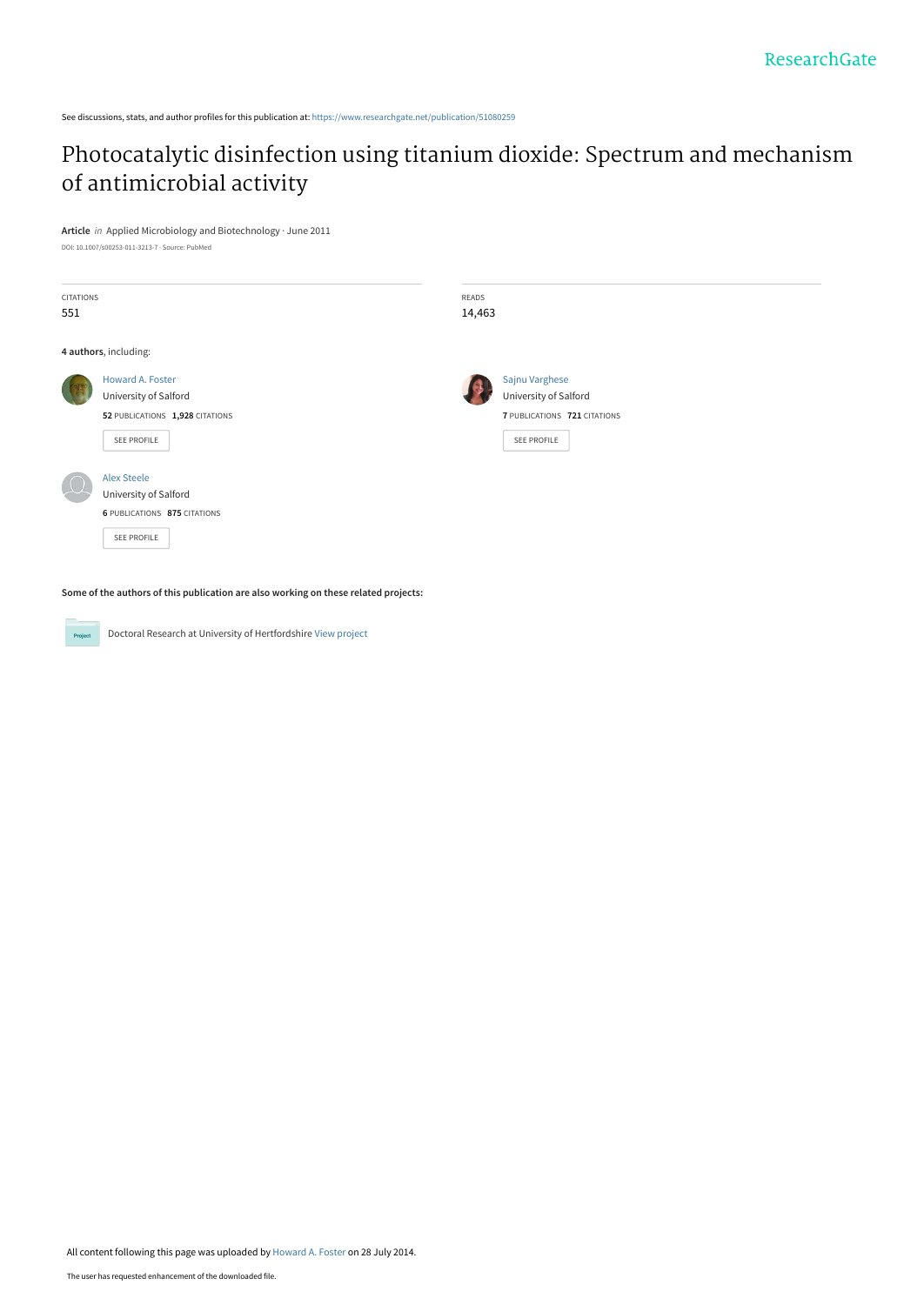#### MINI-REVIEW

# Photocatalytic disinfection using titanium dioxide: spectrum and mechanism of antimicrobial activity

Howard A. Foster · Iram B. Ditta · Sajnu Varghese · Alex Steele

Received: 11 February 2011 /Accepted: 12 February 2011 / Published online: 27 April 2011  $\oslash$  Springer-Verlag 2011

Abstract The photocatalytic properties of titanium dioxide are well known and have many applications including the removal of organic contaminants and production of self-cleaning glass. There is an increasing interest in the application of the photocatalytic properties of  $TiO<sub>2</sub>$  for disinfection of surfaces, air and water. Reviews of the applications of photocatalysis in disinfection (Gamage and Zhang [2010;](#page-17-0) Chong et al., Wat Res 44  $(10):2997-3027$ , [2010](#page-16-0)) and of modelling of TiO<sub>2</sub> action have recently been published (Dalrymple et al. , Appl Catal B  $98(1-2)$ :27-38, [2010](#page-16-0)). In this review, we give an overview of the effects of photoactivated  $TiO<sub>2</sub>$  on microorganisms. The activity has been shown to be capable of killing a wide range of Gram-negative and Gram-positive bacteria, filamentous and unicellular fungi, algae, protozoa, mammalian viruses and bacteriophage. Resting stages, particularly bacterial endospores, fungal spores and protozoan cysts, are generally more resistant than the vegetative forms, possibly due to the increased cell wall thickness. The killing mechanism involves degradation of the cell wall and cytoplasmic membrane due to the production of reactive oxygen species such as hydroxyl radicals and hydrogen peroxide. This initially leads to leakage of cellular contents then cell lysis and may be followed by complete mineralisation of the organism. Killing is most efficient when there is close contact between the organisms and the  $TiO<sub>2</sub>$  catalyst. The killing

H. A. Foster ( $\boxtimes$ ) · I. B. Ditta · S. Varghese · A. Steele Centre for Parasitology and Disease Research, School of Environment and Life Sciences, University of Salford, The Crescent, Salford, Greater Manchester M5 4WT, UK e-mail: h.a.foster@salford.ac.uk

activity is enhanced by the presence of other antimicrobial agents such as Cu and Ag.

Keywords Antimicrobial . Disinfection . Mechanism . Photocatalysis  $\cdot$  ROS  $\cdot$  TiO<sub>2</sub>  $\cdot$  Titania

#### Introduction

The ability of titanium dioxide (titania,  $TiO<sub>2</sub>$ ) to act as a photocatalyst has been known for 90 years (Renz [1921](#page-20-0)), and its role in the "chalking" of paint (formation of powder on the surface) is well known (Jacobsen [1949](#page-18-0)). Interest in the application of the photocatalytic properties of  $TiO<sub>2</sub>$  was revived when the photoelectrolysis of water was reported by Fujishima and Honda [\(1972\)](#page-17-0), and this activity was soon exploited both for the ability to catalyse the oxidation of pollutants (Carey et al. [1976;](#page-16-0) Frank and Bard [1977\)](#page-17-0) and the ability to kill microorganisms (Matusunga [1985](#page-19-0); Matsunaga et al. [1985](#page-19-0)). Photocatalytic surfaces can be superhydrophilic, which means that water spreads on the surface, allowing dirt to be washed off, and commercial uses include self-cleaning windows (e.g. San Gobain Bioclean™, Pilkington Active™ and Sunclean™; Chen and Poon [2009\)](#page-16-0) and self-cleaning glass covers for highway tunnel lamps (Honda et al. [1998\)](#page-17-0). There are currently over 11,000 publications on photocatalysis. Although an early study showed no improved antimicrobial activity of  $TiO<sub>2</sub>$  for disinfection of primary wastewater effluent (Carey and Oliver [1980](#page-16-0)), many subsequent studies have shown the usefulness of photocatalysis on  $TiO<sub>2</sub>$  for disinfection of water (Chong et al. [2010\)](#page-16-0). These include killing of bacteria (Rincón and Pulgarin [2004a\)](#page-20-0) and viruses from water supplies (Sjogren and Sierka [1994](#page-21-0)),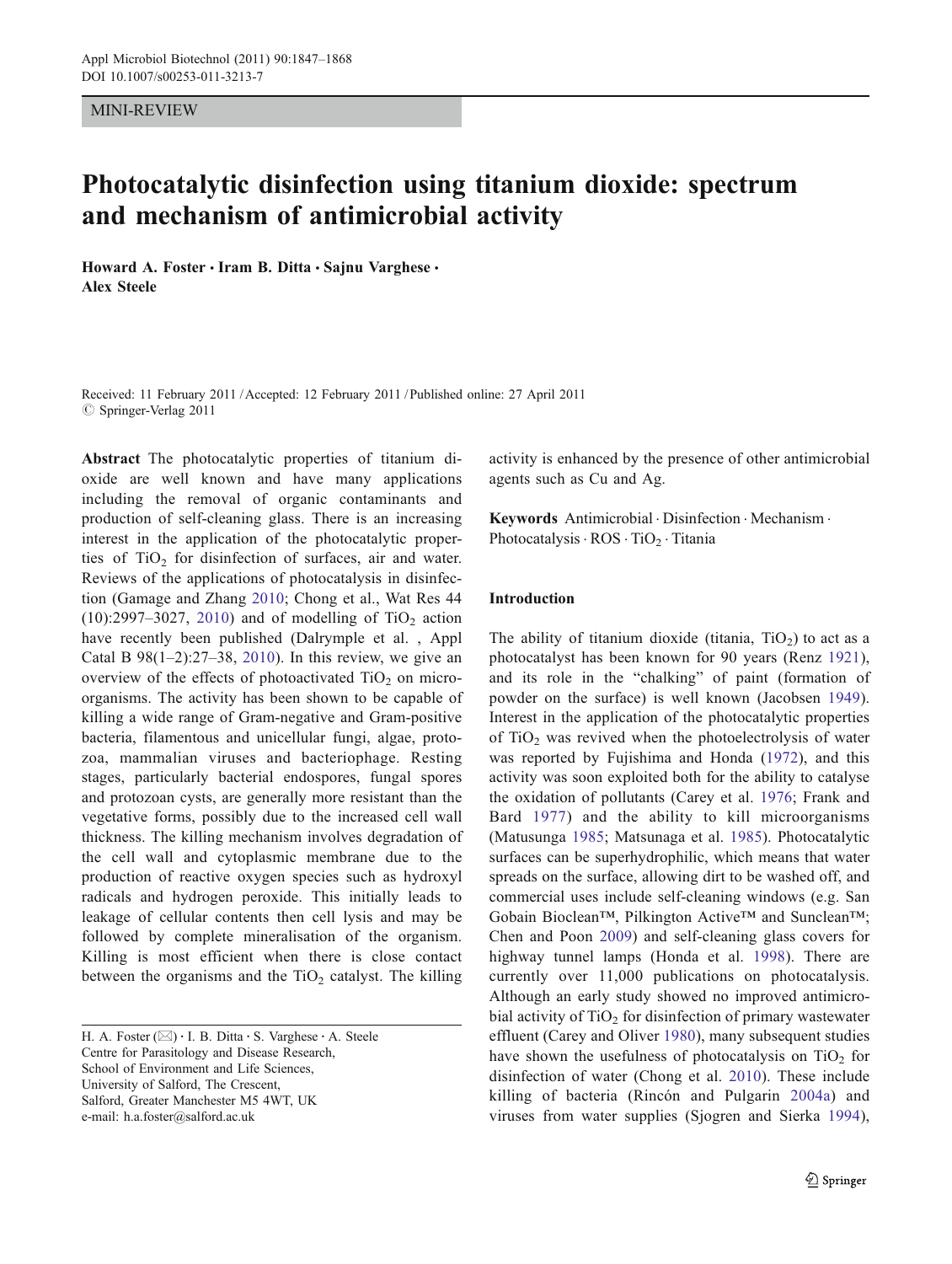tertiary treatment of wastewater (Araña et al. [2002](#page-15-0)), purifying drinking water (Wei et al. [1994](#page-22-0); Makowski and Wardas [2001\)](#page-19-0), treatment of wash waters from vegetable preparation (Selma et al. [2008](#page-21-0)) and in bioreactor design to prevent biofilm formation (Shiraishi et al. [1999\)](#page-21-0). TiO<sub>2</sub>coated filters have been used for the disinfection of air (Jacoby et al. [1998;](#page-18-0) Goswami et al. [1997,](#page-17-0) [1999;](#page-17-0) Lin and Li [2003a,](#page-19-0) [b;](#page-19-0) Chan et al. [2005](#page-16-0)). The advantage of using photocatalysis along with conventional air filtration is that the filters are also self-cleaning.  $TiO<sub>2</sub>$  has also been used on a variety of other materials and applications (Table 1). The potential for killing cancer cells has also been evaluated (reviewed by Blake et al. [1999](#page-15-0); Fujishima et al. [2000](#page-17-0)).

In recent years, there has been an almost exponential increase in the number of publications referring to photocatalytic disinfection (PCD), and the total number of publications now exceeds 800 (Fig. [1\)](#page-3-0). Some of the early work was reviewed by Blake et al. [\(1999\)](#page-15-0) and sections on photocatalytic disinfection have been included in several reviews (Mills and Le Hunte [1997](#page-19-0); Fujishima et al. [2000,](#page-17-0) [2008;](#page-17-0) Carp et al. [2004\)](#page-16-0); reviews of the use in disinfection of water (McCullagh et al. [2007](#page-19-0); Chong et al. [2010\)](#page-16-0) and modelling of  $TiO<sub>2</sub>$  action have been published (Dalrymple et al. [2010](#page-16-0)). In this review, we explore the effects of photoactivated  $TiO<sub>2</sub>$  on microorganisms.

#### Photocatalytic mechanism

For a more detailed discussion of the photochemistry, the reader is directed to the excellent reviews by Mills and Le Hunte ([1997\)](#page-19-0) and Hashimoto et al. [\(2005](#page-17-0)). TiO<sub>2</sub> is a semiconductor. The adsorption of a photon with sufficient energy by  $TiO<sub>2</sub>$  promotes electrons from the valence band  $(e_{vb}^-)$  to the conduction band  $(e_{cb}^-)$ , leaving a positively charged hole in the valence band  $(h_{vb}^+; Eq. 1)$  $(h_{vb}^+; Eq. 1)$  $(h_{vb}^+; Eq. 1)$ . The band gap energy (energy required to promote an electron) of anatase is approx. 3.2 eV, which effectively means that photocatalysis can be activated by photons with a wavelength of below approximately 385 nm (i.e. UVA). The electrons are then free to migrate within the conduction band. The holes may be filled by migration of an electron from an adjacent molecule, leaving that with a hole, and the process may be repeated. The electrons are then free to migrate within the conduction band and the holes may be filled by an electron from an adjacent molecule. This process can be repeated. Thus, holes are also mobile. Electrons and holes may recombine (bulk recombination) a

| Table 1 Some antimicrobial<br>applications of $TiO2$ | Uses and applications                         | Publication                                                                                              |
|------------------------------------------------------|-----------------------------------------------|----------------------------------------------------------------------------------------------------------|
|                                                      | Building materials, e.g. concrete             | Guo et al. (2009)                                                                                        |
|                                                      |                                               | Chen and Poon (2009)                                                                                     |
|                                                      | Catheters to prevent urinary tract infections | Ohko et al. (2001)                                                                                       |
|                                                      |                                               | Yao et al. (2008c)                                                                                       |
|                                                      | Coatings for bioactive surfaces               | Ueda et al. (2010)                                                                                       |
|                                                      | Dental implants                               | Suketa et al. (2005)                                                                                     |
|                                                      |                                               | Mo et al. (2007)                                                                                         |
|                                                      | Fabrics                                       | Gupta et al. (2008), Kangwansupamonkon<br>et al. (2009), Wu et al. (2009a, b),<br>Yuranova et al. (2006) |
|                                                      | Food packaging films                          | Chawengkijwanich and Hayata (2008)                                                                       |
|                                                      | Lancets                                       | Nakamura et al. (2007)                                                                                   |
|                                                      | Metal pins used for skeletal traction         | Tsuang et al. $(2008)$                                                                                   |
|                                                      | Orthodontic wires                             | Chun et al. (2007)                                                                                       |
|                                                      | Paint                                         | Allen et al. $(2008)$                                                                                    |
|                                                      | Photocatalytic tiles for operating theatres   | Fujishima et al. (1997)                                                                                  |
|                                                      | Plastics                                      | Paschoalino and Jardim (2008)                                                                            |
|                                                      |                                               | Cerrada et al. (2008)                                                                                    |
|                                                      |                                               | Fujishima et al. (1997)                                                                                  |
|                                                      | Protection of marble from microbial corrosion | Poulios et al. (1999)                                                                                    |
|                                                      | Surgical face masks                           | Li et al. (2006)                                                                                         |
|                                                      | Tent materials                                | Nimittrakoolchai and Supothina (2008)                                                                    |
|                                                      | $TiO2$ -coated wood                           | Chen et al. (2009)                                                                                       |
|                                                      | TiO <sub>2</sub> -containing paper            | Geng et al. (2008)                                                                                       |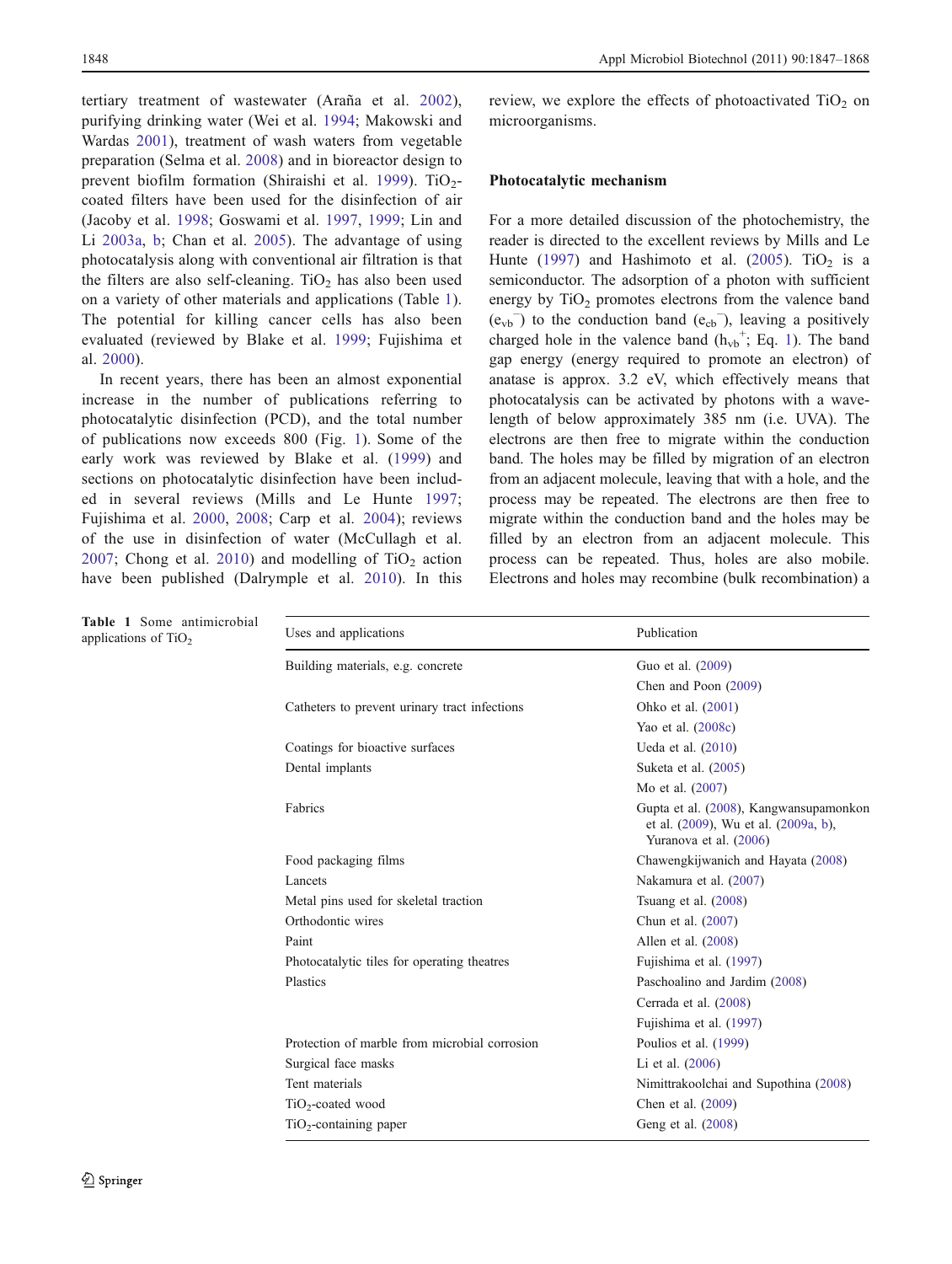<span id="page-3-0"></span>

Fig. 1 Number of publications on photocatalytic disinfection

non-productive reaction, or, when they reach the surface, react to give reactive oxygen species (ROS) such as  $O_2^-$ . (2) and  $\cdot$ OH (3). These in solution can react to give  $H_2O_2$ (4), further hydroxyl (5) and hydroperoxyl (6) radicals. Reaction of the radicals with organic compounds results in mineralisation (7). Bulk recombination reduces the efficiency of the process, and indeed some workers have applied an electric field to enhance charge separation, properly termed photoelectrocatalysis (Harper et al. [2000](#page-17-0)).

$$
TiO2 + h\nu \rightarrow ecb- + hvb+
$$
 (1)

$$
O_2 + e_{cb}^- \rightarrow O_2^-.
$$
 (2)

$$
h_{vb}^+ + H_2O \rightarrow \cdot OH + H^+_{aq} \tag{3}
$$

$$
\cdot OH + \cdot OH \rightarrow H_2O_2 \tag{4}
$$

$$
O_2^- \cdot + H_2O_2 \rightarrow \cdot OH + OH^- + O_2 \tag{5}
$$

$$
O_2^- \cdot + H^+ \to \cdot OOH \tag{6}
$$

$$
\cdot OH + Organic + O_2 \rightarrow CO_2, H_2O \tag{7}
$$

There are three main polymorphs of  $TiO<sub>2</sub>$ : anatase, rutile and brookite. The majority of studies show that anatase was the most effective photocatalyst and that rutile was less active; the differences are probably due to differences in the extent of recombination of electron and hole between the two forms (Miyagi et al. [2004](#page-19-0)). However, studies have shown that mixtures of anatase and rutile were more effective photocatalysts than 100% anatase (Miyagi et al. [2004](#page-19-0)) and were more efficient for killing coliphage MS2 (Sato and Taya [2006a](#page-21-0)). One active commercially available preparations of  $TiO<sub>2</sub>$  is Degussa P25 (Degussa Ltd., Germany) which contains approx. 80% anatase and 20% rutile. The increased activity is generally ascribed to interactions between the two forms, reducing bulk recombination. Brookite has been relatively little studied, but a recent paper showed that a brookite–anatase mixture was more active than anatase alone (Shah et al. [2008\)](#page-21-0). A silverdoped multiphase catalyst was shown to have increased photocatalytic activity, but its antimicrobial activity was not reported (Yu et al. [2005a\)](#page-22-0). Indoor use of photocatalytic disinfection is limited by the requirement for UVA irradiation. Modified catalysts can reduce the band gap so that visible light activates the photocatalysis. This has been shown for  $TiO<sub>2</sub>$  combined with C, N and S, metals such as Sn, Pd, and Cu, and dyes (Fujishima and Zhang [2006\)](#page-17-0), but activity is generally lower than when activated with UVA. This area is currently the subject of much research.

The antimicrobial activity of UVA-activated  $TiO<sub>2</sub>$  was first demonstrated by Matsunaga and coworkers (Matusunga [1985;](#page-19-0) Matsunaga et al. [1985](#page-19-0)). Since then, there have been reports on the use of photocatalysis for the destruction of bacteria, fungi, algae, protozoa and viruses as well as microbial toxins. TiO<sub>2</sub> can be used in suspension in liquids or immobilised on surfaces (Kikuchi et al. [1997;](#page-18-0) Sunada et al. [1998](#page-21-0); Kühn et al. [2003;](#page-18-0) Yu et al. [2003a;](#page-22-0) Brook et al. [2007;](#page-15-0) Yates et al. [2008a,](#page-22-0) [b](#page-22-0); Ditta et al. [2008](#page-16-0)). The ability to eliminate microorganisms on photocatalytic self-cleaning/ self-disinfecting surfaces may provide a useful additional mechanism in the control of transmission of diseases along with conventional disinfection methods. Copper and silver ions are well characterised for their antimicrobial activities and can also enhance the photocatalytic activity. Combinations of  $Cu^{2+}$  and  $Ag^{+}$  with TiO<sub>2</sub> therefore provide dual function surfaces (see below).

### Photocatalytic action on microorganisms

Photocatalysis has been shown to be capable of killing a wide range of organisms including Gram-negative and Gram-positive bacteria, including endospores, fungi, algae, protozoa and viruses, and has also been shown to be capable of inactivating prions (Paspaltsis et al. [2006\)](#page-20-0). Photocatalysis has also been shown to destroy microbial toxins. As far as the authors are aware, only Acanthamoeba cysts and Trichoderma asperellum coniodiospores have been reported to be resistant (see below), but these have not been extensively studied. The ability to kill all other groups of microorganisms suggests that the surfaces have the potential to be self-sterilising, particularly when combined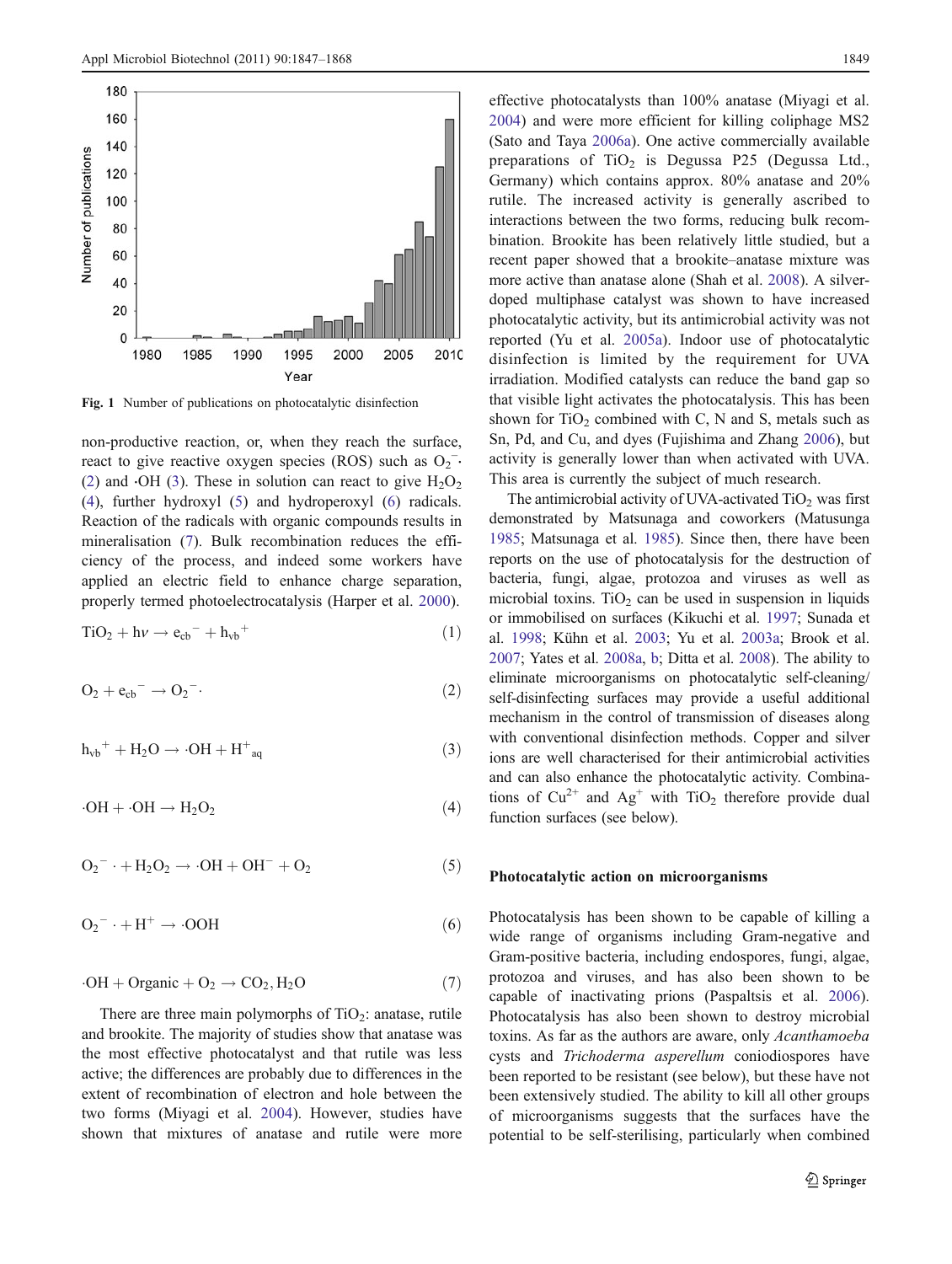with Cu or Ag. However, for the present, it is correct to refer to photocatalytic surfaces or suspensions as being selfdisinfecting rather than self-sterilising. Many studies have used pure cultures, although there are reports of photocatalytic activity against mixed cultures (van Grieken et al. [2010\)](#page-21-0) and of natural communities (Armon et al. [1998](#page-15-0); Araña et al. [2002;](#page-15-0) Cho et al. [2007a](#page-16-0)).

#### Gram-negative bacteria

The great majority of studies have been performed with Escherichia coli, and there are far too many to give a complete list in this review. Some examples of different strains used and applications are shown in Table [2.](#page-5-0) Examples of other Gram-negative bacteria that are susceptible to PCD are shown in Table [3](#page-6-0). They include cocci, straight and curved rods, and filamentous forms from 19 different genera.

#### Gram-positive bacteria

Most studies showed that Gram-positive bacteria were more resistant to photocatalytic disinfection than Gram-negative bacteria (Kim et al. [2003](#page-18-0); Liu and Yang [2003;](#page-19-0) Erkan et al. [2006;](#page-17-0) Pal et al. [2005,](#page-20-0) [2007;](#page-20-0) Muszkat et al. [2005;](#page-19-0) Hu et al. [2007;](#page-18-0) Sheel et al. [2008](#page-21-0); Skorb et al. [2008\)](#page-21-0). The difference is usually ascribed to the difference in cell wall structure between Gram-positive and Gram-negative bacteria. Gramnegative bacteria have a triple-layer cell wall with an inner membrane (IM), a thin peptidoglycan layer (PG) and an outer membrane (OM), whereas Gram-positive bacteria have a thicker PG and no OM. However, a few studies show that Gram-positive bacteria were more sensitive. Lactobacillus was more sensitive than E. coli on a Pt-doped TiO<sub>2</sub> catalyst (Matsunaga et al. [1985](#page-19-0)). methicillinresistant Staphylococcus aureus (MRSA) and E. coli were more resistant than Micrococcus luteus (Kangwansupamonkon et al. [2009\)](#page-18-0). Dunlop et al. [\(2010](#page-17-0)) showed that MRSA were more sensitive than an extended spectrum βlactamase (ESBL)-producing E. coli strain, but less sensitive than E. coli K12. Enterococcus faecalis was more resistant than E. coli, but more sensitive than Pseudomonas aeruginosa (Luo et al. [2008](#page-19-0)). Conversely, Kubacka et al. [\(2008a\)](#page-18-0) showed no difference in sensitivity between clinical isolates of P. aeruginosa and E. faecalis. Van Grieken et al. ([2010](#page-21-0)) saw no difference in disinfection time for E. coli and E. faecalis in natural waters, but E. faecalis was more resistant in distilled water. These differences may relate to different affinities for  $TiO<sub>2</sub>$  (close contact between the cells and the  $TiO<sub>2</sub>$  is required for optimal activity—see below) as well as cell wall structure.

Gram-positive bacteria that have been shown to be killed by PCD are shown in Table [4](#page-7-0) and include species of 17 different genera, including aerobic and anaerobic endospore formers. The endospores were uniformly more resistant than the vegetative cells to PCD.

#### Fungi, algae and protozoa

Fungi, algae and protozoa that have been shown to be susceptible to PCD are shown in Tables [5](#page-8-0) and [6.](#page-9-0) These include 11 genera of filamentous fungi, 3 yeasts, 2 amoebae, 1 Apicomplexan, 1 diplomonad, 1 ciliate and 7 algae, including 1 diatom. Fungal spores were generally more resistant than vegetative forms, and Trichoderma harzianum spores in particular were resistant to killing under the conditions tested (Giannantonio et al. [2009\)](#page-17-0). Cysts of Acanthamoeba showed only a 50% reduction during the treatment time and may have been killed if the treatment time had been extended (Sökmen et al. [2008](#page-21-0)).

#### Viruses

Viruses that have been shown to be killed by PCD are shown in Table [7](#page-9-0).

Most studies were on E. coli bacteriophages in suspension, which have been demonstrated for icosahedral ssRNA viruses (MS2 and Qβ), filamentous ssRNA virus (fr), ssDNA (phi-X174) and dsDNA viruses ( $\lambda$  and T4). Other bacteriophages include Salmonella typhimurium phage PRD-1, Lactobacillus phage PL1 and an unspecified Bacteroides fragilis phage. Mammalian viruses include poliovirus 1, avian and human influenza viruses, and SARS coronavirus (Table [7](#page-9-0)).

#### Bacterial toxins

Photocatalytic activity has been shown to be capable of inactivating bacterial toxins including Gram-negative endotoxin and algal and cyanobacterial toxins (Table [8](#page-10-0)).

#### Mechanism of killing of bacteria

The mode of action of photoactivated  $TiO<sub>2</sub>$  against bacteria has been studied with both Gram-positive and Gramnegative bacteria. The killing action was originally proposed to be via depletion of coenzyme A by dimerization and subsequent inhibition of respiration (Matsunaga et al. [1985](#page-19-0), [1988](#page-19-0)). However, there is overwhelming evidence that the lethal action is due to membrane and cell wall damage. These studies include microscopy, detection of lipid peroxidation products, leakage of intercellular components, e.g. cations, RNA and protein, permeability to lowmolecular-weight labels, e.g. o-nitrophenyl-galactoside (ONPG), and spectroscopic studies.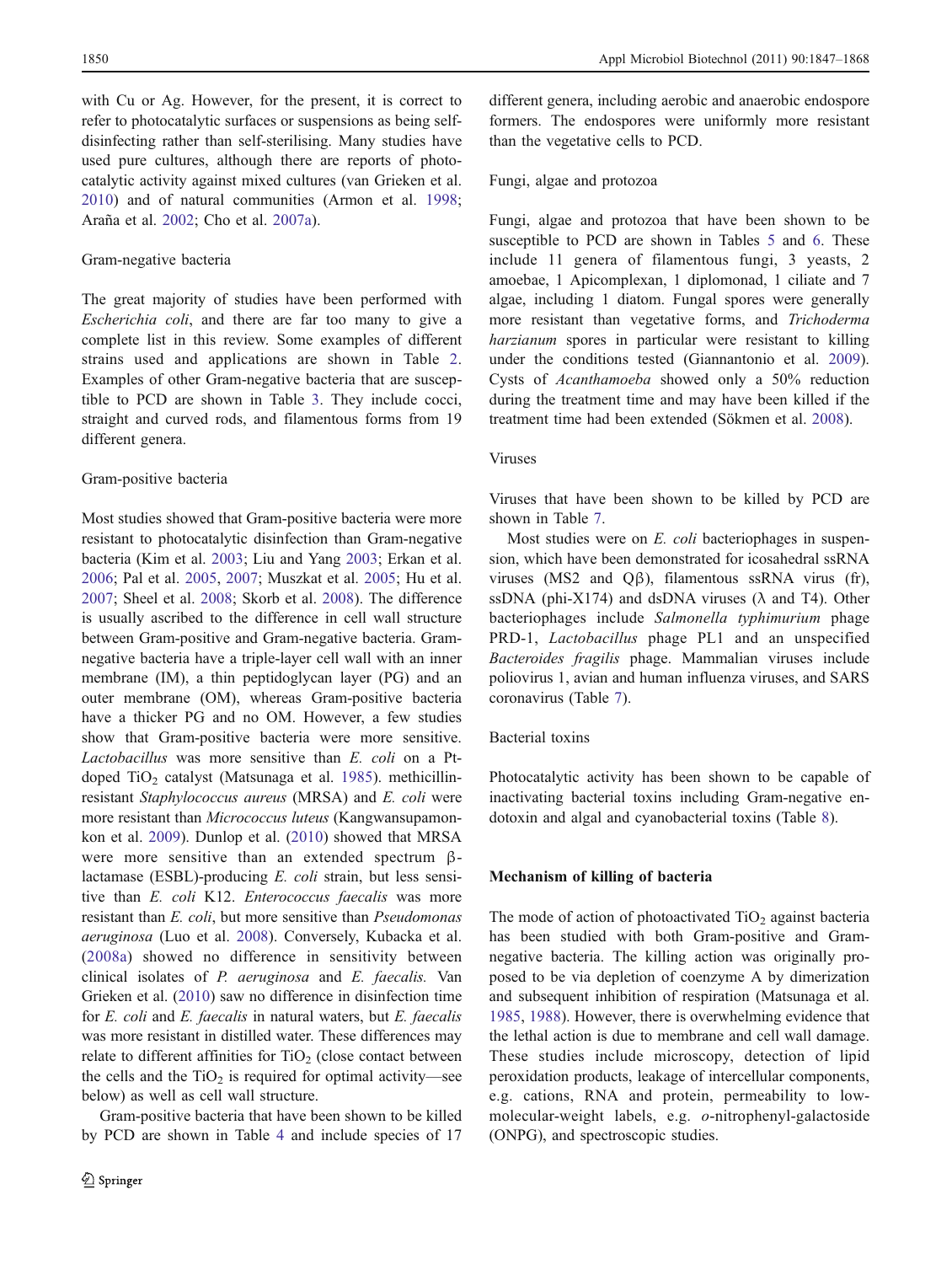# <span id="page-5-0"></span>Table 2 Examples of *E. coli* strains shown to be killed by photocatalytic disinfection on TiO

| Organism                          | <b>Notes</b>                                                                                    | Reference                                   |
|-----------------------------------|-------------------------------------------------------------------------------------------------|---------------------------------------------|
| Escherichia coli                  | $WO3$ nanoparticle doped TiO <sub>2</sub>                                                       | Tatsuma et al. (2003)                       |
| Escherichia coli                  | Degussa P25 inpregnated cloth filter                                                            | Vohra et al. (2006)                         |
| Escherichia coli ATCC 8739        | Degussa P25 suspension                                                                          | Cho et al. (2005)                           |
| Escherichia coli ATCC 11229       | Degussa P25 coated plexiglass                                                                   | Kühn et al. (2003)                          |
| Escherichia coli ATCC 13706       | Degussa P25 immobilised on glass substrate                                                      | Rodriguez et al. (2007)                     |
| Escherichia coli ATCC 10536       | Ag and $CuO - TiO2$ hybrid catalysts                                                            | Brook et al. (2007), Ditta<br>et al. (2008) |
| Escherichia coli ATCC 15153       | Degussa P25 suspension                                                                          | Ibáñez et al. (2003)                        |
| Escherichia coli ATCC 23505       | Rfc sputter was used to deposit films of<br>120 nm thickness onto glass and steel<br>substrates | Shieh et al. (2006)                         |
| Escherichia coli ATCC 23631       | Degussa P25 applied to a plastic support                                                        | Sichel et al. $(2007a)$                     |
| Escherichia coli ATCC 25922       | Aldrich TiO <sub>2</sub> 99.9% pure anatase                                                     | Sökmen et al. (2001)                        |
| Escherichia coli ATCC 25922       | Aerosol deposited nanocrystalline film                                                          | Ryu et al. (2008)                           |
| Escherichia coli ATCC 27325       | Degussa P25, suspension                                                                         | Huang et al. (2000)                         |
|                                   |                                                                                                 | Maness et al. (1999)                        |
| Escherichia coli ATCC-39713       | Aerosil P25 suspension                                                                          | Matsunaga et al. (1995)                     |
| Escherichia coli CAH57 (ESBL)     | Thin film $TiO2$                                                                                | Dunlop et al. (2010)                        |
| Escherichia coli CCRC 10675       | $TiO2$ and ZnO suspension                                                                       | Liu and Yang $(2003)$                       |
| Escherichia coli CECT 101         | Sol-gel microemulsion with an Ag overlayer                                                      | Kubacka et al. (2008b)                      |
| Escherichia coli DH 4α            | Degussa P25 suspension                                                                          | Lan et al. $(2007)$                         |
| Escherichia coli DH5 x            | Flow through reactor                                                                            | Belhácová et al. (1999)                     |
|                                   | Anatase thin film on glass                                                                      | Yu et al. (2002, 2003b)                     |
| Escherichia coli HB101            | Degussa P25 suspension                                                                          | Bekbölet and Araz (1996), Bekbölet (1997)   |
| Escherichia coli HB101            | Degussa P25 and Ag/P25 mixed suspension                                                         | Coleman et al. (2005)                       |
| Escherichia coli IFO 3301         | Silica coated lime glass plates dip coated                                                      | Kikuchi et al. (1997)                       |
|                                   | with $TiO2$                                                                                     | Sunada et al. (2003b)                       |
| Escherichia coli IM303            | $TiO2$ coated air filter                                                                        | Sato et al. (2003)                          |
| Escherichia coli JM109            | Anatase thin film on glass                                                                      | Yu et al. (2002)                            |
| Escherichia coli K12 ATCC10798    | Degussa P25 suspension                                                                          | Duffy et al. $(2004)$                       |
|                                   |                                                                                                 | McLoughlin et al. (2004a, b)                |
|                                   |                                                                                                 | Pal et al. (2007)                           |
| Escherichia coli K12 ATCC10798    | Degussa P25 coated glass fibre air filter                                                       | Pal et al. (2008)                           |
| Escherichia coli K12 (ATCC 23716) | Degussa P25                                                                                     | Rincon and Pulgarin<br>(2003, 2004a)        |
| Escherichia coli K12 (ATCC 2363)  | Degussa P25 suspension                                                                          | Marugan et al. (2008)                       |
| Escherichia coli K12              | Degussa P25 suspension                                                                          | Fernandez et al. (2005)                     |
|                                   |                                                                                                 | Gumy et al. (2006a, b)                      |
|                                   |                                                                                                 | Quisenberry et al. (2009)                   |
| Escherichia coli K12              | Thin film $TiO2$                                                                                | Dunlop et al. (2002)                        |
| Escherichia coli MG1655           | Degussa P25 suspension                                                                          | Gogniat and Dukan (2007)                    |
| Escherichia coli MM294            | Degussa P25 suspension                                                                          | Kim et al. (2004)                           |
| Escherichia coli NCIMB-4481       | Immobilised $TiO2$                                                                              | Butterfield et al. (1997)                   |
| Escherichia coli PHL1273          | Degussa P25 suspension                                                                          | Benabbou et al. (2007)                      |
| Escherichia coli PHL1273          | Degussa P25 and millennium PC500                                                                | Guillard et al. (2008)                      |
| Escherichia coli S1400/95         | Degussa P25 suspension                                                                          | Robertson et al. (2005)                     |
| Escherichia coli 078              | Thin films on glass substrate                                                                   | Choi et al. (2004)                          |
| Escherichia coli XL1 Blue MRF     | Anatase thin film on glass                                                                      | Yu et al. (2002)                            |
|                                   |                                                                                                 |                                             |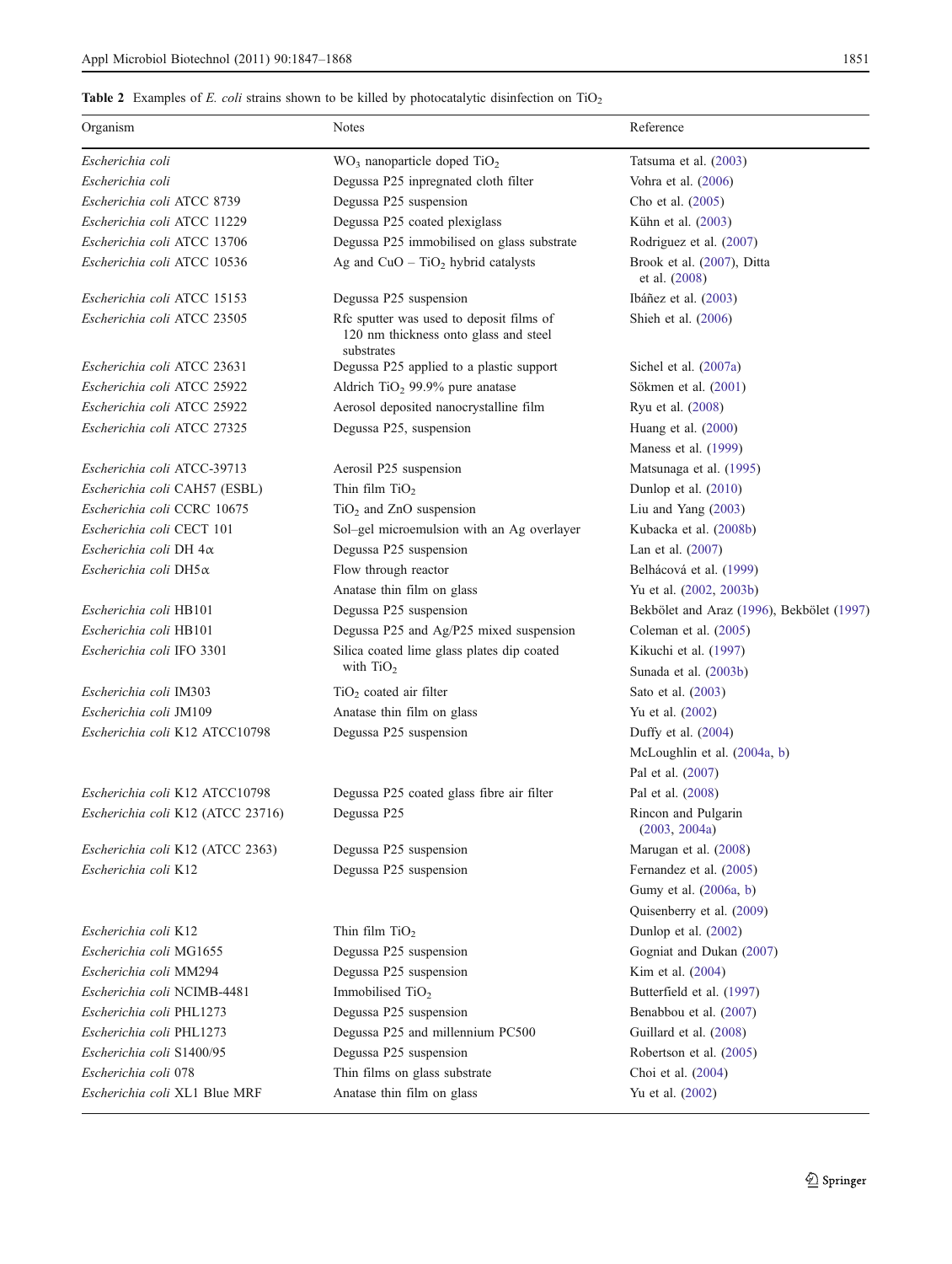#### <span id="page-6-0"></span>Table 3 Other Gram-negative bacteria shown to be killed by photocatalytic disinfection

| Organism                                                                              | <b>Notes</b>                                                      | Reference                                   |
|---------------------------------------------------------------------------------------|-------------------------------------------------------------------|---------------------------------------------|
| Acinetobacter                                                                         | $TiO2$ suspension                                                 | Kashyout et al. (2006)                      |
| Acinetobacter baumanii                                                                | C doped $TiO2$                                                    | Cheng et al. (2009)                         |
| Aeromonas hydrophila AWWX1                                                            | $TiO2$ pellets                                                    | Kersters et al. (1998)                      |
| Anabaena                                                                              | $TiO2$ -coated glass beads                                        | Kim and Lee $(2005)$                        |
| Bacteroides fragilis                                                                  | $TiO2$ on orthopaedic implants                                    | Tsuang et al. $(2008)$                      |
| Coliforms                                                                             | Degussa P25 suspension                                            | Araña et al. (2002)                         |
| Coliforms                                                                             | Anatase suspension                                                | Watts et al. (1995)                         |
| Edwardsiella tarda                                                                    | Sol/gel-coated glass slides                                       | Cheng et al. $(2008)$                       |
| Enterobacter aerogenes                                                                | Degussa P25 suspension                                            | Ibáñez et al. $(2003)$                      |
| Enterobacter cloacae SM1                                                              | Anatase, spin-coated glass plates                                 | Yao et al. (2007a)                          |
| Erwinia carotovora subsp. carotovora                                                  | Degussa P25 suspension                                            | Muszkat et al. (2005)                       |
| Erwinia carotovora subsp. carotovora ZL1,<br>subsp. Carotovora 3, subsp. Carotovora 7 | Anatase, spin-coated glass lates                                  | Yao et al. (2007a, b, 2008a, b)             |
| Faecal colifoms                                                                       | Anatase suspension                                                | Watts et al. (1995)                         |
| Flavobacterium sp.                                                                    | TiO <sub>2</sub> suspension and coated glass beads                | Cohen-Yaniv et al. (2008)                   |
| Fusobacterium nucleatum                                                               | Thin film of anatase on titanium                                  | Suketa et al. (2005), Bai et al. (2007)     |
| Legionella pneumophila ATCC 33153                                                     | Degussa P25 suspension                                            | Cheng et al. $(2007)$                       |
| Legionella pneumophila CCRC 16084                                                     | $TiO2$ air filter + UVC                                           | Li et al. (2003)                            |
| Legionella pneumophila GIFU-9888                                                      | Ultrasonic activated suspension of $TiO2$                         | Dadjour et al. (2005, 2006)                 |
| Microcystis                                                                           | $TiO2$ -coated glass beads                                        | Kim and Lee $(2005)$                        |
| Porphyromonas gingivalis                                                              | $TiO2$ sol/gel-coated orthodontic wires                           | Chun et al. (2007)                          |
| Prevotella intermedia                                                                 | Ag-hydroxyapatite-TiO <sub>2</sub> catalyst                       | Mo et al. (2007)                            |
| Proteus vulgaris                                                                      | P25 (10% Pt), 0.25 g/L slurry                                     | Matsunaga et al. (1985)                     |
| P. aeruginosa                                                                         | <b>Surfaces</b>                                                   | Kühn et al. (2003)                          |
| P. aeruginosa environmental isolate                                                   | Spray-coated soda lime glass and silica tubing                    | Amezaga-Madrid et al. (2002, 2003)          |
| P. aeruginosa PA01                                                                    | Thin film                                                         | Gage et al. (2005)                          |
| P. aeruginosa                                                                         | Coated Al fibres                                                  | Luo et al. (2008)                           |
| P. aeruginosa                                                                         | Catheters                                                         | Yao et al. (2008c)                          |
| P. fluorescens R2F                                                                    | $TiO2$ pellets                                                    | Kersters et al. (1998)                      |
| P. fluorescens B22                                                                    | Sigma-Aldrich $TiO2$ thin films                                   | Skorb et al. (2008)                         |
| Pseudomonas sp.                                                                       | Anodized titanium alloy                                           | Muraleedharan et al. (2003)                 |
| Pseudomonas stutzeri NCIMB11358                                                       | $TiO2$ suspension                                                 | Biguzzi and Shama (1994)                    |
| Pseudomonas syringae pv tomato                                                        | Degussa P25 suspension                                            | Muszkat et al. (2005)                       |
| Pseudomonas tolaasi                                                                   | $TiO2$ suspension                                                 | Sawada et al. (2005)                        |
| Salmonella choleraesuis                                                               | Anatase suspension                                                | Kim et al. (2003)                           |
| Salmonella enteriditis Typhimurium                                                    | Degussa P25 suspension                                            | Ibáñez et al. (2003), Cushnie et al. (2009) |
| Salmonella enteriditis Typhimurium                                                    | $TiO2$ film on quartz rods with UVC                               | Cho et al. (2007a, b)                       |
| Serratia marcescens                                                                   | Degussa P25 suspension                                            | Block et al. (1997)                         |
|                                                                                       |                                                                   | Goswami et al. (1999)                       |
| Shigella flexneri                                                                     | $C$ -doped TiO <sub>2</sub>                                       | Cheng et al. (2009)                         |
| Vibrio parahaemolyticus                                                               | Anatase suspension                                                | Kim et al. (2003)                           |
| Vibrio parahaemolyticus VP 144                                                        | Anatase TiO <sub>2</sub> dip coated on open porcelain filter cell | Hara-Kudo et al. (2006)                     |
| Vibrio vulnificus                                                                     | TiO <sub>2</sub> -impregnated steel fibres for water treatment    | Song et al. (2008)                          |

## Changes in cell permeability

Indirect evidence for membrane damage comes from studies of leakage of cellular components. Saito et al. [\(1992\)](#page-20-0) showed that there was a rapid leakage of  $K^+$  from treated cells of Streptococcus sobrinus AHT which occurred within 1 min of exposure and paralleled the loss of viability. This was followed by a slower release of RNA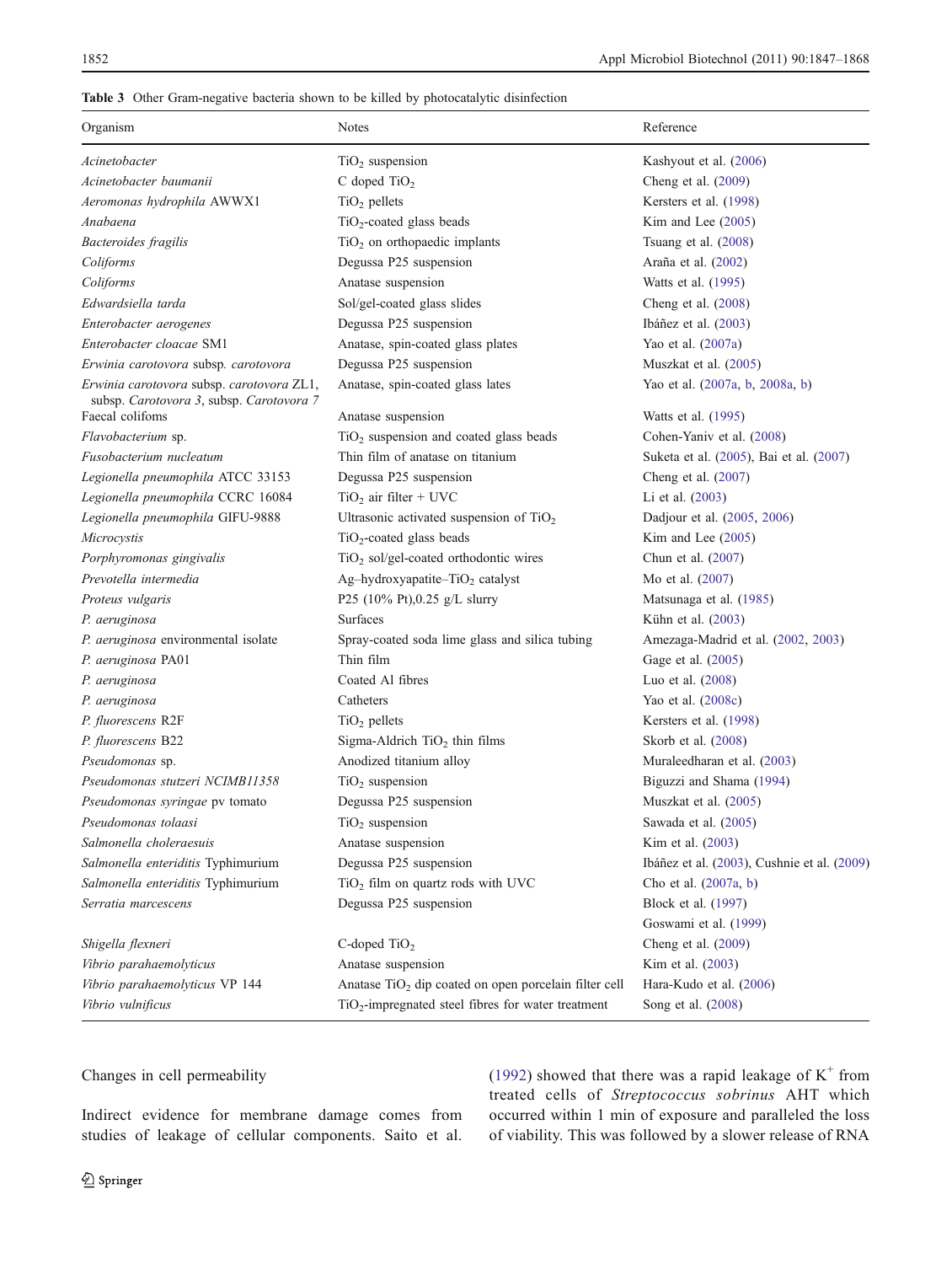## <span id="page-7-0"></span>Table 4 Gram-positive bacteria shown to be killed by photocatalytic disinfection

| Organism                                          | Notes                                                                        | Reference                                    |
|---------------------------------------------------|------------------------------------------------------------------------------|----------------------------------------------|
|                                                   |                                                                              |                                              |
| Actinobacillus actinomycetemcomitans              | $TiO2$ coating on titanium                                                   | Suketa et al. (2005)                         |
| Actinomyces viscosus                              | Kobe Steel TiO <sub>2</sub> 99.98% anatase                                   | Nagame et al. (1989)                         |
| Bacillus cereus                                   | $TiO2$ suspension                                                            | Cho et al. (2007a)                           |
| Bacillus cereus spores                            | $TiO2$ suspension                                                            | Armon et al. $(2004)$                        |
| Bacillus megaterium QM B1551                      | Colloidal suspension of $TiO2$                                               | Fu et al. (2005)                             |
| Bacillus pumilis spores ATCC 27142                | TiO <sub>2</sub> anatase 99.9% slurry in Petri dish                          | Pham et al. (1995, 1997)                     |
| Bacillus sp.                                      | Degussa P-25 immobilised on Pyrex glass                                      | Rincón and Pulgarin (2005)                   |
| Bacillus subtilis vegetative cells and endospores | Degussa P25-coated quartz discs                                              | Wolfrum et al. (2002)                        |
| Bacillus subtilis endospores                      | Aluminium foil coated with $TiO2$                                            | Greist et al. (2002)                         |
| Bacillus thuringiensis                            | 100% anatase thin film $\pm$ Pt doping                                       | Kozlova et al. (2010)                        |
| Clavibacter micheganensis                         | Solar + $H_2O_2$                                                             | Muszkat et al. (2005)                        |
| Clostridium difficile                             | Evonik Aeroxide P25 thin fim                                                 | Dunlop et al. $(2010)$                       |
| Clostridium perfringens spores NCIMB 6125         | $TiO2$ film on metal electrode                                               | Butterfield et al. (1997)                    |
| Clostridium perfringens spores                    | Degussa P-25 + UVC                                                           | Guimarães and Barretto (2003)                |
| Deinococcus radiophilus                           | $TiO2$ suspension                                                            | Laot et al. (1999)                           |
| Enterococcus (Streptococcus) faecalis             | Degussa P25 suspension                                                       | Herrera Melián et al. (2000)                 |
| Enterococcus (Streptococcus) faecalis             | Immobilised $TiO2$                                                           | Singh et al. $(2005)$                        |
| Enterococcus faecalis CECT 481                    | Degussa P25 suspension                                                       | Vidal et al. (1999)                          |
| Enterococcus faecium                              | Degussa P25-coated Plexiglass                                                | Kühn et al. (2003)                           |
| Enterococcus hirae                                | $TiO2$ on orthopaedic implants                                               | Tsuang et al. $(2008)$                       |
| <i>Enterococcus</i> sp.                           | Degussa P-25 suspension                                                      | Rincón and Pulgarin (2005)                   |
| Lactobacillus acidophilus                         | Degussa P25 suspension                                                       | Matsunaga et al. (1985), Choi et al. (2007a) |
| Lactobacillus helveticus CCRC 13936               | $TiO2$ suspension                                                            | Liu and Yang $(2003)$                        |
| Lactococcus lactis 411                            | Sigma-Aldrich $TiO2$ thin films                                              | Skorb et al. (2008)                          |
| Listeria monocytogenes                            | TiO <sub>2</sub> (Yakuri Pure Chemical Company,<br>Japan) suspension         | Kim et al. (2003)                            |
| Microbacterium sp. Microbacteriaceae str. W7      | Degussa P25 immobilised on membrane                                          | Pal et al. (2007)                            |
| Micrococcus luteus                                | Degussa P25 thick film                                                       | Wolfrum et al. $(2002)$                      |
| Micrococcus lylae                                 | $TiO2$ suspension                                                            | Yu et al. (2005b)                            |
| <b>MRSA</b>                                       | $Fe3O4$ -TiO <sub>2</sub> core/shell magnetic nanoparticles<br>in suspension | Chen et al. (2008)                           |
| MRSA                                              | $TiO2$ thin film on titanium                                                 | Oka et al. (2008)                            |
| Mycobacterium smegmatis                           | 100% anatase thin film $\pm$ Pt doping                                       | Kozlova et al. (2010)                        |
| Porphyromonas gingivalis                          | $TiO2$ thin film on steel and titanium                                       | Shiraishi et al. (1999)                      |
| Paenibacillus sp SAFN-007                         | Degussa P25 immobilised on membrane                                          | Pal et al. (2007)                            |
| Staphylococcus aureus                             | Degussa P25 suspension                                                       | Block et al. (1997)                          |
| Staphylococcus aureus                             | $TiO2$ thin film on steel and titanium                                       | Shiraishi et al. (1999)                      |
| Staphylococcus epidermidis NCTC11047              | Ag-TiO <sub>2</sub> catalyst                                                 | Sheel et al. $(2008)$                        |
| Staphylococcus saprophyticus                      | $Fe3O4$ -TiO <sub>2</sub> core/shell magnetic nanoparticles                  | Chen et al. (2008)                           |
| Streptococcus cricetus                            | in suspension<br>Kobe Steel TiO <sub>2</sub> 99.98% anatase                  | Nagame et al. (1989)                         |
| Streptococcus iniae                               | Sol/gel-coated glass slides                                                  | Cheng et al. (2008)                          |
| Streptococcus mutans                              | TiO <sub>2</sub> sol/gel-coated orthodontic wires                            | Chun et al. (2007)                           |
| Streptococcus mutans GS5, LM7, OMZ175             | P25 aerosil, 70% anatase suspension                                          | Saito et al. (1992)                          |
| Streptococcus pyogenes $eryr$ cam <sup>r</sup>    | $Fe3O4$ -TiO <sub>2</sub> core/shell magnetic nanoparticles<br>in suspension | Chen et al. (2008)                           |
| Streptococcus rattus FA-1                         | P25 aerosil, 70% anatase suspension                                          | Saito et al. (1992)                          |
| Streptococcus sobrinus AHT                        | P25 suspension                                                               | Saito et al. (1992)                          |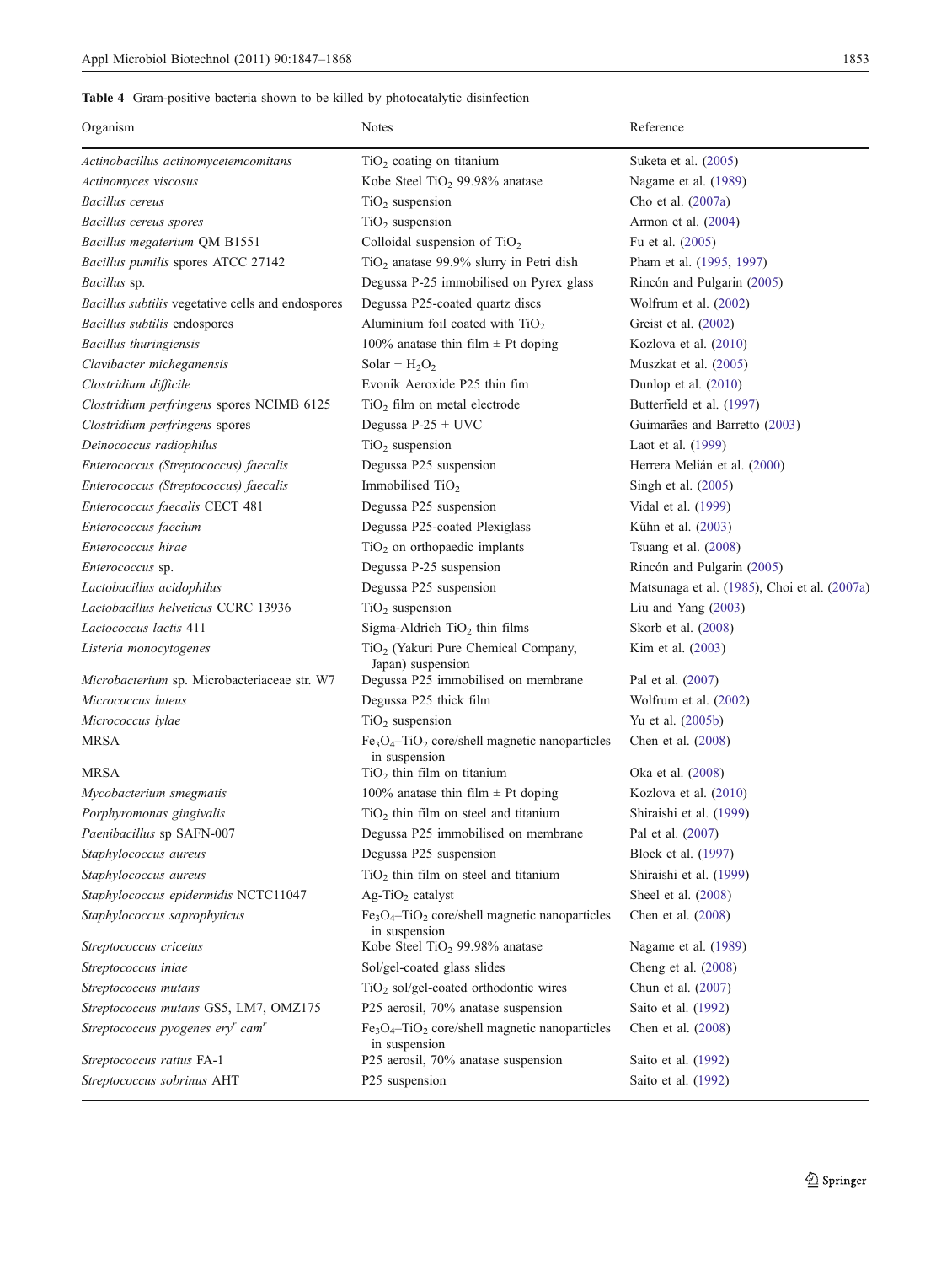<span id="page-8-0"></span>

|  |  |  | Table 5 Fungi shown to be killed by photocatalytic disinfection |  |
|--|--|--|-----------------------------------------------------------------|--|
|--|--|--|-----------------------------------------------------------------|--|

| Organism                                                                     | <b>Notes</b>                                       | Reference                  |
|------------------------------------------------------------------------------|----------------------------------------------------|----------------------------|
| Aspergillus niger AS3315                                                     | Wood coated with TiO <sub>2</sub>                  | Chen et al. (2009)         |
| A. niger spores                                                              | Degussa P25 film on quartz discs                   | Wolfrum et al. (2002)      |
| Aspergillus niger                                                            | Thin films of $TiO2$ on glass plates               | Erkan et al. (2006)        |
| Candida albicans ATCC 10231                                                  | Degussa P25 suspension                             | Lonnen et al. (2005)       |
| Candida albicans                                                             | $TiO2$ -coated surfaces                            | Kühn et al. (2003)         |
| Candida famata                                                               | $TiO2$ coated catheters                            | Yao et al. (2008c)         |
| Candida vini                                                                 | $TiO2$ thin film                                   | Veselá et al. (2008)       |
| Cladobotryum varium                                                          | $TiO2$ suspension                                  | Sawada et al. (2005)       |
| Cladosporium cladospoiroides                                                 | TiO <sub>2</sub> -coated concrete                  | Giannantonio et al. (2009) |
| Diaporthe actinidae                                                          | TiO <sub>2</sub> immobilised on alumina spheres    | Hur et al. (2005)          |
| Erysiphe cichoracearum                                                       | Degussa P25 and $Ce^{3+}$ doped catalysts          | Lu et al. (2006)           |
| Epicoccum nigrum                                                             | TiO <sub>2</sub> coated concrete                   | Giannantonio et al. (2009) |
| Fungi from spinach                                                           | Plastic fruit containers with $TiO2$ coating       | Koide and Nonami (2007)    |
| Fusarium mucor                                                               | TiO <sub>2</sub> -coated concrete                  | Giannantonio et al. (2009) |
| Fusarium solani ATCC 36031                                                   | Degussa P25 suspension                             | Lonnen et al. $(2005)$     |
| Fusarium spp. (equisetii, oxypartan, anthophilum,<br>verticilloides, solani) | $TiO2$ suspension, solar irradiation               | Sichel et al. $(2007b, c)$ |
| Hanseula anomala CCY-138-30                                                  | $TiO2$ - and Ag-doped                              | Veselá et al. (2008)       |
| Peronophythora litchii                                                       | Degussa P25- and Ce <sup>3+</sup> -doped catalysts | Lu et al. $(2006)$         |
| Penicillium citrinum                                                         | $TiO2$ -coated air filter                          | Lin and Li $(2003a, b)$    |
| Penicillium expansum                                                         | $TiO2$ spray coated on polypropylene film          | Maneerat and Hayata (2006) |
| Penicillium oxalicum                                                         | TiO <sub>2</sub> -coated concrete                  | Giannantonio et al. (2009) |
| Pestaotiopsis maculans                                                       | TiO <sub>2</sub> -coated concrete                  | Giannantonio et al. (2009) |
| Saccharomyces cerevisiae                                                     | Aerosil P25 suspension                             | Matsunaga et al. (1985)    |
| Sacchararomyces cerevisiae                                                   | Pd-doped $TiO2$                                    | Erkan et al. (2006)        |
| Spicellum roseum                                                             | $TiO2$ suspension                                  | Sawada et al. (2005)       |
| Trichoderma asperellum                                                       | TiO <sub>2</sub> -coated concrete                  | Giannantonio et al. (2009) |
| Trichoderma harzianum                                                        | $TiO2$ suspension                                  | Sawada et al. (2005)       |

and protein. Leakage of  $K^+$  was also shown to parallel cell death of E. coli (Hu et al. [2007](#page-18-0); Kambala and Naidu [2009\)](#page-18-0). Huang et al. [\(2000\)](#page-18-0) showed an initial increase in permeability to small molecules such as ONPG which was followed by leakage of large molecules such as β-D-galactosidase from treated cells of E. coli, suggesting a progressive increase in membrane permeability. Membrane damage has been shown with cells labelled with the LIVE-DEAD® BacLight™ Bacterial Viability Kit which uses the fluorescent dyes Cyto 9, which stains all cells green, and propidium iodide, which only penetrates cells with damaged membranes and stains cells red. Gogniat et al. [\(2006\)](#page-17-0) showed that permeability changes occurred in the membrane soon after attachment of E.  $\text{coli}$  to the TiO<sub>2</sub>, and we have seen similar changes (Ditta and Foster, unpublished). However, no damage was detected on a visible light active PdO/TiON catalyst until the catalyst had been irradiated (Wu et al. [2010b\)](#page-22-0). SEM clearly showed membrane damage after irradiation on this catalyst (Wu et al. [2008](#page-22-0), [2009a](#page-22-0), [b](#page-22-0), [2010b](#page-22-0); see Fig. [2\)](#page-10-0).

Microscopic changes during PCD

TEM images of treated cells of S. sobrinus showed clearly that the cell wall was partially broken after cells had undergone  $TiO<sub>2</sub>$  photocatalytic treatment for 60 min, with further disruption after 120 min (Saito et al. [1992\)](#page-20-0). The authors suggested that cell death was caused by alterations in cell permeability and the decomposition of the cell wall. SEM images of S. aureus, MRSA, E. coli and M. luteus showed morphological changes suggestive of cell wall disruption after UVA irradiation on apatite-coated  $TiO<sub>2</sub>$  on cotton fabrics (Kangwansupamonkon et al. [2009\)](#page-18-0).

Damage to the cell wall of P. aeruginosa was shown by SEM and TEM, which showed changes in membrane structure such as "bubble-like protuberances which expelled cellular material" (Fig. [3](#page-11-0); Amezaga-Madrid et al. [2002](#page-15-0), [2003\)](#page-15-0). They suggested that leakage of cellular material, and possibly abnormal cell division, was occurring, although the bubbles may have been due to localised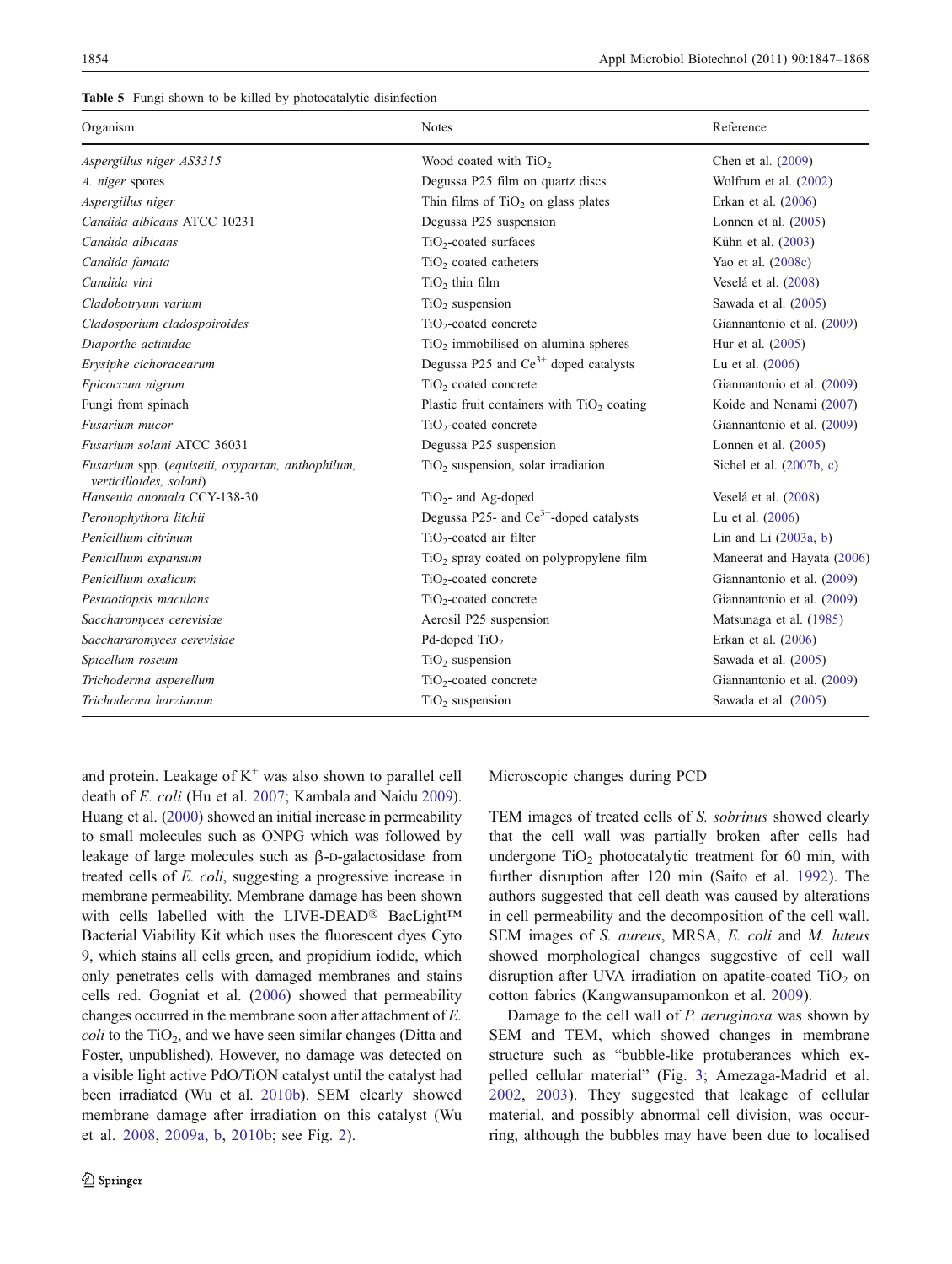<span id="page-9-0"></span>

| Organism                                     | <b>Notes</b>                                                                                    | Reference                        |
|----------------------------------------------|-------------------------------------------------------------------------------------------------|----------------------------------|
| Protozoa                                     |                                                                                                 |                                  |
| Acanthamoeba castellanii                     | Degussa P25 suspension<br>Only 50% kill for cysts, trophozoites were sensitive                  | Sökmen et al. (2008)             |
| Acanthamoeba polyphaga environmental isolate | Degussa P25 suspension                                                                          | Lonnen et al. $(2005)$           |
| Cryptosporidium parvum                       | $UVC + TiO2$                                                                                    | Ryu et al. (2008)                |
| Cryptosporidium parvum                       | Sol-gel and thermal $TiO2$ thin films applied to Petri<br>dish with a counter electrode Pt mesh | Curtis et al. $(2002)$           |
| Giardia sp.                                  | Fibrous ceramic $TiO2$ filter                                                                   | Navalon et al. $(2009)$          |
| Giardia intestinalis cysts                   | $TiO2$ (anatase 99.9%) + Ag <sup>+</sup>                                                        | Sökmen et al. (2008)             |
| Giardia lamblia                              | $TiO2$ thin film catalyst                                                                       | Lee et al. $(2004)$              |
| Tetrahymena pyriformis                       | $TiO2$ suspension                                                                               | Peng et al. $(2010)$             |
| Algae                                        |                                                                                                 |                                  |
| Amphidinium corterae                         | $Ag-TiO2$ catalyst                                                                              | Rodriguez-Gonzalez et al. (2010) |
| Chlorella vulgaris                           | $TiO2-Pt$ catalyst                                                                              | Matsunaga et al. (1985)          |
| Cladophora sp.                               | $TiO2$ -covered glass beads                                                                     | Peller et al. $(2007)$           |
| Chroococcus sp. 27269                        | Anatase, fluorescent light                                                                      | Hong et al. $(2005)$             |
| Melosira sp.                                 | $TiO2$ -coated glass beads                                                                      | Kim and Lee $(2005)$             |
| Oedogonium sp.                               | $TiO2$ -coated concrete                                                                         | Linkous et al. $(2000)$          |
| Tetraselmis suecica                          | $Ag-TiO2$ catalyst                                                                              | Rodriguez-Gonzalez et al. (2010) |
|                                              |                                                                                                 |                                  |

damage to the peptidoglycan layer allowing the inner membrane to bulge through the peptidoglycan layer. Sunada et al. ([2003b\)](#page-21-0) studied killing of E. coli on thin films of  $TiO<sub>2</sub>$  and showed that the outer membrane was damaged first and then the cytoplasmic membrane followed by complete degradation. Photocatalytic killing occurred without substantial visible degradation of peptidoglycan. Atomic force microscopy measurements of cells on

Table 7 Viruses shown to be killed by photocatalytic disinfection

| Host                   | Virus                                   | Reference                                                                                                                                         |
|------------------------|-----------------------------------------|---------------------------------------------------------------------------------------------------------------------------------------------------|
| Bacteroides fragilis   | Not specified                           | Armon et al. (1998)                                                                                                                               |
| <b>Birds</b>           | Influenza (avian) A/H5N2                | Guillard et al. (2008)                                                                                                                            |
| E. coli                | Coliphage                               | Guimarães and Barretto (2003)                                                                                                                     |
| E. coli                | fr                                      | Gerrity et al. (2008)                                                                                                                             |
| E. coli                | T4                                      | Ditta et al. (2008), Sheel et al. (2008)                                                                                                          |
| E. coli                | $\lambda$ vir                           | Yu et al. (2008)                                                                                                                                  |
| E. coli                | $\lambda$ NM1149                        | Belhácová et al. (1999)                                                                                                                           |
| E. coli                | $\phi$ X174                             | Gerrity et al. (2008)                                                                                                                             |
| E. coli                | MS <sub>2</sub>                         | Sjogren and Sierka (1994), Greist et al. (2002), Cho et al. (2004, 2005),<br>Sato and Taya (2006a, b), Vohra et al. (2006), Gerrity et al. (2008) |
| E. coli                | $Q\beta$                                | Lee et al. (1997), Otaki et al. (2000)                                                                                                            |
| Human                  | Hepatitis B virus surface antigen HBsAg | Zan et al. $(2007)$                                                                                                                               |
| Human                  | Influenza A/H1N1                        | Lin et al. $(2006)$                                                                                                                               |
| Human                  | Influenza A/H3N2                        | Kozlova et al. $(2010)$                                                                                                                           |
| Human                  | Norovirus                               | Kato et al. (2005)                                                                                                                                |
| Human                  | Poliovirus type 1 (ATCC VFR-192)        | Watts et al. (1995)                                                                                                                               |
| Human                  | <b>SARS</b> coronavirus                 | Han et al. (2004)                                                                                                                                 |
| Human                  | Vaccinia                                | Kozlova et al. (2010)                                                                                                                             |
| Lactobacillus casei    | $PL-1$                                  | Kakita et al. (1997, 20000, Kashige et al. (2001)                                                                                                 |
| Salmonella typhimurium | PRD <sub>1</sub>                        | Gerrity et al. (2008)                                                                                                                             |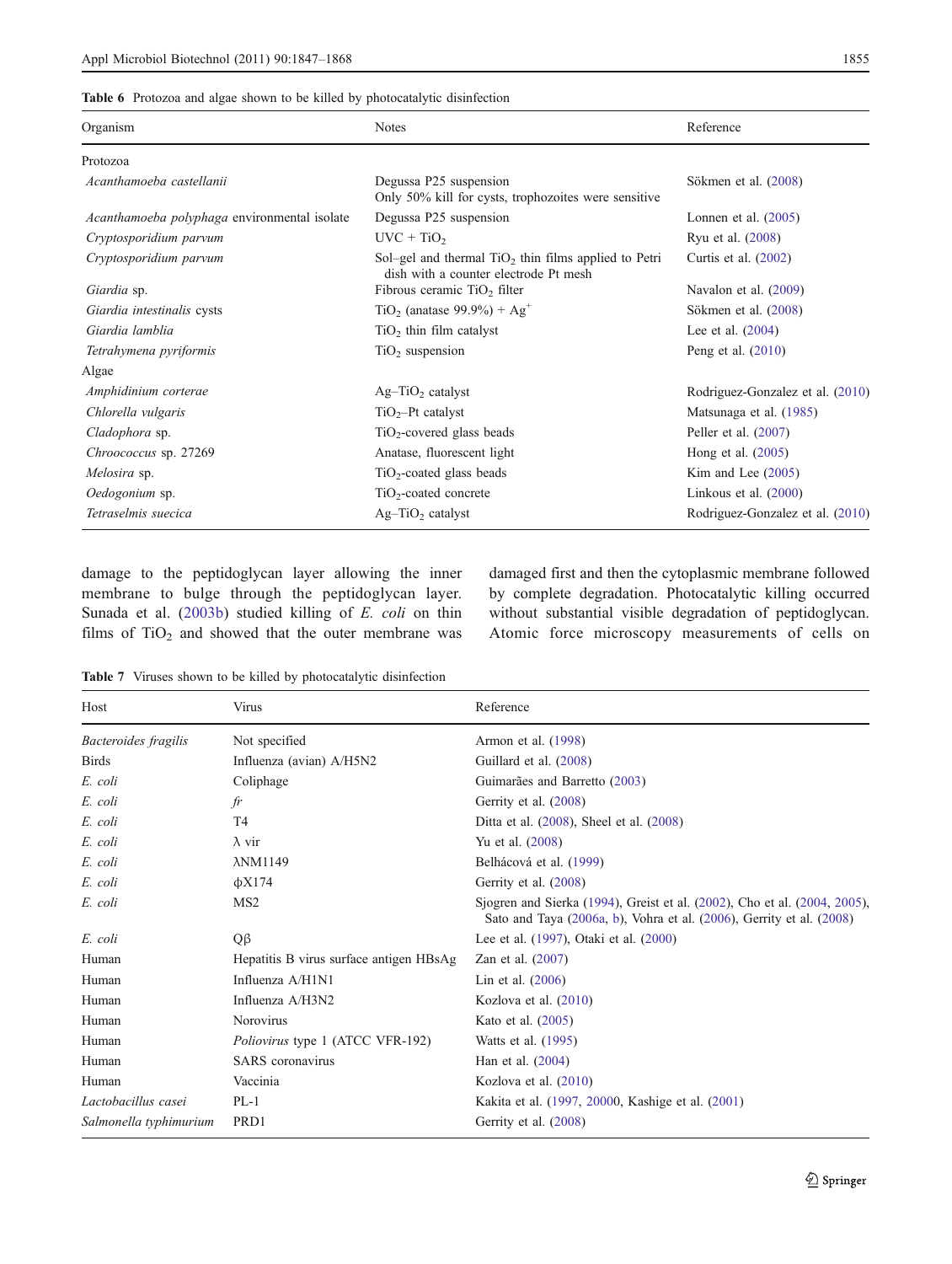<span id="page-10-0"></span>Table 8 Microbial toxins inactivated by photocatalysis

| Toxin                        | Publication                  |  |
|------------------------------|------------------------------|--|
| <b>Brevetoxins</b>           | Khan et al. $(2010)$         |  |
| Cylindrospermopsin           | Senogles et al. (2000, 2001) |  |
| Lipopolysaccharide endotoxin | Sunada et al. (1998)         |  |
| Microcystin-LR               | Lawton et al. (1999, 2003)   |  |
|                              | Cornish et al. (2000)        |  |
|                              | Feitz and Waite (2003)       |  |
|                              | Choi et al. (2007b)          |  |
| Microcystins LR, YA and YR   | Shephard et al. (1998)       |  |
| Nodularin                    | Liu et al. $(2005)$          |  |

illuminated  $TiO<sub>2</sub>$  film showed that the outer membrane decomposed first (Sunada et al. [2003b\)](#page-21-0).

TEM images showed progressive destruction of E. coli cells on  $Ag/AgBr/TiO<sub>2</sub>$  in suspension (Hu et al. [2006](#page-18-0)). Cell membrane was degraded first followed by penetration of  $TiO<sub>2</sub>$  particles into the cell and further damage. TEM of E. coli showed that there were changes to the nucleoid which became condensed, possibly due to leakage of ions out of the cell (Chung et al. [2009](#page-16-0)).

TEM of thin sections of treated cells of E. coli on a visible light-activated  $TiO<sub>2</sub>$  showed various degrees of cell disruption including plasmolysis, intracellular vacuoles ghost and cell debris (Vacaroiu et al. [2009\)](#page-21-0). SEM and TEM studies showed initial swelling and rough appearance of the cells followed by scars and holes in the OM,

especially where the  $TiO<sub>2</sub>$  particles were in contact with the cells. Erdem et al. [\(2006](#page-17-0)) showed damage by SEM on E. coli and production of membrane breakdown products. SEM has shown changes to the outer membrane of E. coli (Li et al. [2008](#page-19-0); Shah et al. [2008;](#page-21-0) Gartner et al. [2009\)](#page-17-0). TEM of thin sections of treated cells of E. coli on a visible lightactivated  $TiO<sub>2</sub>$  showed various degrees of cell disruption including plasmolysis, intracellular vacuoles ghost and cell debris (Vacaroiu et al. [2009](#page-21-0)).

Atomic force microscopy was used to show membrane damage to E. coli, S. aureus and Diplococcus (Streptococ-cus) pneumoniae on thin films of TiO<sub>2</sub> (Miron et al. [2005\)](#page-19-0). Changes to treated cells of S. aureus seen by TEM included separation of cytoplasmic membrane from the peptidoglycan layer (Chung et al. [2009\)](#page-16-0). Distortion of treated cells of both MRSA and methicillin-sensitive S. aureus was seen by SEM on anatase–brookite (Shah et al. [2008](#page-21-0)), again suggesting cell wall damage.

Lipid peroxidation by ROS was demonstrated by the release of MDA as a breakdown product, and there was a concurrent loss of membrane respiratory activity measured by reduction of 2,3,5-triphenyltetrazolium chloride (Maness et al. [1999](#page-19-0)). The demonstration of degradation of E. coli endotoxin without substantial degradation of peptidoglycan (Sunada et al. [1998\)](#page-21-0) suggested that in the case of Gramnegative bacteria, cell disruption occurred in the order of OM→PG→IM. However, alterations to the peptidoglycan layer may not be obvious in electron micrographs as peptidoglycan is a highly cross-linked structure and



Fig. 2 Scanning electron micrographs of photocatalytically treated E. coli. a Untreated cells. b, c Cells after 240 min. d Cells after 30 min. Catalyst TiON thin film. From Wu et al. ([2010a,](#page-22-0) [b\)](#page-22-0)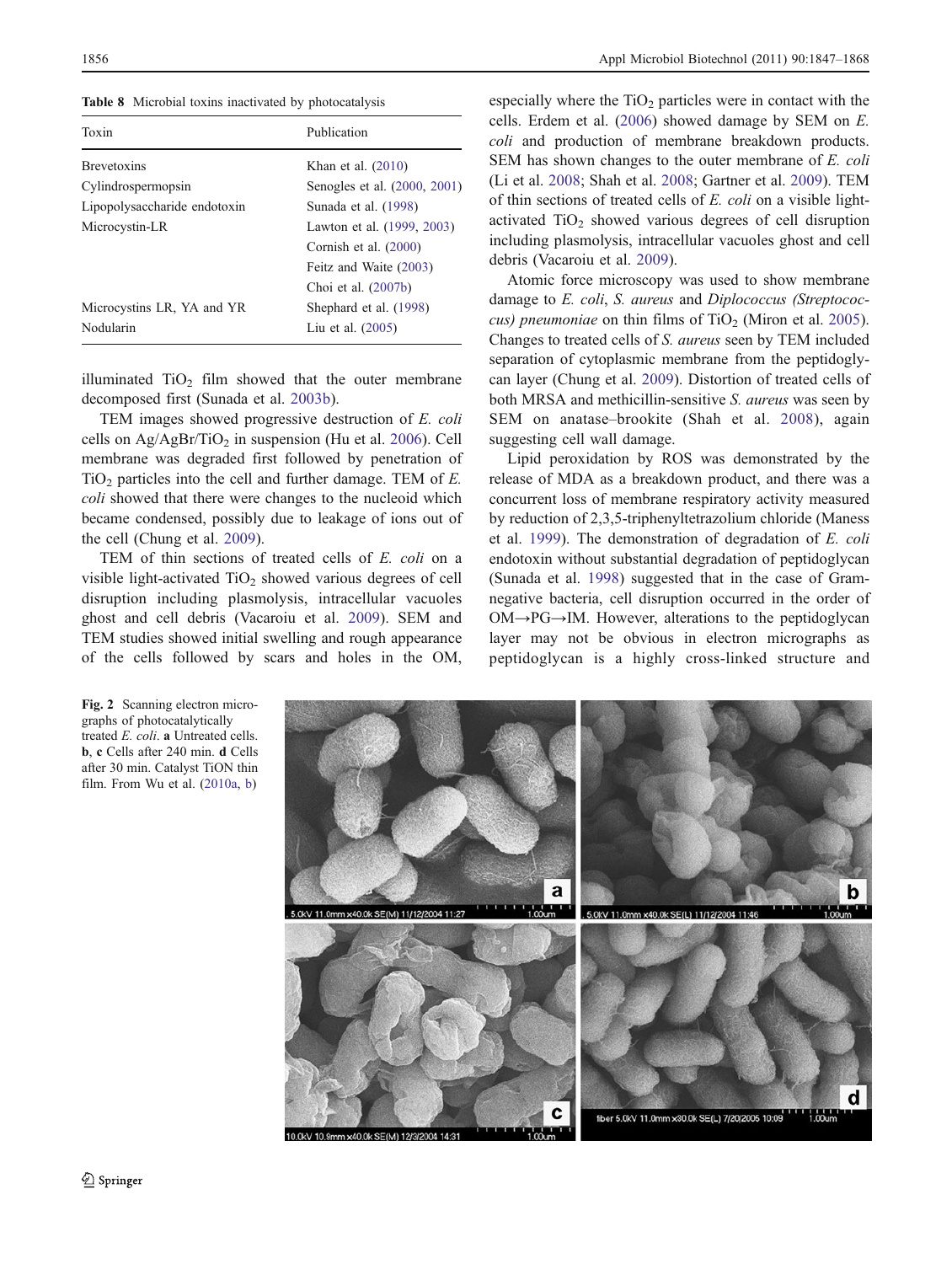<span id="page-11-0"></span>Fig. 3 Transmission electron micrographs of photocatalytically treated P. aeruginosa. Untreated cells transverse section showing normal thickness and shape cell wall (arrows). **b–d** Cells after 240 min treatment showing abnormal wavy cell wall (arrows) (**b**), cytoplasmic material escaping from the cell with damaged cell wall (arrows) (c) and cell showing two "bubbles" of cellular material with cell wall (arrows) (d). Catalyst TiO<sub>2</sub> thin film. Bar marker=200 nm. From Amezaga-Madrid et al. [\(2003](#page-15-0)b)



appreciable damage may occur without destruction of its overall appearance. Localised destruction may occur where  $TiO<sub>2</sub>$  particles are in contact with the cell. This may allow protrusion of inner membrane through the cell wall as seen by Amezaga-Madrid et al. [\(2003](#page-15-0)), followed by total rupture of the cell wall.

Yao et al. [\(2007c\)](#page-22-0) showed damage to cells of Erwinia carotovora and DNA damage, which suggested that damage to DNA was responsible for cell death. However, our own data showed that there was no DNA damage seen by COMET assay on plain  $TiO<sub>2</sub>$  surfaces even when 97% of the cells were non-viable (Varghese and Foster, unpublished data; Fig. 4). Damage to DNA does occur on  $TiO<sub>2</sub>$  (Wamer et al. [1997;](#page-22-0) Hirakawa et al. [2004](#page-17-0); Wang and Yang [2005;](#page-22-0) Wang et al. [2005;](#page-22-0) Gogniat and Dukan [2007](#page-17-0); Shen et al. [2008](#page-21-0); Yao et al. [2007c;](#page-22-0) Yang and Wang [2008\)](#page-22-0), but is probably a late event after rupture of the membrane and cell death.

#### Killing of other microorganisms

There have been fewer studies on the mechanism of killing of eukaryotes. Linkous et al. [\(2000](#page-19-0)) suggested that death of the alga Oedogonium sp. was due to nonspecific breakdown of cellular structures. Microscopy has shown membrane damage to the alga Chroococcus sp. (Hong et al. [2005\)](#page-18-0). Light microscopy and SEM showed damage to cell walls of *Candida albicans* suspended over a thin film of  $TiO<sub>2</sub>$  (Kühn et al. [2003](#page-18-0)) and on  $TiO<sub>2</sub>$ -coated tissue conditioner (Akiba et al. [2005](#page-15-0)). Cell wall and membrane

damage to cysts were seen with light microscopy of photocatalytically treated Giardia lamblia (Sökmen et al. [2008](#page-21-0)). Membrane damage was also shown to occur on



Fig. 4 Comet assay of DNA from cells of E. coli on photoirradiated TiO<sub>2</sub> and CuO–TiO<sub>2</sub> catalysts. Upper photographs show fragmented DNA entering the gel like the tail of a comet. The graph shows viability (control, open circle;  $TiO<sub>2</sub>$  catalyst, closed circle;  $TiO<sub>2</sub>$ -CuO dual catalyst, *downturned triangle*) and tail moment (TM = Tail length  $\times$  % DNA in tail/100; Olive et al. [1990\)](#page-20-0) as the measure of the extent of DNA damage (TiO<sub>2</sub> catalyst, *black square*; TiO<sub>2</sub>–CuO dual catalyst, gray square) against time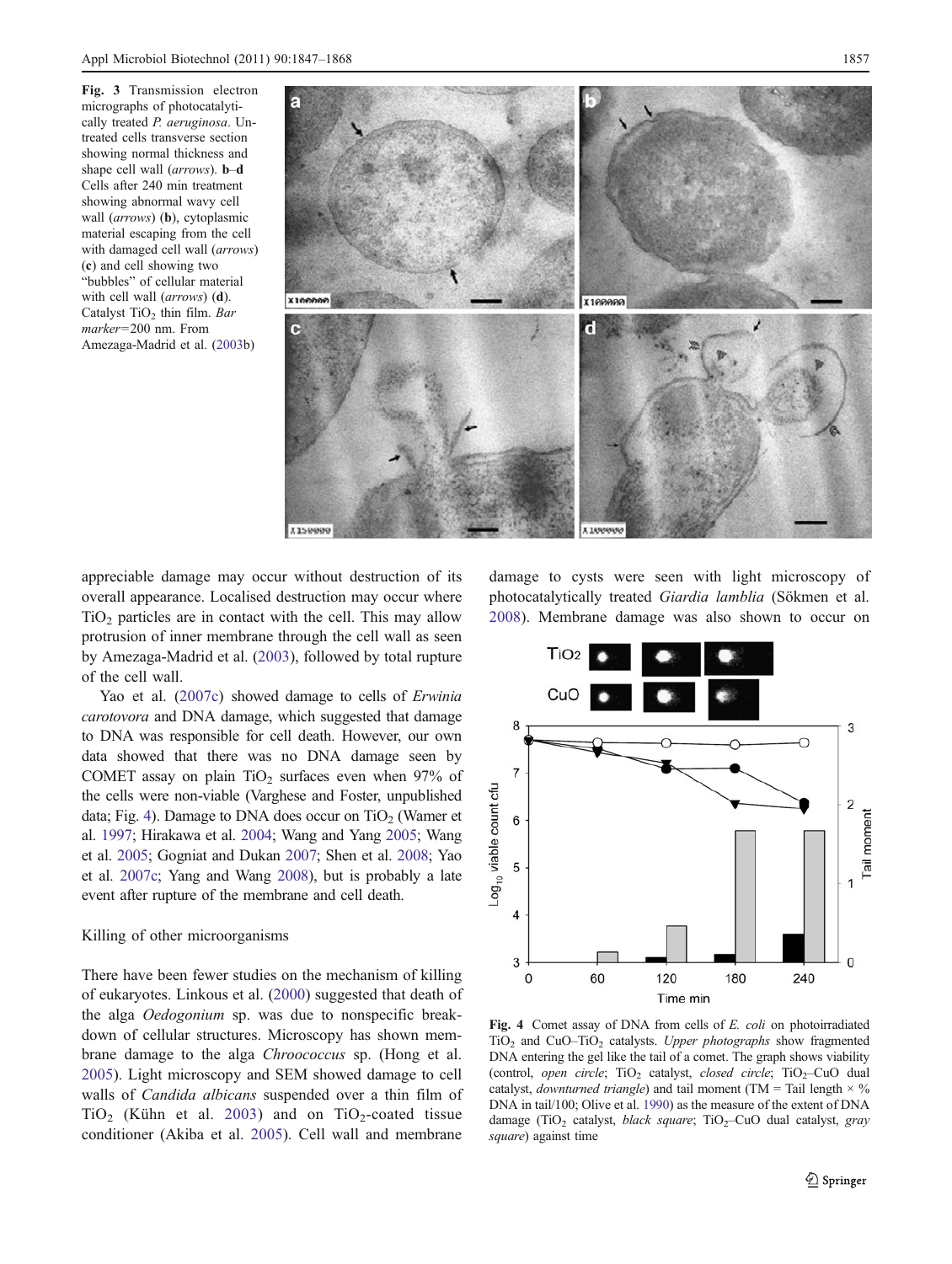<span id="page-12-0"></span>treatment of the ciliate protozoan Tetrahymena pyriformis (Peng et al. [2010\)](#page-20-0).

Killing of *Lactobacillus* phage PL1 by thin films of  $TiO<sub>2</sub>$ suspended in liquid was reported to be via initial damage to protein of the capsid by ⋅OH, followed by damage to the phage DNA inside the particles (Kashige et al. [2001](#page-18-0)). SEM showed ghost particles and empty heads. Damage to the H and N projections of influenza virus A/H1N1 occurred on PCD and was followed by total mineralisation (Lin et al. [2006\)](#page-19-0).

#### Spectroscopic studies

The activity of titanium dioxide on isolated phospholipid bilayers has been shown to result in disruption of the bilayer structure using X-ray diffraction (Suwalsky et al. [2005](#page-21-0)), laser kinetic spectroscopy and attenuated total reflection Fourier transform infrared spectroscopy (FTIR). Disruption was shown to be due to lipid peroxidation (Kiwi and Nadtochenko [2004](#page-18-0); Nadtochenko et al. [2006\)](#page-20-0) measured by production of malondialdehyde (MDA). Lipid peroxidation occurs when polyunsaturated fatty acids such as linoleic acid are attacked by ROS (Kiwi and Nadtochenko [2005\)](#page-18-0).

FTIR spectra of treated E. coli confirmed the production of carboxylic acids such as MDA as products of membrane degradation. MDA was further degraded by longer irradiation times (Hu et al. [2007](#page-18-0)).

The electron decay on  $TiO<sub>2</sub>$  was studied using laser kinetic spectroscopy in the presence of phosphatidyl ethanolamine, lipopolysaccharide and E. coli (Nadtochenko et al. [2006](#page-20-0)). Spectrosopic studies using FTIR spectroscopy suggested that organic components bound to the  $TiO<sub>2</sub>$ were directly oxidised by reduction of the electron holes (Nadtochenko et al. [2006,](#page-20-0) [2008](#page-20-0)). This work suggested that direct oxidation of cellular components could occur without the production of ROS, but only if cells were in direct contact with the surface of the  $TiO<sub>2</sub>$ . This is wholly consistent with the greater effectiveness of PCD when the cells are in contact with the  $TiO<sub>2</sub>$  rather than in suspension. Overall, the spectroscopic studies support the light microscopic studies and confirm the order of destruction being OM→IM→PG. Details of kinetic models of the killing mechanism are presented by Dalrymple et al. [\(2010\)](#page-16-0).

The role of ROS in killing of bacteria is summarised in Fig. 5.

#### Role of ROS in the killing mechanism

Most studies show that ROS are responsible for the killing, and various authors propose that ⋅OH are responsible



Fig. 5 Role of ROS in photocatalytic killing of bacteria. Direct oxidation of cell components can occur when cells are in direct contact with the catalyst. Hydroxyl radicals and  $H_2O_2$  are involved close to and distant from the catalyst, respectively. Furthermore, ⋅OH can be generated from reduction of metal ions, e.g.  $Cu^{2+}$  by  $H_2O_2$ (Sato and Taya [2006c](#page-21-0))

(Ireland et al. [1993;](#page-18-0) Kikuchi et al. [1997;](#page-18-0) Maness et al. [1999](#page-19-0); Salih [2002](#page-21-0); Cho et al. [2004](#page-16-0), [2005;](#page-16-0) Cho and Yoon [2008](#page-16-0)). Lipid peroxidation by ROS was demonstrated by the release of MDA as a breakdown product, and there was a concurrent loss of membrane respiratory activity measured by reduction of 2,3,5-triphenyltetrazolium chloride (Maness et al. [1999\)](#page-19-0). The ⋅OH scavengers, dimethylsulphoxide and cysteamine, eliminated the PCD activity of suspensions of TiO<sub>2</sub> in water (Salih [2002\)](#page-21-0). However, ⋅OH are short-lived and will probably not diffuse further than 1 μm from the surface of the  $TiO<sub>2</sub>$ , especially in the presence of organic matter (Pryor [1986;](#page-20-0) Kikuchi et al. [1997\)](#page-18-0). Kikuchi et al. [\(1997](#page-18-0)) showed that killing of E. coli still occurred even when the bacteria were separated from the surface by a 50-μm-thick porous membrane. However, the free radical scavenger mannitol only inhibited killing without the membrane, whereas catalase, which would degrade  $H_2O_2$ , decreased killing both with and without the membrane. This suggested that  $·OH$  and  $H_2O_2$  were responsible for killing close to the TiO<sub>2</sub>, with  $H_2O_2$  acting at a distance. The role of other ROS, e.g.  $O_2$ <sup>-</sup> was not considered. However, no killing was seen when cells were separated from the  $TiO<sub>2</sub>$  by a dialysis membrane in a separate study (Guillard et al. [2008](#page-17-0)). Hydrogen peroxide may act at a distance if ferrous ions are present by producing ⋅OH via the Fenton reaction (8 and 9).

$$
Fe^{3+} + O^{2-} \to Fe^{2+} + O_2 \tag{8}
$$

$$
Fe^{2+} + H_2O_2 \to Fe^{3+} + OH^- + OH \tag{9}
$$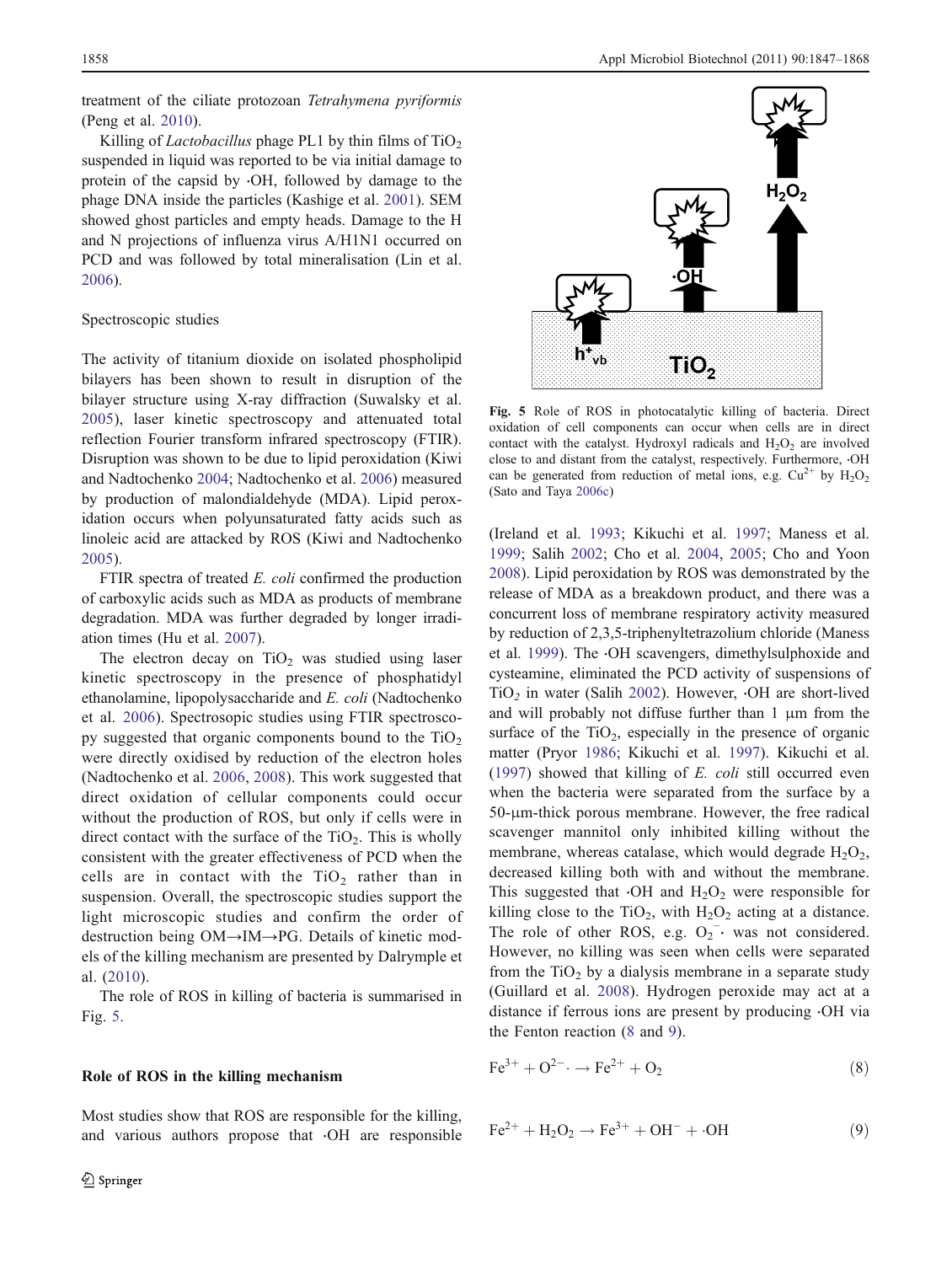A study of the roles of  $H_2O_2$  and  $\cdot$ OH in an immobilised  $TiO<sub>2</sub>$  thin film reactor activated by UVC using electron spin resonance suggested that ⋅OH were produced by direct photolysis of  $H_2O_2$  as well as by Eqs. [3](#page-3-0) and [4](#page-3-0) (Yan et al. [2009\)](#page-22-0).

A role for  $\cdot$ OH in sonocatalysis on TiO<sub>2</sub> (where the energy to bridge the band gap is provided by sound waves) was suggested by the work of Ogino et al. [2006](#page-20-0) who showed that the killing was inhibited by the ⋅OH scavenger glutathione. Hydroxyl radicals produced by microwave irradiation of  $TiO<sub>2</sub>$  were shown to enhance the killing of E. coli (Takashima et al. [2007](#page-21-0)).

Hydroxyl radicals were shown to be the major ROS involved in killing of C. parvum cysts, although other ROS were also involved (Cho and Yoon [2008\)](#page-16-0).

Studies with hydroxyl radical scavengers suggested that inactivation of phage in suspensions of  $TiO<sub>2</sub>$  also occurred due to bulk phase ⋅OH, whereas inactivation of bacteria occurred with both bulk phase and surface ⋅OH (Cho et al. [2004,](#page-16-0) [2005](#page-16-0)). The rate of inactivation of E. coli correlated with the concentration of ⋅OH. A role for other ROS such as  $H_2O_2$  and  $O_2^-$  was also suggested.

Studies on superoxide dismutase (SOD)-defective E. coli have shown that oxidative damage to the membrane combined with the turgor pressure inside the cell initially permeabilizes the cell envelope, allowing critical metabolites to escape (Imlay and Fridovich [1992](#page-18-0)). Studies on oxidative damage caused by  $TiO<sub>2</sub>$  in SOD mutants of E. coli showed that the inactivation rate was inversely proportional to SOD activity (Koizumi et al. [2002](#page-18-0); Kim et al. [2004\)](#page-18-0).

Kinetic models and further details of the chemistry of the killing mechanism are presented by Dalrymple et al. [\(2010](#page-16-0)). The role of  $h_{vb}^+$  and ROS in killing of bacteria is summarised in Fig. [5](#page-12-0).

#### Importance of contact between bacteria and  $TiO<sub>2</sub>$

Many studies have shown that close contact between the bacteria and the  $TiO<sub>2</sub>$  increases the extent of oxidative damage. Studies on the disinfection of water have shown that suspended  $TiO<sub>2</sub>$  is more active than  $TiO<sub>2</sub>$  immobilised on surfaces, e.g. on thin films (Lee et al. [1997;](#page-19-0) Otaki et al. [2000](#page-20-0); Sun et al. [2003](#page-21-0); Gumy et al. [2006b](#page-17-0); Marugan et al. [2006](#page-19-0), [2008;](#page-19-0) Cohen-Yaniv et al. [2008\)](#page-16-0). This is probably due to increased contact between the  $TiO<sub>2</sub>$  particles and the bacterial cells in suspension as well as an increased surface area for ROS production. A number of studies confirm the importance of such contact (Horie et al. [1996a,](#page-18-0) [b,](#page-18-0) [1998;](#page-18-0) Gumy et al. [2006a;](#page-17-0) Pratap Reddy et al. [2008](#page-20-0); Caballero et al. [2009](#page-15-0); Cheng et al. [2009\)](#page-16-0). Coprecipitation of cells and  $TiO<sub>2</sub>$  particles from suspension by alum enhanced killing of E. coli (Salih [2004](#page-21-0)). Certain ionic species have been shown to inhibit PCD, e.g.  $PO_4^3$ (Araña et al. [2002;](#page-15-0) Koizumi and Taya [2002a](#page-18-0),[b;](#page-18-0) Christensen et al. [2003;](#page-16-0) Rincón and Pulgarin [2004b](#page-20-0); Egerton et al. [2006](#page-22-0); Xiong et al. 2006; Marugan et al. [2008](#page-19-0)) and  $HCO<sub>3</sub>$ <sup>-</sup> (Rincón and Pulgarin [2004b](#page-20-0); Coleman et al. [2005;](#page-16-0) Gogniat et al. [2006\)](#page-17-0), and the rate of adsorption onto the  $TiO<sub>2</sub>$  in the presence of different ions correlated with the rate of inactivation, suggesting that the inhibition was due to the prevention of binding of the bacteria to the  $TiO<sub>2</sub>$ particles. Light micrographs (Nadtochenko et al. [2005;](#page-20-0) Gumy et al. [2006b;](#page-17-0) Gogniat et al. [2006](#page-17-0)) and electron micrographs clearly show binding of the titania particles to bacterial cells (Gumy et al. [2006a](#page-17-0), [b](#page-17-0); Saito et al. [1992;](#page-20-0) Cheng et al. [2007](#page-16-0); Shah et al. [2008\)](#page-21-0). A micrograph showing particles of  $TiO<sub>2</sub>$  attached to an E. coli cell is shown in Fig. 6. Contact with highly crystalline  $TiO<sub>2</sub>$  may also cause physical damage to the cells (Liu et al. [2007c;](#page-19-0) Caballero et al. [2009\)](#page-15-0).

Although differences in binding of isolated O antigens to  $TiO<sub>2</sub>$  have been shown (*E. coli* O8 and *Citrobacter freundii* O antigens bound strongly to  $TiO<sub>2</sub>$ , whereas that from Stenotrophomonas maltophilia had a low affinity for  $TiO<sub>2</sub>$ ; Jucker et al. [1997\)](#page-18-0), differences in the susceptibility of bacteria with different O antigens have not been studied. Differences in the susceptibility of different strains of Legionella pneumophila correlated with the amount of saturated 16C branched chain fatty acids in the membrane (Cheng et al. [2007](#page-16-0)). The more hydrophobic cells of



Fig. 6 Transmission electron micrograph of E. coli showing adhesion betwen cells and  $TiO<sub>2</sub>$  in suspension. Catalyst Degussa P25 pH 6.0. From Gumy et al. [\(2006b\)](#page-17-0)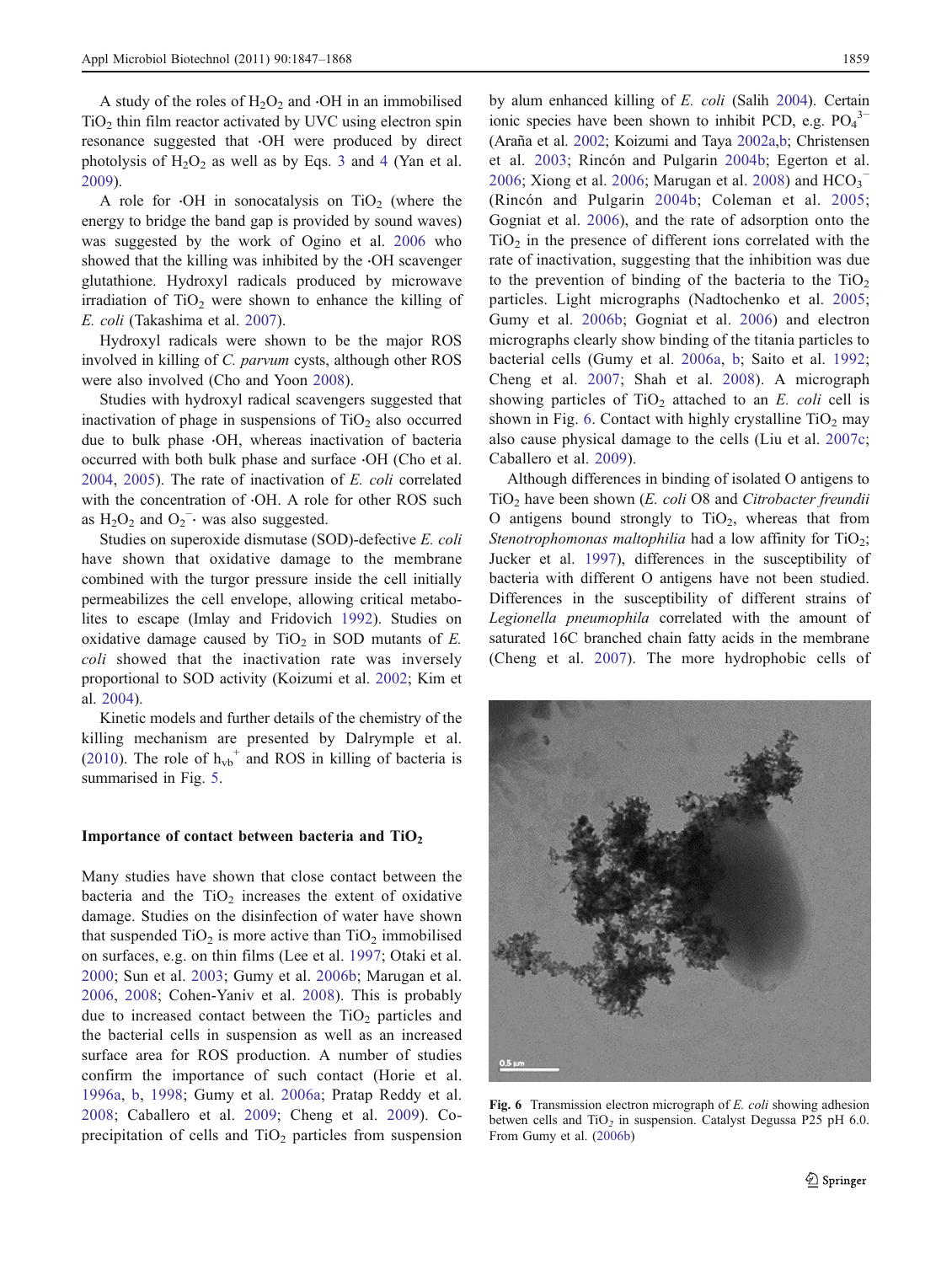Flavobacterium sp. were more easily killed by PCD than E. coli (Cohen-Yaniv et al. [2008\)](#page-16-0), which may also have been due to altered interactions with the  $TiO<sub>2</sub>$ .

In an attempt to increase contact between the cells, Benabbou et al. [\(2007](#page-15-0)) studied the PCD of a strain of E. coli overexpressing *curli*, pili, which enhance adhesion to abiotic surfaces. However, the strain was more resistant than the non-piliated control, and evidence of protein degradation suggested that the pili were being degraded before the membrane was damaged and therefore protected the membrane from damage. The presence of extracellular polysaccharides interfered with PCD of biofilms of P. aeruginosa (Gage et al. [2005\)](#page-17-0) and a natural biofilm (Liu et al. [2007a\)](#page-19-0), but killing was seen throughout a biofilm of Staphylococcus epidermidis on a  $TiO<sub>2</sub>$  catalyst (Dunlop et al. [2010\)](#page-17-0). The different biofilms and catalysts may explain these anomalies.

The inhibition of close contact between coliphage MS2 and  $TiO<sub>2</sub>$  by certain cations was shown by Koizumi and Taya ([2002a,](#page-18-0) [b](#page-18-0)), and the rate of inactivation was proportional to adsorption of the phage onto the  $TiO<sub>2</sub>$ . Sato and Taya ([2006a](#page-21-0), [b](#page-21-0)) showed that the presence of organic materials protected the phage by adsorbing to the surface of the TiO<sub>2</sub>, preventing phage binding.

#### Cell mineralisation

Following initial cell damage and cell death, photocatalysis has been shown to be capable of complete mineralisation of bacteria on air filters using <sup>14</sup>C-labelled cells (Jacoby et al. [1998;](#page-18-0) Wolfrum et al. [2002\)](#page-22-0) and for cells suspended in water (Cooper et al. [1997;](#page-16-0) Sökmen et al. [2001\)](#page-21-0). The total oxidation of Legionella by PCO was measured by total organic carbon analysis (Cheng et al. [2007\)](#page-16-0). An almost complete degradation of E. coli was demonstrated on prolonged treatment on a  $TiO<sub>2</sub>$ -activated charcoal catalyst (Li et al. [2008\)](#page-19-0). Nadtochenko et al. [\(2008](#page-20-0)) showed total oxidation of cell organic matter by total internal reflection/ FTIR. Removal of microorganisms during regeneration of photocatalytic  $TiO<sub>2</sub>$ -coated air filters by complete removal of contaminants has also been shown by SEM (Goswami et al. [1999;](#page-17-0) Ortiz López and Jacoby [2002](#page-20-0)). Penetration of TiO<sub>2</sub> particles into the cells was shown using an  $\text{Ag/AgBr}/$  $TiO<sub>2</sub>$  catalyst (Hu et al. [2006\)](#page-18-0).

A scheme for the killing mechanism of  $TiO<sub>2</sub>$  on bacteria is shown in Fig. 7. We suggest that there may be initial damage on contact between the cells and  $TiO<sub>2</sub>$ which affects membrane permeability, but is reversible. This is followed by increased damage to all cell wall layers, allowing leakage of small molecules such as ions. Damage at this stage may be irreversible, and this accompanies cell death. As the peptidoglycan is a highly



Fig. 7 Scheme for photocatalytic killing and destruction of bacteria on  $TiO<sub>2</sub>$ . Contact between the cells and  $TiO<sub>2</sub>$  may affects membrane permeability, but is reversible. This is followed by increased damage to all cell wall layers, allowing leakage of small molecules such as ions. Damage at this stage may be irreversible, and this accompanies cell death. Furthermore, membrane damage allows leakage of higher molecular weight components such as proteins, which may be followed by protrusion of the cytoplasmic membrane into the surrounding medium through degraded areas of the peptidoglycan and lysis of the cell. Degradation of the internal components of the cell then occurs, followed by complete mineralisation. The degradation process may occur progressively from the side of the cell in contact with the catalyst

cross-linked molecule, damage may not be visibly evident at this stage or may be localised if the  $TiO<sub>2</sub>$  is in contact with the cells. Further membrane damage allows leakage of higher molecular weight components such as proteins. This may be followed by protrusion of the cytoplasmic membrane into the surrounding medium through degraded areas of the peptidoglycan and, eventually, lysis of the cell. Degradation of the internal components of the cell can then occur followed by complete mineralisation.

#### Dual function materials

Copper-deposited films show enhanced PCD activity (Sunada et al. [2003a;](#page-21-0) Foster et al. [2010](#page-17-0); Wu et al. [2010a;](#page-22-0) Yates et al. [2008a](#page-22-0), [b\)](#page-22-0). A clear synergy in photokilling of E. coli on Cu-containing  $TiO<sub>2</sub>$  films was shown by Sato and Taya ([2006c\)](#page-21-0) who showed that  $H_2O_2$  was produced from the photocatalyst and  $Cu^{2+}$  leached from the surface, but neither reached high enough concentrations to kill the E. *coli* directly. They suggested that the  $Cu^{2+}$  was reduced to  $Cu^+(10)$  $Cu^+(10)$  which reacted with the H<sub>2</sub>O<sub>2</sub> to produce  $·OH$  via a Fenton-type reaction [\(11\)](#page-15-0), which was responsible for killing cells in suspension and explaining why catalase reduced this activity. Inclusion of Cu also gave higher PC activity, hence the enhanced killing of cells bound to the  $TiO<sub>2</sub>$ . In our own work, we have seen DNA damage when  $TiO<sub>2</sub>/$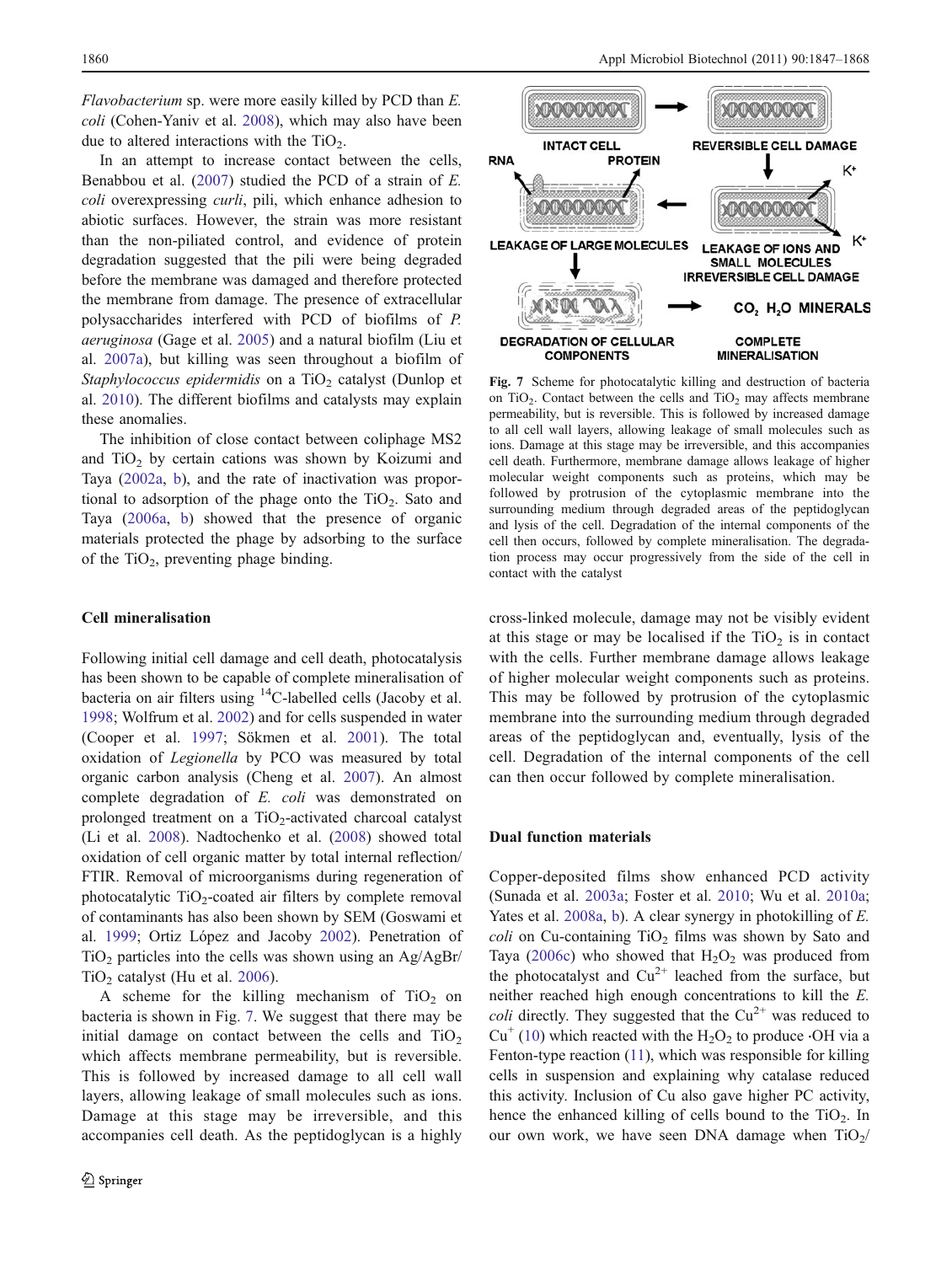<span id="page-15-0"></span>CuO surfaces were used (Fig. [4](#page-11-0)). Thus, Cu may also kill cells by DNA damage as well as membrane damage. This is consistent with the observed enhancement of damage to DNA and protein caused by ROS (Cervantes-Cervantes et al. [2005\)](#page-16-0).

$$
Cu^{2+} + e^-cb \rightarrow Cu^+
$$
 (10)

$$
H_2O_2 + Cu^+ \rightarrow HO^- + \cdot OH + Cu^{2+}
$$
 (11)

Similar synergy has been shown between Ag and  $TiO<sub>2</sub>$ . Ag enhances photocatalysis by enhancing charge separation at the surface of the  $TiO<sub>2</sub>$  (Sökmen et al. [2001](#page-21-0); He et al. [2002](#page-17-0); Hirakawa and Kamat [2005;](#page-17-0) Kubacka et al. [2008b](#page-18-0); Liu et al. [2007b;](#page-19-0) Musil et al. [2009\)](#page-19-0).  $Ag<sup>+</sup>$  is antimicrobial and can also enhance generation of ROS (Eqs. 12, 13 and 14).

$$
Ag^+ + O_2^- \to Ag^0 + O_2 \tag{12}
$$

$$
Ag^{0} + O_{2}^{-} \rightarrow Ag^{+} + O_{2}^{2-}
$$
 (13)

$$
H_2O_2 + Ag^0 \rightarrow HO^- + \cdot OH + Ag^+ \tag{14}
$$

#### **Conclusions**

Generation of ROS by photocatalysis on  $TiO<sub>2</sub>$  is capable of killing a wide range of organisms including bacteria endospores in water, in air and on surfaces, including various materials. The technology has the potential to provide a powerful weapon in the fight against transmission of infectious diseases, particularly in view of the development of visible light-activated catalysts.

One of the problems is that until relatively recently, there has not been an accepted standard method for the testing of the antimicrobial efficiency of photocatalytic processes. For example, many different strains of E. coli have been used (Table [2\)](#page-5-0) with different growth media and test conditions. This makes it very difficult to compare results from different research groups. In the second part of this review, we will investigate the evaluation of photocatalytic killing activity.

Acknowledgements The authors are grateful to Professor David Sheel and Dr. Heather Yates of the Centre for Physics and Materials Research, University of Salford and to CVD Technologies Ltd. for production of titania films and for their comments on the manuscript. We would also like to thank Mr. Roger Bickley for his advice on the early literature on  $TiO<sub>2</sub>$ . This work was partly supported by EEC Framework 7 grant CP-IP 214134-2 N2P "Nano-to Production".

#### References

- Akiba N, Hayakawa I, Keh ES, Watanabe A (2005) Antifungal effects of a tissue conditioner coating agent with  $TiO<sub>2</sub>$  photocatalyst. J Med Dent Sci 52(4):223–227
- Allen NS, Edge M, Verran J, Stratton J, Maltby J, Bygott C (2008) Photocatalytic titania based surfaces: environmental benefits. Polym Degrad Stab 93(9):1632–1646
- Amezaga-Madrid P, Nevarez-Moorillon GV, Orrantia-Borunda E, Miki-Yoshida M (2002) Photoinduced bactericidal activity against Pseudomonas aeruginosa by  $TiO<sub>2</sub>$  based thin films. FEMS Microbiol Lett 211(2):183–188
- Amezaga-Madrid P, Silveyra-Morales R, Cordoba-Fierro L, Nevarez-Moorillon GV, Miki-Yoshida M, Orrantia-Borunda E, Solis FJ (2003) TEM evidence of ultrastructural alteration on Pseudomonas  $a$ eruginosa by photocatalytic TiO<sub>2</sub> thin films. J Photochem Photobiol B 70(1):45–50. doi[:10.1016/s1011-1344\(03\)00054-x](http://dx.doi.org/10.1016/s1011-1344(03)00054-x)
- Araña J, Herrera Melián JA, Doña Rodríguez JM, González Díaz O, Viera A, Pérez Peña J, Marrero Sosa PM, Espino Jiménez V (2002) TiO<sub>2</sub>-photocatalysis as a tertiary treatment of naturally treated wastewater. Catal Today 76(2–4):279–289
- Armon R, Laot N, Narkis N, Neeman I (1998) Photocatalytic inactivation of different bacteria and bacteriophages in drinking water at different  $TiO<sub>2</sub>$  concentrations with or without exposure to O<sub>2</sub>. J Adv Oxid Technol 3:145–150
- Armon R, Weltch-Cohen G, Bettane P (2004) Disinfection of Bacillus spp. spores in drinking water by  $TiO<sub>2</sub>$  photocatalysis as a model for Bacillus anthracis. Waterborne Pathog 4(2):7–14
- Bai S, Mo A, Xian S, Zuo Y, Li Y, Xu W (2007) Characterization and antibacterial effect of a novel nanocomposite membrane. Bioceramics 19 published in Key Eng Mater 330–332(I):325–328
- Bekbölet M (1997) Photocatalytic bactericidal activity of  $TiO<sub>2</sub>$  in aqueous suspensions of E-coli. Water Sci Technol 35:95–100
- Bekbölet M, Araz CV (1996) Inactivation of Escherichia coli by photocatalytic oxidation. Chemosphere 32(5):959–965
- Belhácová L, Krýsa J, Geryk J, Jirkovský J (1999) Inactivation of microorganisms in a flow-through photoreactor with an immobilized TiO<sub>2</sub> layer. J Chem Technol Biotechnol 74(2):149–154
- Benabbou AK, Derriche Z, Felix C, Lejeune P, Guillard C (2007) Photocatalytic inactivation of Escherichia coli—effect of concentration of  $TiO<sub>2</sub>$  and microorganism, nature, and intensity of UV irradiation. Appl Catal B 76(3–4):257–263. doi[:10.1016/j.](http://dx.doi.org/10.1016/j.apcatb.2007.05.026) [apcatb.2007.05.026](http://dx.doi.org/10.1016/j.apcatb.2007.05.026)
- Biguzzi M, Shama G (1994) Effect of titanium-dioxide concentration on the survival of Pseudomonas-stutzeri during irradiation with near-ultraviolet light. Lett Appl Microbiol 19(6):458–460
- Blake DM, Maness PC, Huang Z, Wolfrum EJ, Huang J, Jacoby WA (1999) Application of the photocatalytic chemistry of titanium dioxide to disinfection and the killing of cancer cells. Sep Purif Methods 28(1):1–50
- Block SS, Seng VP, Goswami DW (1997) Chemically enhanced sunlight for killing bacteria. J Sol Energy Eng Trans ASME 119(1):85–91
- Brook LA, Evans P, Foster HA, Pemble ME, Steele A, Sheel DW, Yates HM (2007) Highly bioactive silver and silver/titania composite films grown by chemical vapour deposition. J Photochem Photobiol 187(1):53–63
- Butterfield IM, Christensen PA, Curtis TP, Gunlazuardi J (1997) Water disinfection using an immobilised titanium dioxide film in a photochemical reactor with electric field enhancement. Water Res 31(3):675–677
- Caballero L, Whitehead KA, Allen NS, Verran J (2009) Inactivation of  $Escherichia coli$  on immobilized TiO<sub>2</sub> using fluorescent light. J Photochem Photobiol A 202(2–3):92–98. doi[:10.1016/j.jphoto](http://dx.doi.org/10.1016/j.jphotochem.2008.11.005) [chem.2008.11.005](http://dx.doi.org/10.1016/j.jphotochem.2008.11.005)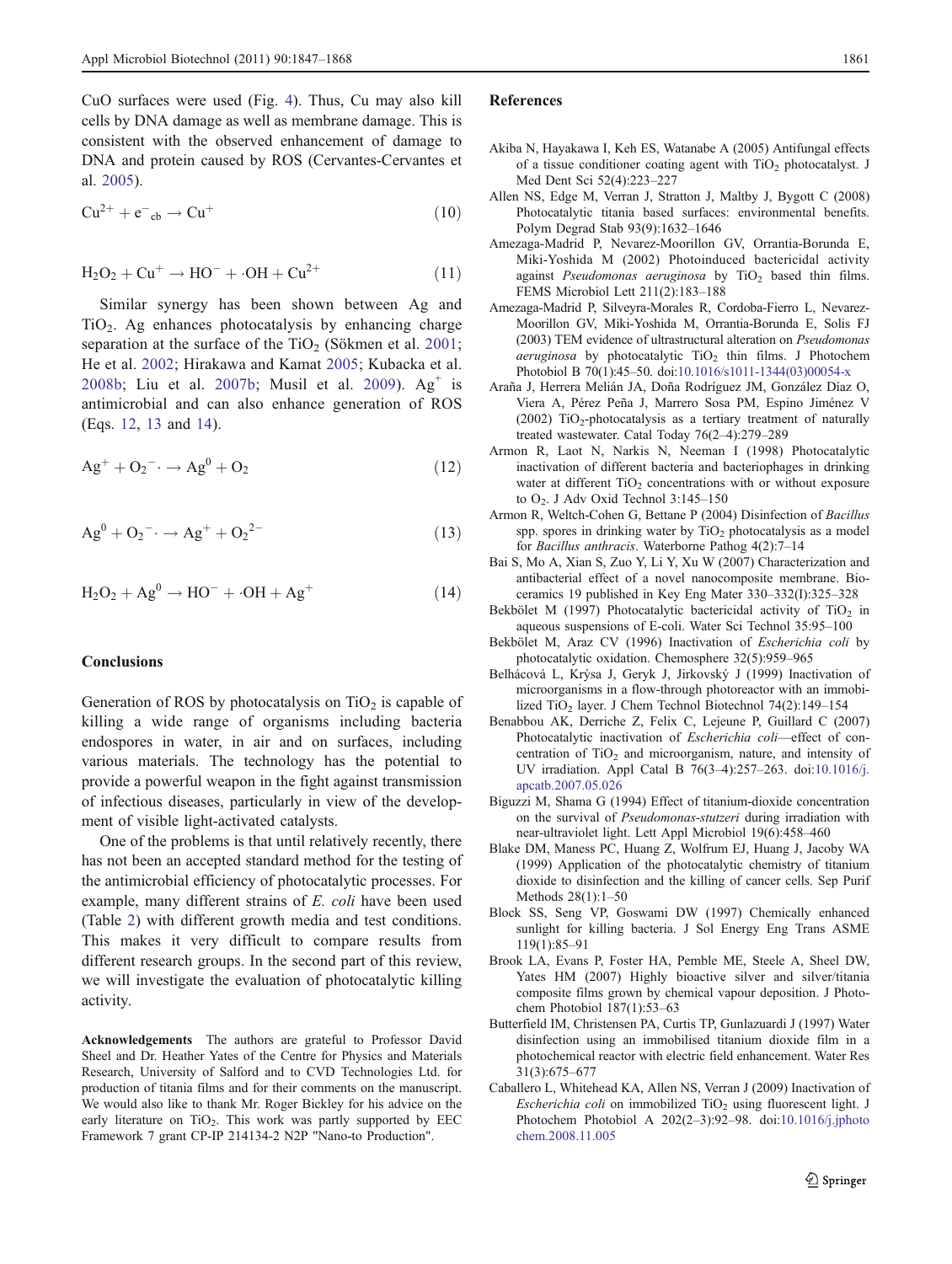- <span id="page-16-0"></span>Carey JH, Oliver BG (1980) The photochemical treatment of wastewater by ultraviolet irradiation of semiconductors. Water Pollut Res J Can 15(2):157–185
- Carey JH, Lawrence J, Tosine HM (1976) Photodechlorination of PCB's in the presence of titanium dioxide in aqueous suspensions. Bull Environ Contam Toxicol 16(6):697–701
- Carp O, Huisman CL, Reller A (2004) Photoinduced reactivity of titanium dioxide. Prog Solid State Chem 32:33–177
- Cerrada ML, Serrano C, Sanchez-Chaves M, Fernandez-Garcia M, Fernandez-Martin F, de Andres A, Rioboo RJJ, Kubacka A, Ferrer M  $(2008)$  Self-sterilized evoh-TiO<sub>2</sub> nanocomposites: interface effects on biocidal properties. Adv Funct Mater 18 (13):1949–1960. doi[:10.1002/adfm.200701068](http://dx.doi.org/10.1002/adfm.200701068)
- Cervantes-Cervantes MP, Calderon-Salinas JV, Albores A, Munoz-Sanchez JL (2005) Copper increases the damage to DNA and proteins caused by reactive oxygen species. Biol Trace Elem Res 103(3):229–248
- Chan DWT, Law KC, Kwan CHS, Chiu WY (2005) Application of an air purification system to control air-borne bacterial contamination in a university clinic. Trans Hong Kong Inst Eng 12(1):17–21
- Chawengkijwanich C, Hayata Y (2008) Development of TiO<sub>2</sub> powdercoated food packaging film and its ability to inactivate Escherichia coli in vitro and in actual tests. Int J Food Microbiol 123(3):288– 292. doi[:10.1016/j.ijfoodmicro.2007.12.017](http://dx.doi.org/10.1016/j.ijfoodmicro.2007.12.017)
- Chen J, Poon C-s (2009) Photocatalytic construction and building materials: from fundamentals to applications. Build Environ 44 (9):1899–1906
- Chen WJ, Tsai PJ, Chen YC (2008) Functional  $Fe<sub>3</sub>O<sub>4</sub>/TiO<sub>2</sub> core/shell$ magnetic nanoparticles as photokilling agents for pathogenic bacteria. Small 4(4):485–491
- Chen FN, Yang XD, Wu Q (2009) Antifungal capability of  $TiO<sub>2</sub>$ coated film on moist wood. Build Environ 44(5):1088–1093. doi[:10.1016/j.buildenv.2008.07.018](http://dx.doi.org/10.1016/j.buildenv.2008.07.018)
- Cheng YW, Chan RCY, Wong PK (2007) Disinfection of Legionella pneumophila by photocatalytic oxidation. Wat Res 41(4):842– 852. doi:[10.1016/j.watres.2006.11.033](http://dx.doi.org/10.1016/j.watres.2006.11.033)
- Cheng TC, Chang CY, Chang CI, Hwang CJ, Hsu HC, Wang DY, Yao KS (2008) Photocatalytic bactericidal effect of  $TiO<sub>2</sub>$  film on fish pathogens. Surf Coat Technol 203(5–7):925–927. doi:[10.1016/j.](http://dx.doi.org/10.1016/j.surfcoat.2008.08.022) [surfcoat.2008.08.022](http://dx.doi.org/10.1016/j.surfcoat.2008.08.022)
- Cheng CL, Sun DS, Chu WC, Tseng YH, Ho HC, Wang JB, Chung PH, Chen JH, Tsai PJ, Lin NT, Yu MS, Chang HH (2009) The effects of the bacterial interaction with visible-light responsive titania photocatalyst on the bactericidal performance. J Biomed Sci 16(7):10
- Cho M, Yoon J (2008) Measurement of OH radical ct for inactivating Cryptosporidium parvum using photo/ferrioxalate and photo/ TiO2 systems. J Appl Microbiol 104(3):759–766. doi[:10.1111/](http://dx.doi.org/10.1111/j.1365-2672.2007.03682.x) [j.1365-2672.2007.03682.x](http://dx.doi.org/10.1111/j.1365-2672.2007.03682.x)
- Cho M, Chung H, Choi W, Yoon J (2004) Linear correlation between inactivation of E. coli and OH radical concentration in  $TiO<sub>2</sub>$ photocatalytic disinfection. Wat Res 38(4):1069–1077
- Cho M, Chung H, Choi W, Yoon J (2005) Different inactivation behaviors of ms-2 phage and Escherichia coli in  $TiO<sub>2</sub>$  photocatalytic disinfection. Appl Environ Microbiol 71(1):270–275
- Cho M, Choi Y, Park H, Kim K, Woo GJ, Park J (2007a) Titanium dioxide/UV photocatalytic disinfection in fresh carrots. J Food Prot 70(1):97–101
- Cho DL, Min H, Kim JH, Cha GS, Kim GS, Kim BH, Ohk SH (2007b) Photocatalytic characteristics of  $TiO<sub>2</sub>$  thin films deposited by PECVD. J Ind Eng Chem 13(3):434–437
- Choi YL, Kim SH, Song YS, Lee DY (2004) Photodecomposition and bactericidal effects of  $TiO<sub>2</sub>$  thin films prepared by a magnetron sputtering. J Mater Sci 39(18):5695–5699
- Choi JY, Kim KH, Choy KC, Oh KT, Kim KN (2007a) Photocatalytic antibacterial effect of  $TiO<sub>2</sub>$  film formed on Ti and TiAg exposed

to Lactobacillus acidophilus. J Biomedl Mater Res B 80(2):353– 359

- Choi H, Stathatos E, Dionysiou DD (2007b) Photocatalytic TiO<sub>2</sub> films and membranes for the development of efficient wastewater treatment and reuse systems. Desalin 202(1–3):199–206. doi[:10.1016/j.desa1.2005.12.055](http://dx.doi.org/10.1016/j.desa1.2005.12.055)
- Chong MN, Jin B, Chow CWK, Saint C (2010) Recent developments in photocatalytic water treatment technology: a review. Wat Res 44(10):2997–3027
- Christensen PA, Curtis TP, Egerton TA, Kosa SAM, Tinlin JR (2003) Photoelectrocatalytic and photocatalytic disinfection of E.coli suspensions by titanium dioxide. Appl Catal B 41(4):371–386
- Chun MJ, Shim E, Kho EH, Park KJ, Jung J, Kim JM, Kim B, Lee KH, Cho DL, Bai DH, Lee SI, Hwang HS, Ohk SH (2007) Surface modification of orthodontic wires with photocatalytic titanium oxide for its antiadherent and antibacterial properties. Ang Orthodont 77(3):483–488
- Chung CJ, Lin HI, Chou CM, Hsieh PY, Hsiao CH, Shi ZY, He JL (2009) Inactivation of Staphylococcus aureus and Escherichia coli under various light sources on photocatalytic titanium dioxide thin film. Surf Coat Technol 203(8):1081–1085
- Cohen-Yaniv V, Narkis N, Armon R (2008) Photocatalytic inactivation of Flavobacterium and E. coli in water by a continuous stirred tank reactor (CSTR) fed with suspended/immobilised TiO<sub>2</sub> medium. Wat Sci Technol 58(1):247–252. doi[:10.2166/wst.2008.664](http://dx.doi.org/10.2166/wst.2008.664)
- Coleman HM, Marquis CP, Scott JA, Chin SS, Amal R (2005) Bactericidal effects of titanium dioxide-based photocatalysts. Chem Eng J 113(1):55–63. doi[:10.1016/j.cej.2005.07.015](http://dx.doi.org/10.1016/j.cej.2005.07.015)
- Cooper AT, Goswami DY, Block SS (1997) Simultaneous detoxification and disinfection of water by solar photocatalytic treatment. Int Sol Energy Conf 1997:277–282
- Cornish BJPA, Lawton LA, Robertson PKJ (2000) Hydrogen peroxide enhanced photocatalytic oxidation of microcystin-LR using titanium dioxide. Appl Catal B 25(1):59–67
- Curtis TP, Alker GW, Dowling BM, Christensen PA (2002) Fate of Cryptosporidium oocysts in an immobilised titanium dioxide reactor with electric field enhancement. Wat Res 36(9):2410–2413
- Cushnie TPT, Robertson PKJ, Officer S, Pollard PM, McCullagh C, Robertson JMC (2009) Variables to be considered when assessing the photocatalytic destruction of bacterial pathogens. Chemosphere 74(10):1374–1378. doi[:10.1016/j.chemosphere.2008.11.012](http://dx.doi.org/10.1016/j.chemosphere.2008.11.012)
- Dadjour MF, Ogino C, Matsumura S, Shimizu N (2005) Kinetics of disinfection of Escherichia coli by catalytic ultrasonic irradiation with TiO2. Biochem Eng J 3:243–248. doi:[10.1016/j.bej.](http://dx.doi.org/10.1016/j.bej.2005.04.028) [2005.04.028](http://dx.doi.org/10.1016/j.bej.2005.04.028)
- Dadjour MF, Ogino C, Matsumura S, Nakamura S, Shimizu N (2006) Disinfection of Legionella pneumophila by ultrasonic treatment with TiO2. Wat Res 40(6):1137–1142. doi[:10.1016/j.watres.2005.12.047](http://dx.doi.org/10.1016/j.watres.2005.12.047)
- Dalrymple OK, Stefanakos E, Trotz MA, Goswami DY (2010) A review of the mechanisms and modeling of photocatalytic disinfection. Appl Catal B 98(1–2):27–38
- Ditta IB, Steele A, Liptrot C, Tobin J, Tyler H, Yates HM, Sheel DW, Foster HA (2008) Photocatalytic antimicrobial activity of thin surface films of  $TiO<sub>2</sub>$ , CuO and  $TiO<sub>2</sub>/CuO$  dual layers on Escherichia coli and bacteriophage T4. Appl Microbiol Biotechnol 79(1):127–133. doi:[10.1007/s00253-008-1411-8](http://dx.doi.org/10.1007/s00253-008-1411-8)
- Duffy EF, Al Touati F, Kehoe SC, McLoughlin OA, Gill LW, Gernjak W, Oller I, Maldonado MI, Malato S, Cassidy J, Reed RH, McGuigan KG (2004) A novel TiO<sub>2</sub>-assisted solar photocatalytic batch-process disinfection reactor for the treatment of biological and chemical contaminants in domestic drinking water in developing countries. Sol Energy 77(5):649–655. doi[:10.1016/j.](http://dx.doi.org/10.1016/j.solener.2004.05.006) [solener.2004.05.006](http://dx.doi.org/10.1016/j.solener.2004.05.006)
- Dunlop PSM, Byrne JA, Manga N, Eggins BR (2002) The photocatalytic removal of bacterial pollutants from drinking water. J Photochem Photobiol A 148(1–3):355–363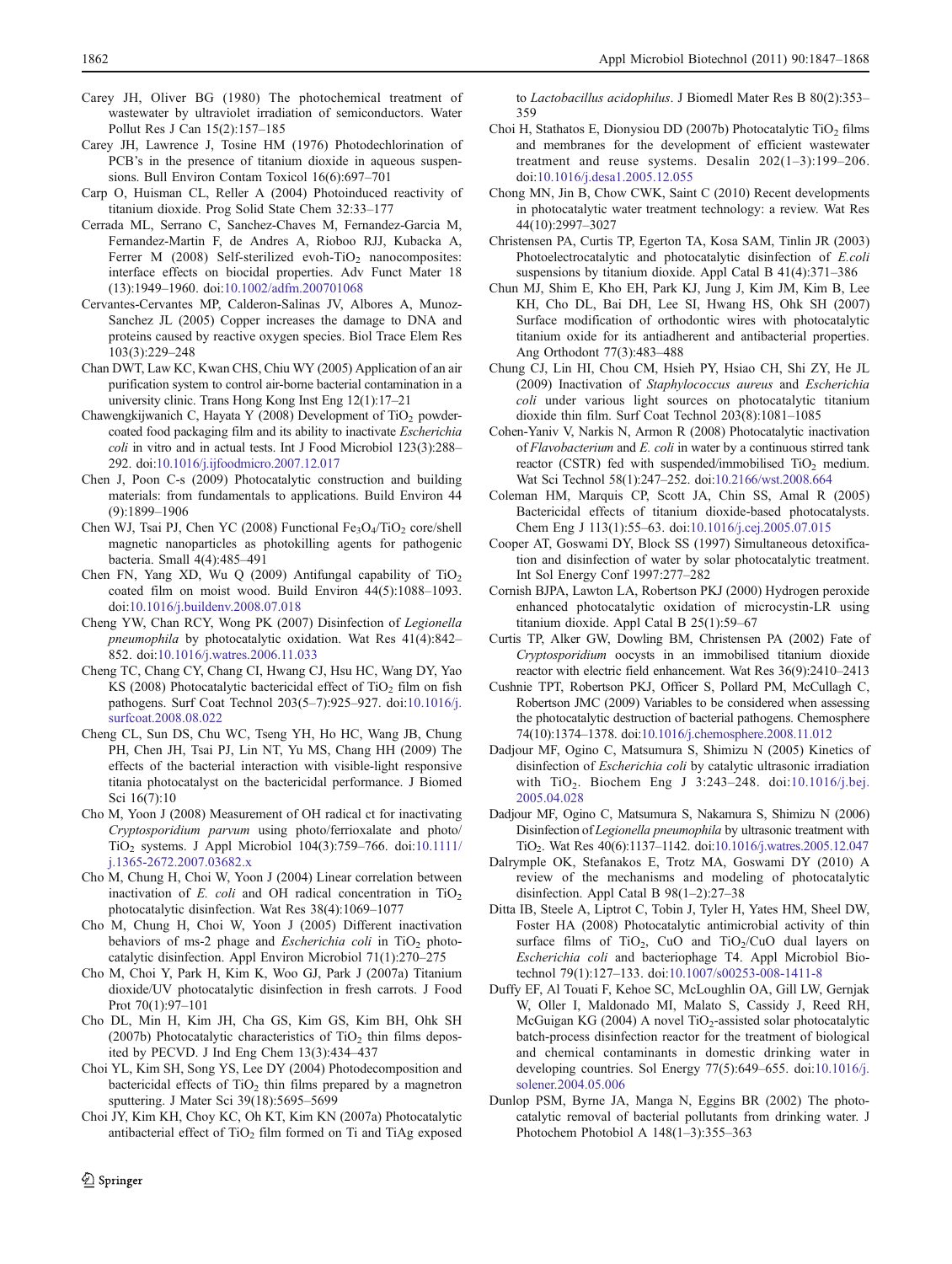- <span id="page-17-0"></span>Dunlop PSM, Sheeran CP, Byrne JA, McMahon MAS, Boyle MA, McGuigan KG (2010) Inactivation of clinically relevant pathogens by photocatalytic coatings. J Photochem Photobiol A 216:303–310
- Egerton TA, Christensen PA, Kosa SAM, Onoka B, Harper JC, Tinlin JR (2006) Photoelectrocatalysis by titanium dioxide for water treatment. Int J Environ Pollut 27(1–3):2–19
- Erdem A, Metzler D, Chou HW, Lin HY, Huang CP (2006) Growth and some enzymatic responses of  $E$ . *coli* to photocatalytic  $TiO<sub>2</sub>$ . 2006 NSTI Nanotechnology Conference and Trade Show—NSTI Nanotech 2006 Technical Proceedings, 2006, pp 588–591
- Erkan A, Bakir U, Karakas G (2006) Photocatalytic microbial inactivation over Pd doped  $SnO<sub>2</sub>$  and  $TiO<sub>2</sub>$  thin films. J Photochem Photobiol A 184(3):313–321. doi:[10.1016/j.jphotochem.](http://dx.doi.org/10.1016/j.jphotochem.2006.05.001) [2006.05.001](http://dx.doi.org/10.1016/j.jphotochem.2006.05.001)
- Feitz AJ, Waite TD  $(2003)$  Kinetic modeling of TiO<sub>2</sub>-catalyzed photodegradation of trace levels of microcystin-LR. Environ Sci Technol 37(3):561–568
- Fernandez P, Blanco J, Sichel C, Malato S (2005) Water disinfection by solar photocatalysis using compound parabolic collectors. Catal Today 101(3–4):345–352. doi:[10.1016/j.](http://dx.doi.org/10.1016/j.catod.2005.03.062) [catod.2005.03.062](http://dx.doi.org/10.1016/j.catod.2005.03.062)
- Foster HA, Sheel DW, Sheel P, Evans P, Varghese S, Rutschke N, Yates HM (2010) Antimicrobial activity of titania/silver and titania/copper films prepared by CVD. J Photochem Photobiol A 216:283–289. doi:[10.1016/j.jphotochem.2010.09.017](http://dx.doi.org/10.1016/j.jphotochem.2010.09.017)
- Frank SN, Bard AJ (1977) Heterogeneous photocatalytic oxidation of cyanide and sulfite in aqueous solutions at  $TiO<sub>2</sub>$  powders. J Am Chem Soc 99(1):303–304
- Fu GF, Vary PS, Lin CT (2005) Anatase  $TiO<sub>2</sub>$  nanocomposites for antimicrobial coatings. J Phys Chem B 109(18):8889–8898. doi[:10.1021/jp0502196](http://dx.doi.org/10.1021/jp0502196)
- Fujishima A, Honda K (1972) Electrochemical photolysis of water at a semiconductor electrode. Nature 238(5358):37–38
- Fujishima A, Zhang X (2006) Titanium dioxide photocatalysis: present situation and future approaches. C R Chim 9(5–6):750– 760
- Fujishima A, Hashimoto K, Watanabe T (1997) Photocatalysis: fundamentals and applications. Tokyo CMC Co. Ltd. (English translation 1999, Tokyo, BMC Inc.)
- Fujishima A, Rao TN, Tryk DA (2000) Titanium dioxide photocatalysis. J Photochem Photobiol C 1(1):1–21
- Fujishima A, Zhang X, Tryk DA (2008)  $TiO<sub>2</sub>$  photocatalysis and related surface phenomena. Surf Sci Rep 63(12):515–582
- Gage JP, Roberts TM, Duffy JE (2005) Susceptibility of Pseudomonas aeruginosa biofilm to UV-A illumination over photocatalytic and non-photocatalytic surfaces. Biofilms 2(3):155–163
- Gamage J, Zhang Z (2010) Applications of photocatalytic disinfection. Int J Photoen 2010, Article ID 764870, 11 pp
- Gartner M, Anastasescu C, Zaharescu M, Enache M, Dumitru L, Stoica T, Stoica TF, Trapalis C (2009) The simulation in the real conditions of antibacterial activity of  $TiO<sub>2</sub>$  (Fe) films with optimized morphology. Nanostruct Mater Nanotechnol 29 (8):67–76
- Geng X, Filipe C, Pelton R (2008) Antibacterial paper from photocatalytic TiO<sub>2</sub>. Appita J  $61(6)$ :456–460
- Gerrity D, Ryu H, Crittenden J, Abbaszadegan M (2008) Photocatalytic inactivation of viruses using titanium dioxide nanoparticles and low-pressure UV light. J Environ Sci Health A 43 (11):1261–1270
- Giannantonio DJ, Kurth JC, Kurtis KE, Sobecky PA (2009) Effects of concrete properties and nutrients on fungal colonization and fouling. Int Biodeterior Biodegrad 63(3):252–259. doi:[10.1016/j.](http://dx.doi.org/10.1016/j.ibiod.2008.10.002) [ibiod.2008.10.002](http://dx.doi.org/10.1016/j.ibiod.2008.10.002)
- Gogniat G, Dukan S (2007) TiO<sub>2</sub> photocatalysis causes DNA damage via Fenton reaction-generated hydroxyl radicals during the

recovery period. Appl Environ Microbiol 73(23):7740–7743. doi[:10.1128/aem.01079-07](http://dx.doi.org/10.1128/aem.01079-07)

- Gogniat G, Thyssen M, Denis M, Pulgarin C, Dukan S (2006) The bactericidal effect of  $TiO<sub>2</sub>$  photocatalysis involves adsorption onto catalyst and the loss of membrane integrity. FEMS Microbiol Lett 258(1):18–24. doi:[10.1111/j.1574-6968.2006.00190.x](http://dx.doi.org/10.1111/j.1574-6968.2006.00190.x)
- Goswami DY, Trivedi DM, Block SS (1997) Photocatalytic disinfection of indoor air. Trans Am Soc Mech Eng 119:92–96
- Goswami TK, Hingorani SK, Greist HT, Goswami DY, Block SS (1999) Photocatalytic system to destroy bioaerosols in air. J Adv Oxid Technol 4:185–188
- Greist HT, Hingorani, SK, Kelly K, Goswami DY (2002) Using scanning electron microscopy to visualize photocatalytic mineralization of airborne microorganisms. Proceedings of the 9th International Conference on Indoor Air Quality and Climate, July 2002, Monterey, California, pp 712–717
- Guillard C, Bui TH, Felix C, Moules V, Lina B, Lejeune P (2008) Microbiological disinfection of water and air by photocatalysis. C R Chim 11(1–2):107–113. doi:[10.1016/j.crci.2007.06.007](http://dx.doi.org/10.1016/j.crci.2007.06.007)
- Guimarães JR, Barretto AS (2003) Photocatalytic inactivation of Clostridium perfringens and coliphages in water. Braz J Chem Eng 20(4):403–411
- Gumy D, Morais C, Bowen P, Pulgarin C, Giraldo S, Hadju R, Kiwi J (2006a) Catalytic activity of commercial of  $TiO<sub>2</sub>$  powders for the abatement of the bacteria  $(E. \; coll)$  under solar simulated light: influence of the isoelectric point. Appl Catal B 63:76–84. doi[:10.1016/j.apcatb.2005.09.013](http://dx.doi.org/10.1016/j.apcatb.2005.09.013)
- Gumy D, Rincon AG, Hajdu R, Pulgarin C (2006b) Solar photocatalysis for detoxification and disinfection of water: different types of suspended and fixed  $TiO<sub>2</sub>$  catalysts study. Sol Energy 80 (10):1376–1381. doi[:10.1016/j.solener.2005.04.026](http://dx.doi.org/10.1016/j.solener.2005.04.026)
- Guo S, Wu Z, Zhao W (2009)  $TiO<sub>2</sub>$ -based building materials: above and beyond traditional applications. Chin Sci Bull 54(7):1137– 1142
- Gupta KK, Jassal M, Agrawal AK (2008) Sol–gel derived titanium dioxide finishing of cotton fabric for self cleaning. Ind J Fibre Text Res 33(4):443–450
- Han W, Zhang PH, Cao WC, Yang DL, Taira S, Okamoto Y, Arai JI, Yan XY (2004) The inactivation effect of photocatalytic titanium apatite filter on SARS virus. Prog Biochem Biophys 31(11):982– 985
- Hara-Kudo Y, Segawa Y, Kimura K (2006) Sanitation of seawater effluent from seaweed processing plants using a photo-catalytic TiO2 oxidation. Chemosphere 62(1):149–154
- Harper JC, Christensen PA, Egerton TA (2000) Effect of catalyst type on the kinetics of photoelectrical disinfection of water inoculated with E. coli. J Appl Electrochem 31:623–628
- Hashimoto K, Irie H, Fujishima A (2005) TiO<sub>2</sub> photocatalysis: a historical overview and future prospects. Jap J Appl Phys Pt 1 44 (12):8269–8285
- He C, Yu Y, Hu X, Larbot A (2002) Influence of silver doping on the photocatalytic activity of titania films. Appl Surf Sci 200:239– 247
- Herrera Melián JA, Doña Rodríguez JM, Viera Suárez A, Tello Rendón E, Valdés Do Campo C, Arana J, Pérez Peña J (2000) The photocatalytic disinfection of urban waste waters. Chemosphere 41(3):323–327
- Hirakawa T, Kamat PV (2005) Charge separation and catalytic activity of Ag–TiO<sub>2</sub> core–shell composite clusters under UV irradiation. J Am Chem Soc 127(11):3928–3934
- Hirakawa K, Mori M, Yoshida M, Oikawa S, Kawanishi S (2004) Photo-irradiated titanium dioxide catalyzes site specific DNA damage via generation of hydrogen peroxide. Free Radic Res 38 (5):439–447. doi:[10.1080/1071576042000206487](http://dx.doi.org/10.1080/1071576042000206487)
- Honda H, Ishizaki A, Soma R, Hashimoto K, Fujishima A (1998) Application of photocatalytic reactions caused by  $TiO<sub>2</sub>$  film to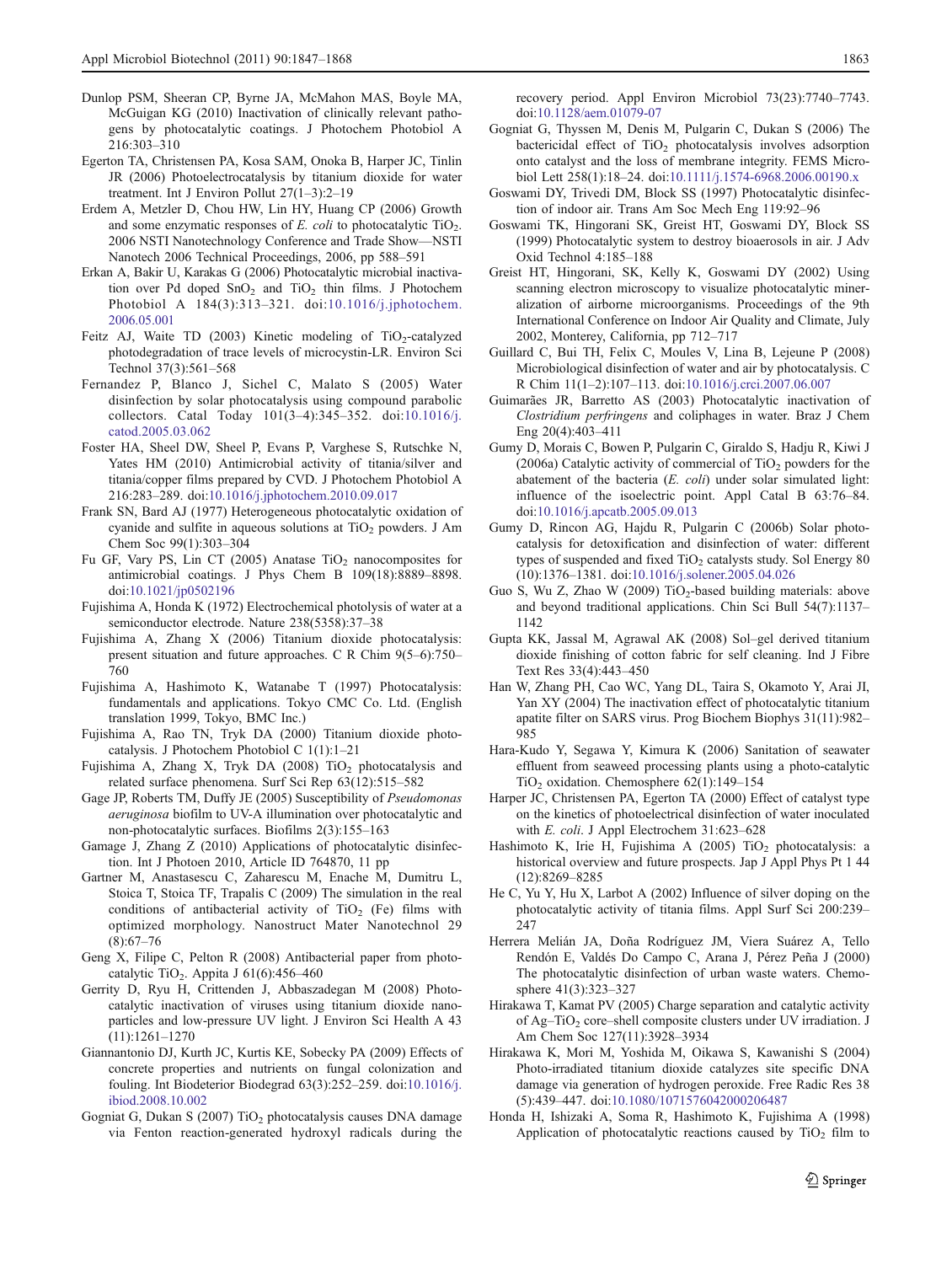<span id="page-18-0"></span>improve the maintenance factor of lighting systems. J Illum Eng Soc 27(1):42–47

- Hong J, Ma H, Otaki M (2005) Controlling algal growth in photodependent decolorant sludge by photocatalysis. J Biosci Bioeng 6:592–597
- Horie Y, David DA, Taya M, Tone S (1996a) Effects of light intensity and titanium dioxide concentration on photocatalytic sterilization rates of microbial cells. Ind Eng Chem Res 35 (11):3920–3926
- Horie Y, Taya M, Tone S (1996b) Photocatalytic sterilization of microbial cells with titania thin film prepared by sol–gel method. Kagaku Kogaku Ronbunshu 22(5):1244–1245
- Horie Y, Taya M, Tone S (1998) Effect of cell adsorption on photosterilization of Escherichia coli over titanium dioxideactivated charcoal granules. J Chem Eng Jpn 31(6):922–929
- Hu C, Lan Y, Qu J, Hu X, Wang A (2006) Ag/AgBr/TiO<sub>2</sub> visible light photocatalyst for destruction of azodyes and bacteria. J Phys Chem B 110(9):4066–4072
- Hu C, Guo J, Qu J, Hu X (2007) Photocatalytic degradation of pathogenic bacteria with AgI/TiO<sub>2</sub> under visible light irradiation. Langmuir 23(9):4982–4987
- Huang Z, Maness PC, Blake DM, Wolfrum EJ, Smolinski SL, Jacoby WA (2000) Bactericidal mode of titanium dioxide photocatalysis. J Photochem Photobiol A 130(2–3):163–170
- Hur JS, Oh SO, Lim KM, Jung JS, Kim JW, Koh YJ (2005) Novel effects of TiO<sub>2</sub> photocatalytic ozonation on control of postharvest fungal spoilage of kiwifruit. Postharvest Biol Technol 35(1):109– 113
- Ibáñez JA, Litter MI, Pizarro RA (2003) Photocatalytic bactericidal effect of  $TiO<sub>2</sub>$  on *Enterobacter cloacae*. Comparative study with other Gram (−) bacteria. J Photochem Photobiol A 157(1):81–85
- Imlay JA, Fridovich I (1992) Suppression of oxidative envelope damage by pseudoreversion of a superoxide dismutase-deficient mutant of Escherichia coli. J Bacteriol 174(3):953–961
- Ireland JC, Klostermann P, Rice EW, Clark RM (1993) Inactivation of Escherichia coli by titanium dioxide photocatalytic oxidation. Appl Environ Microbiol 59(5):1668–1670
- Jacobsen AE (1949) Titanium dioxide pigments—correlation between photochemical reactivity and chalking. Ind Eng Chem 41 (3):523–526
- Jacoby WA, Maness PC, Wolfrum EJ, Blake DM, Fennell JA (1998) Mineralization of bacterial cell mass on a photocatalytic surface in air. Environ Sci Technol 32(17):2650–2653
- Jucker BA, Harms H, Hug SJ, Zehnder AJB (1997) Adsorption of bacterial surface polysaccharides on mineral oxides is mediated by hydrogen bonds. Colloids Surf B 9(6):331–343
- Kakita Y, Kashige N, Miake F, Watanabe K (1997) Photocatalysisdependent inactivation of Lactobacillus phage PL-1 by a ceramics preparation. Biosci Biotechnol Biochem 61(11):1947–1948
- Kakita Y, Obuchi E, Nakano K, Murata K, Kuroiwa A, Miake F, Watanabe K (2000) Photocatalytic inactivation of Lactobacillus PL-1 phages by a thin film of titania. Biocontrol Sci 5(2):73–79
- Kambala VSR, Naidu R (2009) Disinfection studies on  $TiO<sub>2</sub>$  thin films prepared by a sol–gel method. J Biomed Nanotechnol 5 (1):121–129. doi:[10.1166/jbn.2009.1002](http://dx.doi.org/10.1166/jbn.2009.1002)
- Kangwansupamonkon W, Lauruengtana V, Surassmo S, Ruktanonchai U (2009) Antibacterial effect of apatite-coated titanium dioxide for textiles applications. Nanomed Nanotechnol Biol Med 5:240– 249
- Kashige N, Kakita Y, Nakashima Y, Miake F, Watanabe K (2001) Mechanism of the photocatalytic inactivation of Lactobacillus casei phage PL-1 by titania thin film. Curr Microbiol 42(3):184–189
- Kashyout AB, Soliman M, El-Haleem DA (2006) Disinfection of bacterial suspensions by photocatalytic oxidation using  $TiO<sub>2</sub>$ nanoparticles under ultraviolet illumination. AEJ - Alexandria Eng J 45(3):367–371
- Kato T, Tohma H, Miki O, Shibata T, Tamura M (2005) Degradation of norovirus in sewage treatment water by photocatalytic ultraviolet disinfection. Nippon Steel Tech Rep 92:41–44
- Kersters I, De Keyser T, Verstraete W (1998) Sensitivity of bacteria to photoactivated titanium dioxide in comparison with UV irradiation. Ind J Eng Mater Sci 5(4):211–216
- Khan U, Benabderrazik N, Bourdelais AJ, Baden DG, Rein K, Gardinali PR, Arroyo L, O'Shea KE (2010) UV and solar TiO<sub>2</sub> photocatalysis of brevetoxins (pbtxs). Toxicon 55(5):1008–1016
- Kikuchi Y, Sunada K, Iyoda T, Hashimoto K, Fujishima A (1997) Photocatalytic bactericidal effect of  $TiO<sub>2</sub>$  thin films: dynamic view of the active oxygen species responsible for the effect. J Photochem Photobiol A 106(1–3):51–56
- Kim SC, Lee DK (2005) Inactivation of algal blooms in eutrophic water of drinking water supplies with the photocatalysis of  $TiO<sub>2</sub>$ thin film on hollow glass beads. Wat Sci Technol 52(9):145–152
- Kim B, Kim D, Cho D, Cho S  $(2003)$  Bactericidal effect of TiO<sub>2</sub> photocatalyst on selected food-borne pathogenic bacteria. Chemosphere 52(1):277–281. doi:[10.1016/s0045-6535\(03\)00051-1](http://dx.doi.org/10.1016/s0045-6535(03)00051-1)
- Kim SY, Nishioka M, Taya M (2004) Promoted proliferation of an SOD-deficient mutant of Escherichia coli under oxidative stress induced by photoexcited TiO<sub>2</sub>. FEMS Microbiol Lett 236 (1):109–114
- Kiwi J, Nadtochenko V (2004) New evidence for  $TiO<sub>2</sub>$  photocatalysis during bilayer lipid peroxidation. J Phys Chem B 108 (45):17675–17684. doi:[10.1021/jp048281a](http://dx.doi.org/10.1021/jp048281a)
- Kiwi J, Nadtochenko V (2005) Evidence for the mechanism of photocatalytic degradation of the bacterial wall membrane at the TiO<sub>2</sub> interface by ATR-FTIR and laser kinetic spectroscopy. Langmuir 21(10):4631–4641. doi:[10.1021/la0469831](http://dx.doi.org/10.1021/la0469831)
- Koide S, Nonami T (2007) Disinfecting efficacy of a plastic container covered with photocatalyst for postharvest. Food Control 18 (1):1–4. doi:[10.1016/j.foodcont.2005.08.001](http://dx.doi.org/10.1016/j.foodcont.2005.08.001)
- Koizumi Y, Taya M (2002a) Photocatalytic inactivation rate of phage MS2 in titanium dioxide suspensions containing various ionic species. Biotechnol Lett 24(6):459–462
- Koizumi Y, Taya M (2002b) Kinetic evaluation of biocidal activity of titanium dioxide against phage MS2 considering interaction between the phage and photocatalyst particles. Biochem Eng J 12(2):107–116
- Koizumi Y, Yamada R, Nishioka M, Matsumura Y, Tsuchido T, Taya M (2002) Deactivation kinetics of Escherichia coli cells correlated with intracellular superoxide dismutase activity in photoreaction with titanium dioxide particles. J Chem Technol Biotechnol 77(6):671–677
- Kozlova EA, Safatov AS, Kiselev SA, Marchenko VY, Sergeev AA, Skarnovich MO, Emelyanova EK, Smetannikova MA, Buryak GA, Vorontsov AV (2010) Inactivation and mineralization of aerosol deposited model pathogenic microorganisms over TiO<sub>2</sub> and Pt/TiO<sub>2</sub>. Environ Sci Technol 44(13):5121-5126
- Kubacka A, Cerrada ML, Serran C, Fernandez-Garcia M, Ferrer M (2008a) Light-driven novel properties of  $TiO<sub>2</sub>$ -modified polypropylene-based nanocomposite films. J Nanosci Nanotechnol 8(6):3241–3246. doi:[10.1166/jnn.2008.363](http://dx.doi.org/10.1166/jnn.2008.363)
- Kubacka A, Ferrer M, Martínez-Arias A, Fernández-García M (2008b) Ag promotion of  $TiO<sub>2</sub>$ -anatase disinfection capability: study of Escherichia coli inactivation. Appl Catal B 84(1–2):87–93
- Kühn KP, Chaberny IF, Massholder K, Stickler M, Benz VW, Sonntag HG, Erdinger L (2003) Disinfection of surfaces by photocatalytic oxidation with titanium dioxide and UVA light. Chemosphere 53  $(1):71-77$
- Lan Y, Hu C, Hu X, Qu J (2007) Efficient destruction of pathogenic bacteria with  $AgBr/TiO<sub>2</sub>$  under visible light irradiation. Appl Catal B 73(3):354–360
- Laot N, Narkis N, Neeman I, Bilanovic D, Armon R (1999)  $TiO<sub>2</sub>$ photocatalytic inactivation of selected microorganisms under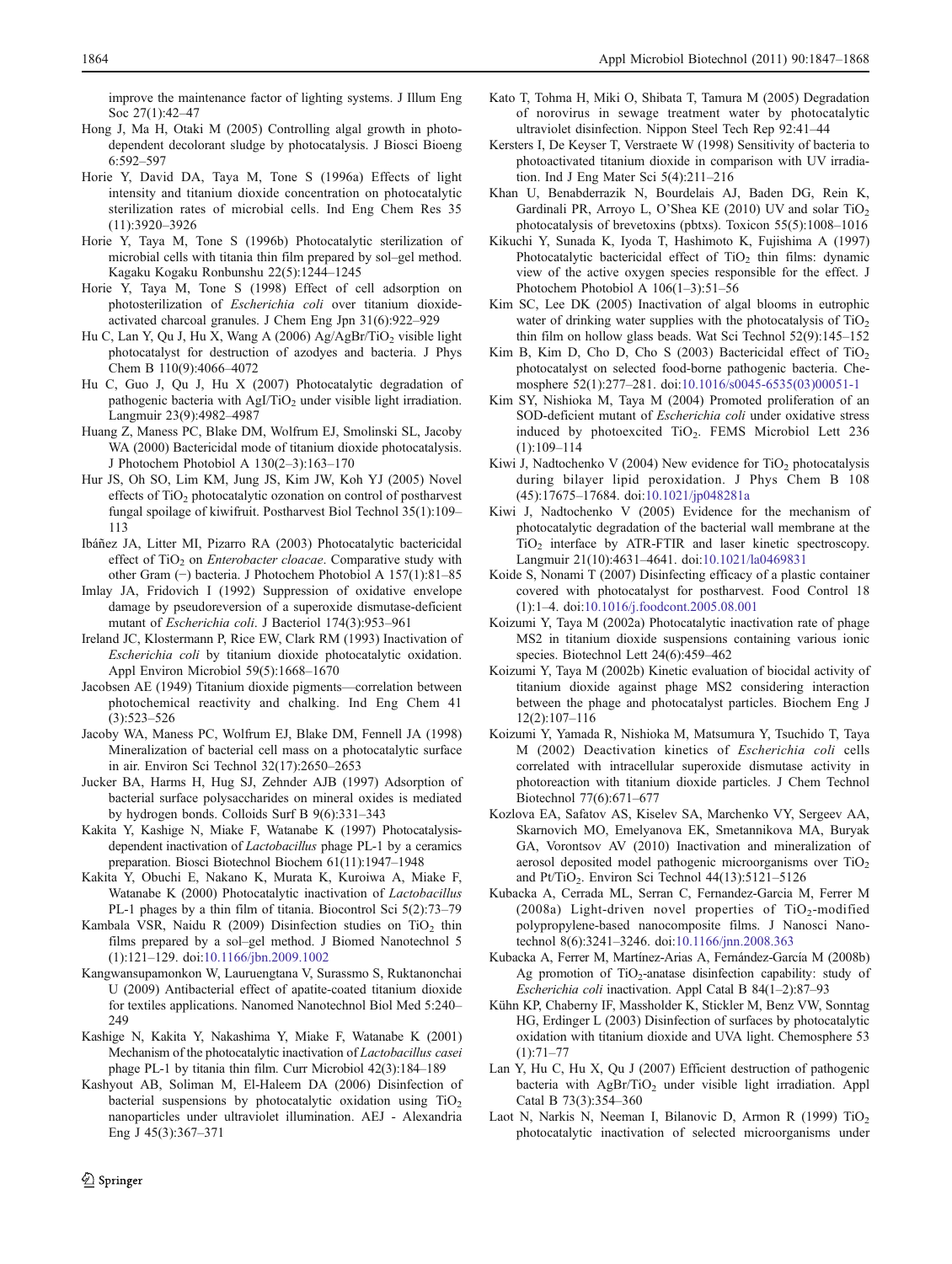<span id="page-19-0"></span>various conditions: sunlight, intermittent and variable irradiation intensity, CdS augmentation and entrapment of  $TiO<sub>2</sub>$  into sol–gel. J Adv Oxid Technol 4:97–102

- Lawton LA, Robertson PKJ, Cornish BJPA, Jaspars M (1999) Detoxification of microcystins (cyanobacterial hepatotoxins) using TiO2 photocatalytic oxidation. Environ Sci Technol 33(5):771–775
- Lawton LA, Robertson PKJ, Cornish BJPA, Marr IL, Jaspars M (2003) Processes influencing surface interaction and photocatalytic destruction of microcystins on titanium dioxide photocatalysts. J Catal 213(1):109–113
- Lee S, Nishida K, Otaki M, Ohgaki S (1997) Photocatalytic inactivation of phage Qβ By immobilized titanium dioxide mediated photocatalyst. Wat Sci Technol 35:101–106
- Lee JH, Kang M, Choung S-J, Ogino K, Kim MS, M-S PK-Y, Kim J-B (2004) The preparation of  $TiO<sub>2</sub>$  nanometer photocatalyst film by a hydrothermal methos and its sterilization performance for Giardia lamblia. Wat Res 38:713–719
- Li C-CT, Lai H-H, Chan C-W (2003) Ultraviolet germicidal irradiation and titanium dioxide photocatalyst for controlling Legionella pneumophila. Aerosol Sci Technol 37:961–966
- Li Y, Leung P, Yao L, Song QW, Newton E (2006) Antimicrobial effect of surgical masks coated with nanoparticles. J Hosp Infect 62(1):58–63
- Li Y, Ma M, Wang X (2008) Inactivated properties of activated carbon-supported  $TiO<sub>2</sub>$  nanoparticles for bacteria and kinetic study. J Environ Sci 20(12):1527–1533
- Lin CY, Li CS (2003a) Effectiveness of titanium dioxide photocatalyst filters for controlling bioaerosols. Aerosol Sci Technol 37 (2):162–170. doi:[10.1080/02786820390112623](http://dx.doi.org/10.1080/02786820390112623)
- Lin CY, Li CS (2003b) Inactivation of microorganisms on the photocatalytic surfaces in air. Aerosol Sci Technol 37(12):939– 946. doi:[10.1080/02786820390230352](http://dx.doi.org/10.1080/02786820390230352)
- Lin ZX, Li ZH, Wang XX, Fu XZ, Yang GQ, Lin HX, Meng C (2006) Inactivation efficiency of TiO<sub>2</sub> on H1N1 influenza virus. Gaodeng Xuexiao Huaxue Xuebao Chem J Chin Univ 27(4):721–725
- Linkous CA, Carter GJ, Locuson DV, Ouellette AJ, Slattery DK, Smith LA (2000) Photocatalytic inhibition of algae growth using TiO<sub>2</sub>, WO<sub>3</sub>, and cocatalyst modifications. Environ Sci Technol 34(22):4754–4758
- Liu HL, Yang TCK (2003) Photocatalytic inactivation of Escherichia coli and Lactobacillus helveticus by  $ZnO$  and  $TiO<sub>2</sub>$  activated with ultraviolet light. Proc Biochem 39(4):475–481. doi[:10.1016/](http://dx.doi.org/10.1016/s0032-9592(03)00084-0) [s0032-9592\(03\)00084-0](http://dx.doi.org/10.1016/s0032-9592(03)00084-0)
- Liu I, Lawton LA, Bahnemann DW, Robertson PKJ (2005) The photocatalytic destruction of the cyanotoxin, nodularin using TiO2. Appl Catal B 60(3–4):245–252
- Liu Y, Li J, Qiu X, Burda C (2007a) Bactericidal activity of nitrogendoped metal oxide nanocatalysts and the influence of bacterial extracellular polymeric substances (EPS). J Photochem Photobiol A 190(1):94–100
- Liu HR, Lin Y, Ye RF, Song L, Chen Q (2007b) Structure and antibacterial properties of Ag-doped TiO<sub>2</sub> porous materials. Bioceramics 19 published in Key Eng Mater 330–332(II):995–998
- Liu L-f, John B, Yeung KL, Si G (2007c) Non-UV based germicidal activity of metal-doped  $TiO<sub>2</sub>$  coating on solid surfaces. J Environ Sci 19(6):745–750
- Lonnen J, Kilvington S, Kehoe SC, Al-Touati F, McGuigan KG (2005) Solar and photocatalytic disinfection of protozoan, fungal and bacterial microbes in drinking water. Wat Res 39(5):877– 883. doi:[10.1016/j.watres.2004.11.023](http://dx.doi.org/10.1016/j.watres.2004.11.023)
- Lu JW, Li FB, Guo T, Lin LW, Hou MF, Liu TX (2006)  $TiO<sub>2</sub>$ photocatalytic antifungal technique for crops diseases control. J Environ Sci Chin 18(2):397–401
- Luo L, Miao L, Tanemura S, Tanemura M (2008) Photocatalytic sterilization of TiO<sub>2</sub> films coated on Al fiber. Mater Sci Eng B 148(1–3):183–186
- Makowski A, Wardas W (2001) Photocatalytic degradation of toxins secreted to water by cyanobacteria and unicellular algae and photocatalytic degradation of the cells of selected microorganisms. Curr Top Biophys 251:19–25
- Maneerat C, Hayata Y (2006) Antifungal activity of  $TiO<sub>2</sub>$  photocatalysis against Penicillium expansum in vitro and in fruit tests. Int J Food Microbiol 107(2):99–103. doi[:10.1016/j.ijfoodmicro.](http://dx.doi.org/10.1016/j.ijfoodmicro.2005.08.018) [2005.08.018](http://dx.doi.org/10.1016/j.ijfoodmicro.2005.08.018)
- Maness PC, Smolinski S, Blake DM, Huang Z, Wolfrum EJ, Jacoby WA (1999) Bactericidal activity of photocatalytic  $TiO<sub>2</sub>$  reaction: toward an understanding of its killing mechanism. Appl Environ Microbiol 65(9):4094–4098
- Marugan J, van Grieken R, Pablos C, Sordo C (2006) Analogies and differences between photocatalytic oxidation of chemicals and photocatalytic inactivation of microorganisms. Wat Res 44 (3):789–796
- Marugan J, van Grieken R, Sordo C, Cruz C (2008) Kinetics of the photocatalytic disinfection of Escherichia coli suspensions. Appl Catal B 82(1–2):27–36
- Matusunga T (1985) Sterilization with particulate photosemiconductor. J Antibact Antifung Agents 13:211–220
- Matsunaga T, Tomoda R, Nakajima T, Wake H (1985) Photoelectrochemical sterilization of microbial cells by semiconductor powders. FEMS Microbiol Lett 29(1–2):211–214
- Matsunaga T, Tomoda R, Nakajima T, Nakamura N, Komine T (1988) Continuous-sterilization system that uses photosemiconductor powders. Appl Environ Microbiol 54(6):1330–1333
- Matsunaga T, Okochi M, Nakasono S (1995) Direct count of bacteria using fluorescent dyes: application to assessment of electrochemical disinfection. Anal Chem 67(24):4487–4490
- McCullagh C, Robertson JMC, Bahnemann DW, Robertson PKJ (2007) The application of  $TiO<sub>2</sub>$  photocatalysis for disinfection of water contaminated with pathogenic micro-organisms: a review. Res Chem Intermed 33(3–5):359–375
- McLoughlin OA, Fernández Ibáñez P, Gernjak W, Malato Rodriguez S, Gill LW (2004a) Photocatalytic disinfection of water using low cost compound parabolic collectors. Sol Energy 77(5):625– 633
- McLoughlin OA, Kehoe SC, McGuigan KG, Duffy EF, Al Touati F, Gernjak W, Oller Alberola I, Malato Rodríguez S, Gill LW (2004b) Solar disinfection of contaminated water: a comparison of three small-scale reactors. Sol Energy 77(5):657–664
- Mills A, Le Hunte S (1997) An overview of semiconductor photocatalysis. J Photochem Photobiol A 108(1):1–35
- Miron C, Roca A, Hoisie S, Cozorici P, Sirghi L (2005) Photoinduced bactericidal activity of  $TiO<sub>2</sub>$  thin films obtained by radiofrequency magnetron sputtering deposition. J Optelectron Adv Mater 7(2):915-919
- Miyagi T, Kamei M, Mitsuhashi T, Ishigaki T, Yamazaki A (2004) Charge separation at the rutile/anatase interface: a dominant factor of photocatalytic activity. Chem Phys Lett 390(4–6):399–402
- Mo AC, Xu W, Xian S, Li Y, Bai S (2007) Antibacterial activity of silver–hydroxyapatite/titania nanocomposite coating on titanium against oral bacteria. Bioceramics 19 published in Key Eng Mater 330–332:455–458
- Muraleedharan P, Gopal J, George RP, Khatak HS (2003) Photocatalytic bactericidal property of an anodized Ti6Al4V alloy. Curr Sci 84(2):197–199
- Musil J, Louda M, Cerstvy R, Baroch P, Ditta IB, Steele A, Foster HA (2009) Two-functional direct current sputtered silver-containing titanium dioxide thin films. Nanoscale Res Lett 4(4):313–320. doi[:10.1007/s11671-008-9244-z](http://dx.doi.org/10.1007/s11671-008-9244-z)
- Muszkat L, Feigelson L, Bir L, Muszkat KA, Teitel M, Dornay I, Kirchner B, Kritzman G (2005) Solar photo-inactivation of phytopathogens by trace level hydrogen peroxide and titanium dioxide photocatalysis. Phytoparasitica 33(3):267–274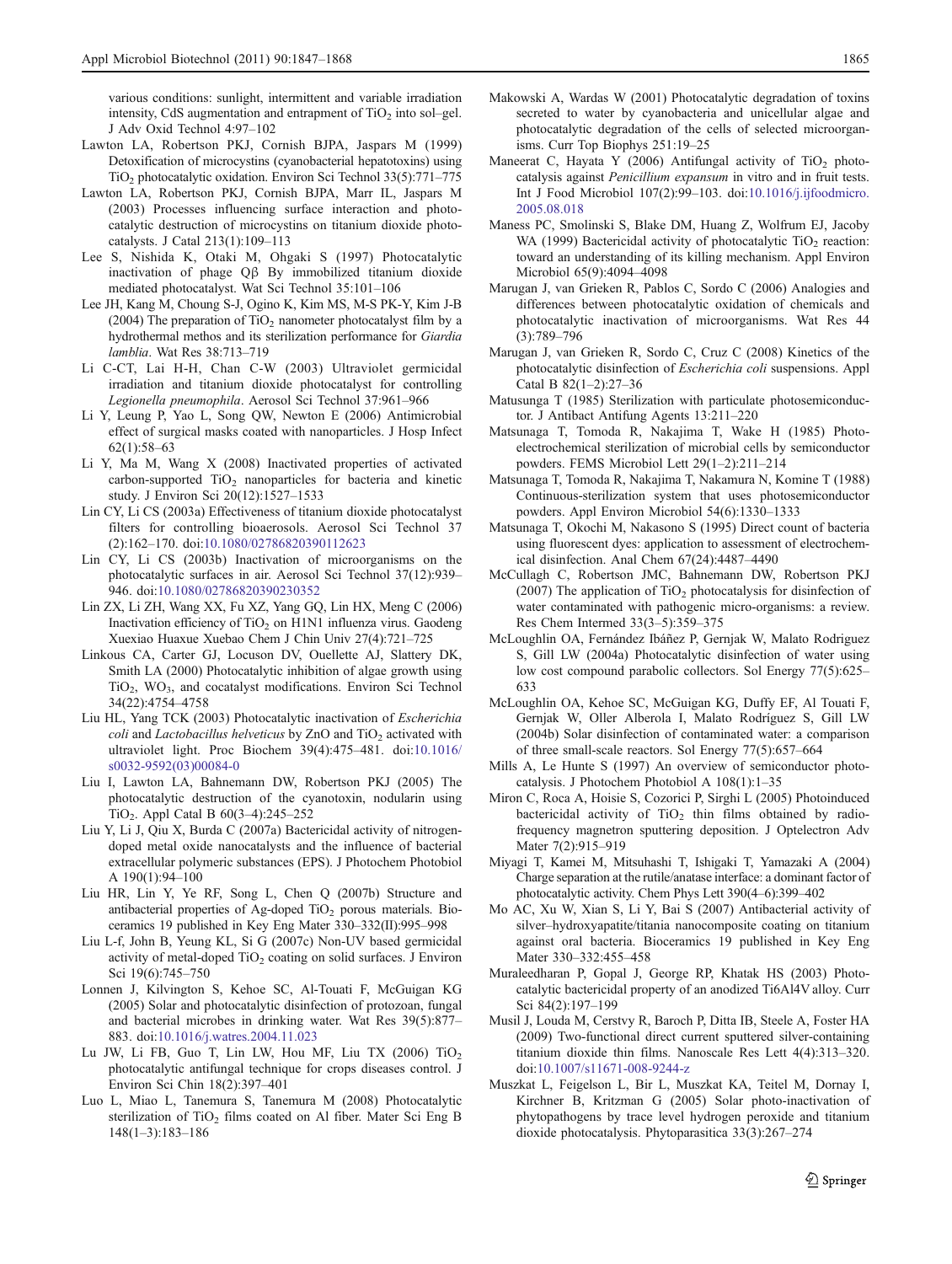- <span id="page-20-0"></span>Nadtochenko VA, Rincon AG, Stanca SE, Kiwi J (2005) Dynamics of E. coli membrane cell peroxidation during  $TiO<sub>2</sub>$  photocatalysis studied by ATR-FTIR spectroscopy and AFM microscopy. J Photochem Photobiol A 169(2):131–137
- Nadtochenko V, Denisov N, Sarkisov O, Gumy D, Pulgarin C, Kiwi J (2006) Laser kinetic spectroscopy of the interfacial charge transfer between membrane cell walls of  $E$ . coli and TiO<sub>2</sub>. J Photochem Photobiol A 181(2–3):401–407
- Nadtochenko VA, Sarkisov OM, Nikandrov VV, Chubukov PA, Denisov NN (2008) Inactivation of pathogenic microorganisms in the photocatalytic process on nanosized  $TiO<sub>2</sub>$  crystals. Russ J Phys Chem B 2(1):105–114. doi[:10.1007/s11826-008-1016-0](http://dx.doi.org/10.1007/s11826-008-1016-0)
- Nagame S, Oku T, Kambara M, Konishi K (1989) Antibacterial effect of the powdered semiconductor  $TiO<sub>2</sub>$  on the viability of oral microorganisms. J Dent Res 68(Special issue):1697–1698
- Nakamura H, Tanaka M, Shinohara S, Gotoh M, Karube I (2007) Development of a self-sterilizing lancet coated with a titanium dioxide photocatalytic nano-layer for self-monitoring of blood glucose. Biosens Bioelectron 22(9–10):1920–1925
- Navalon S, Alvaro M, Garcia H, Escrig D, Costa V (2009) Photocatalytic water disinfection of Cryptosporidium parvum and Giardia lamblia using a fibrous ceramic  $TiO<sub>2</sub>$  photocatalyst. Wat Sci Technol 59:639–645
- Nimittrakoolchai OU, Supothina S (2008) Nanocrystalline TiO<sub>2</sub> coated-fabric for UV shielding and anti-bacterial functions. Mater Sci Forum 2008:21–24
- Ogino C, Farshbaf Dadjour M, Takaki K, Shimizu N (2006) Enhancement of sonocatalytic cell lysis of Escherichia coli in the presence of TiO<sub>2</sub>. Biochem Eng J  $32(2):100-105$
- Ohko Y, Utsumi Y, Niwa C, Tatsuma T, Kobayakawa K, Satoh Y, Kubota Y, Fujishima A (2001) Self-sterilizing and self-cleaning of silicone catheters coated with TiO<sub>2</sub> photocatalyst thin films: a preclinical work. J Biomed Mater Res 58(1):97–101
- Olive PL, Bonath JP, Durand RE (1990) Heterogenicity in radiation induced DNA damage and repair in tumor and normal cells. Radiat Res 112:86–94
- Oka Y, Kim WC, Yoshida T, Hirashima T, Mouri H, Urade H, Itoh Y, Kubo T (2008) Efficacy of titanium dioxide photocatalyst for inhibition of bacterial colonization on percutaneous implants. J Biomed Mater Res B 86(2):530–540
- Ortiz López JE, Jacoby WA (2002) Microfibrous mesh coated with titanium dioxide: a self-sterilizing, self-cleaning filter. J Air Waste Manage Assoc 52(10):1206–1213
- Otaki M, Hirata T, Ohgaki S (2000) Aqueous microorganisms inactivation by photocatalytic reaction. Wat Sci Technol 42(3–4):103–108
- Pal A, Mint X, Yu LE, Pehkonen SO, Ray MB (2005) Photocatalytic inactivation of bioaerosols by  $TiO<sub>2</sub>$  coated membrane. Int J Chem React Eng 3:14p
- Pal A, Pehkonen SO, Yu LE, Ray MB (2007) Photocatalytic inactivation of Gram-positive and Gram-negative bacteria using fluorescent light. J Photochem Photobiol A 186(2–3):335–341. doi[:10.1016/j.jphotochem.2006.09.002](http://dx.doi.org/10.1016/j.jphotochem.2006.09.002)
- Pal A, Pehkonen SO, Yu LE, Ray MB (2008) Photocatalytic inactivation of airborne bacteria in a continuous-flow reactor. Ind Eng Chem Res 47(20):7580–7585. doi:[10.1021/](http://dx.doi.org/10.1021/ie701739g) [ie701739g](http://dx.doi.org/10.1021/ie701739g)
- Paschoalino MP, Jardim WF (2008) Indoor air disinfection using a polyester supported  $TiO<sub>2</sub>$  photo-reactor. Indoor Air 18(6):473– 479. doi:[10.1111/j.1600-0668.2008.00548.x](http://dx.doi.org/10.1111/j.1600-0668.2008.00548.x)
- Paspaltsis I, Kotta K, Lagoudaki R, Grigoriadis N, Poulios I, Sklaviadis T (2006) Titanium dioxide photocatalytic inactivation of prions. J Gen Virol 87(10):3125–3130
- Peller JR, Whitman RL, Griffith S, Harris P, Peller C, Scalzitti J (2007) TiO<sub>2</sub> as a photocatalyst for control of the aquatic invasive alga, Cladophora, under natural and artificial light. J Photochem Photobiol A 186(2–3):212–217
- Peng L, Wenli D, Qisui W, Xi L (2010) The envelope damage of Tetrahymena in the presence of  $TiO<sub>2</sub>$  combined with UV light. Photochem Photobiol 86(3):633–638
- Pham HN, McDowell T, Wilkins E (1995) Photocatalyticallymediated disinfection of water using  $TiO<sub>2</sub>$  as a catalyst and spore-forming Bacillus pumilus as a model. J Environ Sci Health A 30(3):627–636
- Pham HN, Wilkins E, Heger KS, Kauffman D (1997) Quantitative analysis of variations in initial Bacillus pumilus spore densities in aqueous  $TiO<sub>2</sub>$  suspension and design of a photocatalytic reactor. J Environ Sci Health A 32(1):153–163
- Poulios I, Spathis P, Grigoriadou A, Delidou K, Tsoumparis P (1999) Protection of marbles against corrosion and microbial corrosion with  $TiO<sub>2</sub>$  coatings. J Environ Sci Health A 34 (7):1455–1471
- Pratap Reddy M, Phil HH, Subrahmanyam M (2008) Photocatalytic disinfection of Escherichia coli over titanium(IV) oxide supported on Zeolite. Catal Lett 123(1–2):56–64
- Pryor WA (1986) Oxy-radicals and related species: their formation, lifetimes and reactions. Ann Rev Physiol 48:657–663
- Quisenberry LR, Loetscher LH, Boyd JE (2009) Catalytic inactivation of bacteria using Pd-modified titania. Cat Commun 10(10):1417– 1422
- Renz C (1921) Lichtreaktionen der Oxyde des Titans, Cers und der Erdsauren. Helv Chim Acta 4:961–968. doi:[10.1002/](http://dx.doi.org/10.1002/hlca.192100401101) [hlca.192100401101](http://dx.doi.org/10.1002/hlca.192100401101)
- Rincon AG, Pulgarin C (2003) Photocatalytical inactivation of E. coli: effect of (continuous-intermittent) light intensity and of (suspended-fixed)  $TiO<sub>2</sub>$  concentration. Appl Catal B 44(3):263–284. doi[:10.1016/s0926-3373\(03\)00076-6](http://dx.doi.org/10.1016/s0926-3373(03)00076-6)
- Rincón AG, Pulgarin C (2004a) Bactericidal action of illuminated  $TiO<sub>2</sub>$  on pure *Escherichia coli* and natural bacterial consortia: post-irradiation events in the dark and assessment of the effective disinfection time. Appl Catal B 49(2):99–112
- Rincón AG, Pulgarin C (2004b) Effect of pH, inorganic ions, organic matter and  $H_2O_2$  on E. coli K12 photocatalytic inactivation by TiO2: implications in solar water disinfection. Appl Catal B 51 (4):283–302
- Rincón AG, Pulgarin C (2005) Use of coaxial photocatalytic reactor (caphore) in the  $TiO<sub>2</sub>$  photo-assisted treatment of mixed E. coli and Bacillus sp. and bacterial community present in wastewater. Catal Today 101(3–4 SPEC. ISS):331–344
- Rincón AG, Pulgarin C (2007) Solar photolytic and photocatalytic disinfection of water at laboratory and field scale. Effect of the chemical composition of water and study of the postirradiation events. J Sol Energy Eng Trans ASME 129(1):100–110
- Robertson JMC, Robertson PKJ, Lawton LA (2005) A comparison of the effectiveness of  $TiO<sub>2</sub>$  photocatalysis and UVA photolysis for the destruction of three pathogenic micro-organisms. J Photochem Photobiol A 175(1):51–56. doi:[10.1016/j.jphotochem.](http://dx.doi.org/10.1016/j.jphotochem.2005.04.033) [2005.04.033](http://dx.doi.org/10.1016/j.jphotochem.2005.04.033)
- Rodriguez J, Jorge C, Ziolla P, Palomino J, Zanabria P, Ponce S, Solas JL, Estrada W (2007) Solar water disinfection studies with supported  $TiO<sub>2</sub>$  and polymer-supported R(II) sensitizer in a compound parabolic collector. J Sol Energy Eng Trans ASME 132(1):0110011–0110015
- Rodriguez-Gonzalez V, Alfaro SO, Torres-Martanez LM, Cho SH, Lee SW (2010) Silver–TiO<sub>2</sub> nanocomposites: synthesis and harmful algae bloom UV-photoelimination. Appl Catal B 98(3–4):229–234
- Ryu H, Gerrity D, Crittenden JC, Abbaszadegan M (2008) Photocatalytic inactivation of Cryptosporidium parvum with  $TiO<sub>2</sub>$  and low-pressure ultraviolet irradiation. Wat Res 42(6–7):1523–1530. doi[:10.1016/j.watres.2007.10.037](http://dx.doi.org/10.1016/j.watres.2007.10.037)
- Saito T, Iwase T, Horie J, Morioka T (1992) Mode of photocatalytic bactericidal action of powdered semiconductor  $TiO<sub>2</sub>$  on mutans streptococci. J Photochem Photobiol B 14(4):369–379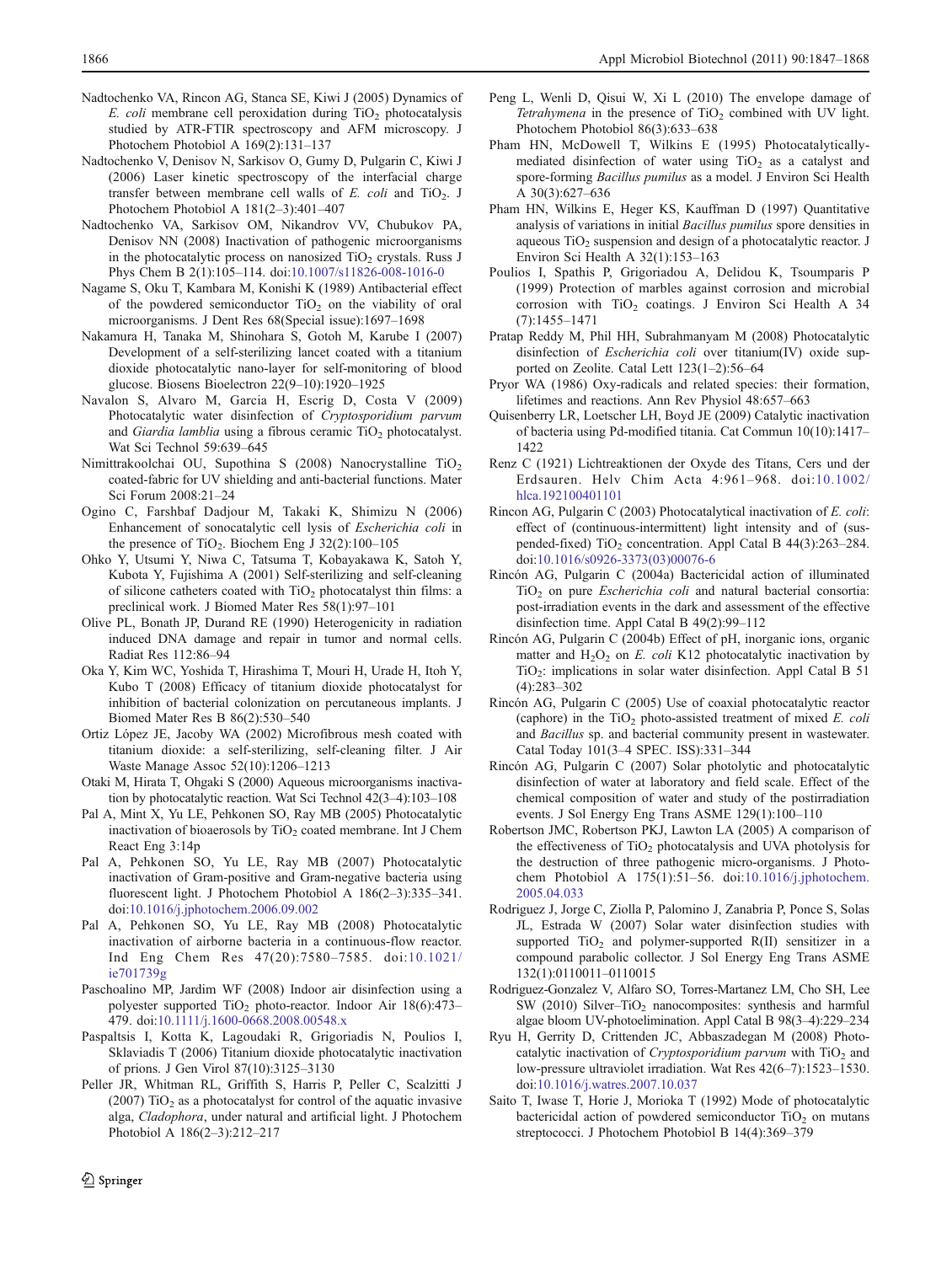- <span id="page-21-0"></span>Salih FM (2004) Water purification by a combination of sunlight, titanium dioxide and alum. Proceedings of the 2004 World Water and Environmental Resources Congress: Critical Transitions in Water and Environment Resources Management, pp 2918–2926
- Sato T, Taya M (2006a) Enhancement of phage inactivation using photocatalytic titanium dioxide particles with different crystalline structures. Biochem Eng J 28(3):303–308
- Sato T, Taya M (2006b) Kinetic consideration of the effect of organic impurities on photocatalytic phage inactivation with  $TiO<sub>2</sub>$ . Kagaku Kogaku Ronbunshu 32(3):288–292
- Sato T, Taya M (2006c) Copper-aided photo sterilization of microbial cells on  $TiO<sub>2</sub>$  film under irradiation from a white light fluorescent lamp. Biochem Eng J 30(2):199–204. doi:[10.1016/j.](http://dx.doi.org/10.1016/j.bej.2006.04.002) [bej.2006.04.002](http://dx.doi.org/10.1016/j.bej.2006.04.002)
- Sato T, Koizumi Y, Taya M (2003) Photocatalytic deactivation of airborne microbial cells on  $TiO<sub>2</sub>$ -loaded plate. Biochem Eng J 14 (2):149–152
- Sawada D, Ohmasa M, Fukuda M, Masuno K, Koide H, Tsunoda S, Nakamura K (2005) Disinfection of some pathogens of mushroom cultivation by photocatalytic treatment. Mycosci 46(1):54– 60
- Selma MV, Allende A, Lopez-Galvez F, Conesa MA, Gil MI (2008) Heterogeneous photocatalytic disinfection of wash waters from the fresh-cut vegetable industry. J Food Prot 71(2):286–292
- Senogles P-J, Scott JA, Shaw G (2000) Efficiency of UV treatment with and without the photocatalyst titanium dioxide for the degradation of the cyanotoxin cylindrospermopsin. Res Environ Biotechnol 3(2–3):111–125
- Senogles P-J, Scott JA, Shaw G, Stratton H (2001) Photocatalytic degradation of the cyanotoxin cylindrospermopsin, using titanium dioxide and UV irradiation. Wat Res 35(5):1245–1255
- Shah RR, Kaewgun S, Lee BI, Tzeng TRJ (2008) The antibacterial effects of biphasic brookite–anatase titanium dioxide nanoparticles on multiple-drug-resistant Staphylococcus aureus. J Biomed Nanotechnol 4(3):339–348. doi:[10.1166/jbn.2008.324](http://dx.doi.org/10.1166/jbn.2008.324)
- Sheel DW, Brook LA, Ditta IB, Evans P, Foster HA, Steele A, Yates HM (2008) Biocidal silver and silver/titania composite films grown by chemical vapour deposition. Int J Photoenergy. Article ID 168185, 11 pp. doi[:10.1155/2008/168185](http://10.1155/2008/168185)
- Shen XC, Zhang ZL, Zhou B, Peng J, Xie M, Zhang M, Pang DW (2008) Visible light-induced plasmid DNA damage catalyzed by a CdSe/ZnS-photosensitized nano-TiO<sub>2</sub> film. Environ Sci Technol 42(14):5049–5054. doi[:10.1021/es800668g](http://dx.doi.org/10.1021/es800668g)
- Shephard GS, Stockenström S, De Villiers D, Engelbrecht WJ, Sydenham EW, Wessels GFS (1998) Photocatalytic degradation of cyanobacterial microcystin toxins in water. Toxicon 36 (12):1895–1901
- Shieh KJ, Li M, Lee YH, Sheu SD, Liu YT, Wang YC (2006) Antibacterial performance of photocatalyst thin film fabricated by defection effect in visible light. Nanomed Nanotechnol Biol Med 2(2):121–126
- Shiraishi F, Toyoda K, Fukinbara S, Obuchi E, Nakano K (1999) Photolytic and photocatalytic treatment of an aqueous solution containing microbial cells and organic compounds in an annularflow reactor. Chem Eng Sci 54(10):1547–1552
- Sichel C, Blanco J, Malato S, Fernandez-Ibanez P (2007a) Effects of experimental conditions on E. coli survival during solar photocatalytic water disinfection. J Photochem Photobiol A 189(2– 3):239–246. doi:[10.1016/j.jphotochem.2007.02.004](http://dx.doi.org/10.1016/j.jphotochem.2007.02.004)
- Sichel C, de Cara M, Tello J, Blanco J, Fernandez-Ibanez P (2007b) Solar photocatalytic disinfection of agricultural pathogenic fungi: Fusarium species. Appl Catal B 74(1–2):152–160. doi:[10.1016/j.](http://dx.doi.org/10.1016/j.apcatb.2007.02.005) [apcatb.2007.02.005](http://dx.doi.org/10.1016/j.apcatb.2007.02.005)
- Sichel C, Tello J, de Cara M, Fernandez-Ibanez P (2007c) Effect of UV solar intensity and dose on the photocatalytic disinfection of bacteria and fungi. Catal Today 129:152–160. doi[:10.1016/j.](http://dx.doi.org/10.1016/j.cattod.2007.06.061) [cattod.2007.06.061](http://dx.doi.org/10.1016/j.cattod.2007.06.061)
- Singh A, Singh R, Purohit S, Malodia P, Kumar R (2005) Photocatalytic disinfection of water using immobilized titanium dioxide. Poll Res 24(1):29–33
- Sjogren JC, Sierka RA (1994) Inactivation of phage MS2 by ironaided titanium dioxide photocatalysis. Appl Environ Microbiol 60(1):344–347
- Skorb EV, Antonouskaya LI, Belyasova NA, Shchukin DG, Möhwald H, Sviridov DV (2008) Antibacterial activity of thin-film photocatalysts based on metal-modified  $TiO<sub>2</sub>$  and  $TiO<sub>2</sub>:In<sub>2</sub>O<sub>3</sub>$  nanocomposite. Appl Catal B 84(1–2):94–99
- Sökmen M, Candan F, Sümer Z (2001) Disinfection of E. coli by the Ag–TiO<sub>2</sub>/UV system: lipidperoxidation. J Photochem Photobiol A 143(2–3):241–244
- Sökmen M, Degerli S, Aslan A (2008) Photocatalytic disinfection of Giardia intestinalis and Acanthamoeba castellani cysts in water. Exp Parasitol 119(1):44–48
- Song SJ, Kim KS, Kim KH, Li HJ, Cho DL, Kim JB, Park HJ, Shon H, Kim JH (2008) Fabrication of  $TiO<sub>2</sub>$  impregnated stainless steel fiber photocatalyts and evaluation of photocatalytic activity. J Korean Ind Eng Chem 19(6):674–679
- Suketa N, Sawase T, Kitaura H, Naito M, Baba K, Nakayama K, Wennerberg A, Atsuta M (2005) An antibacterial surface on dental implants, based on the photocatalytic bactericidal effect. Clin Implant Dent Relat Res 7(2):105–111
- Sun DD, Tay JH, Tan KM (2003) Photocatalytic degradation of E. coliform in water. Wat Res 37(14):3452–3462. doi[:10.1016/](http://dx.doi.org/10.1016/s0043-1354(03)00228-8) [s0043-1354\(03\)00228-8](http://dx.doi.org/10.1016/s0043-1354(03)00228-8)
- Sunada K, Kikuchi Y, Hashimoto K, Fujishima A (1998) Bactericidal and detoxification effects of  $TiO<sub>2</sub>$  thin film photocatalysts. Environ Sci Technol 32(5):726–728
- Sunada K, Watanabe T, Hashimoto K (2003a) Bactericidal activity of copper-deposited  $TiO<sub>2</sub>$  thin film under weak UV light illumination. Environ Sci Technol 37(20):4785–4789. doi:[10.1021/](http://dx.doi.org/10.1021/es034106g) [es034106g](http://dx.doi.org/10.1021/es034106g)
- Sunada K, Watanabe T, Hashimoto K (2003b) Studies on photokilling of bacteria on TiO<sub>2</sub> thin film. J Photochem Photobiol A 156(1– 3):227–233. doi:[10.1016/s1010-6030\(02\)00434-3](http://dx.doi.org/10.1016/s1010-6030(02)00434-3)
- Suwalsky M, Schneider C, Mansilla HD, Kiwi J (2005) Evidence for the hydration effect at the semiconductor phospholipid-bilayer interface by TiO<sub>2</sub> photocatalysis. J Photochem Photobiol B 78 (3):253–258
- Takashima H, Iida Y, Nakamura K, Kanno Y (2007) Microwave sterilization by  $TiO<sub>2</sub>$  filter coated with Ag thin film. Conf Proc IEEE Int Conf Syst Man Cybernet 2007:1413–1418
- Tatsuma T, Takeda S, Saitoh S, Ohko Y, Fujishima A (2003) Bactericidal effect of an energy storage  $TiO<sub>2</sub>$ –WO<sub>3</sub> photocatalyst in dark. Electrochem Commun 5(9):793–796. doi:[10.1016/j.](http://dx.doi.org/10.1016/j.elcom.2003.07.003) [elcom.2003.07.003](http://dx.doi.org/10.1016/j.elcom.2003.07.003)
- Tsuang YH, Sun JS, Huang YC, Lu CH, Chang WHS, Wang CC (2008) Studies of photokilling of bacteria using titanium dioxide nanoparticles. Artific Organs 32(2):167–174. doi[:10.1111/j.1525-](http://dx.doi.org/10.1111/j.1525-1594.2007.00530.x) [1594.2007.00530.x](http://dx.doi.org/10.1111/j.1525-1594.2007.00530.x)
- Ueda M, Sai H, Ikeda M, Ogawa M (2010) Formation of hydroxyapatite on titanium oxides in simulated body fluid under UV irradiation. Mate Sci Forum 654–656:2257–2260
- Vacaroiu C, Enache M, Gartner M, Popescu G, Anastasescu M, Brezeanu A, Todorova N, Giannakopoulou T, Trapalis C, Dumitru L (2009) The effect of thermal treatment on antibacterial properties of nanostructured  $TiO<sub>2</sub>$  (N) films illuminated with visible light. World J Microbiol Biotechnol 25(1):27–31
- Van Grieken R, Marugan J, Pablos C, Lopez A (2010) Comparison between the photocatalytic inactivation of Gram-positive E.